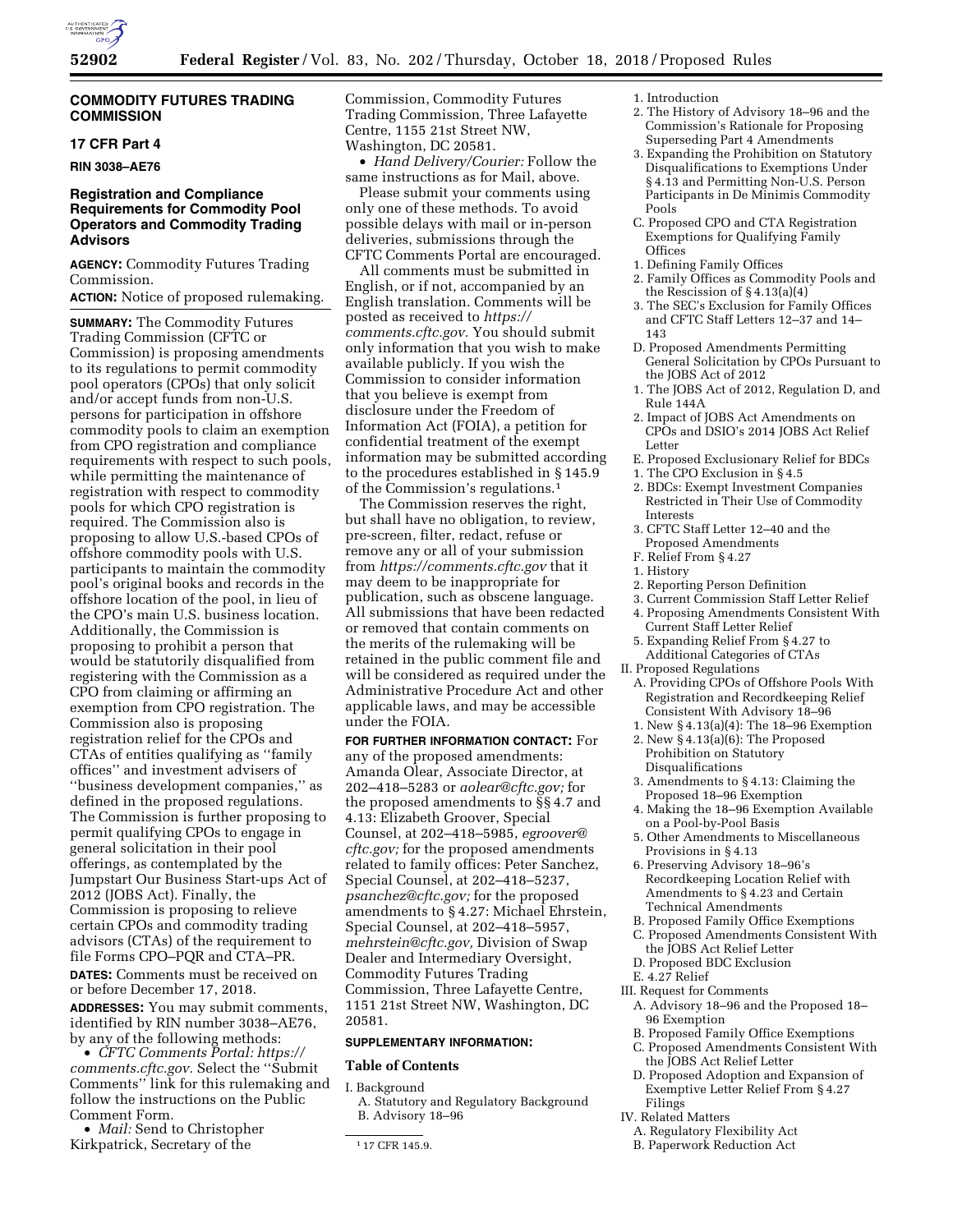- 1. Overview
- 2. Revisions to the Collections of Information
- a. OMB Control Number 3038–0005
- b. OMB Control Number 3038–0023
- 3. Request for Comments on Collection
- C. Cost-Benefit Considerations
- 1. Consideration of the Costs and Benefits
- of the Commission's Action a. Summary of the Proposal
- b. Benefits
- i. Benefits Related to the Adoption of the 18–96 Exemption
- ii. Benefits Related to the Proposed Family Office Exemptions From CPO and CTA Registration
- iii. Benefits Related to the Proposed JOBS Act Relief
- iv. Benefits Related to the Exclusion of IAs of BDCs From the CPO Definition
- v. Benefits Related to Relief Under § 4.27 for CPOs and CTAs
- c. Costs
- i. Costs Related to the Proposed 18–96 Exemption
- ii. Costs Related to the Proposed Family Office Exemptions From CPO and CTA Registration
- iii. Costs Related to the Proposed Adoption of JOBS Act Relief
- iv. Costs Related to the Proposed Exclusion of IAs of BDCs From the CPO Definition
- v. Costs Related to Relief Under § 4.27 for CPOs and CTAs
- 2. Section 15(a) Considerations
- a. Protection of Market Participants and the Public
- b. Efficiency, Competitiveness, and Financial Integrity of Markets
- c. Price Discovery
- d. Sound Risk Management
- e. Other Public Interest Considerations
- f. Request for Comment
- D. Antitrust Laws

# **I. Background**

# *A. Statutory and Regulatory Background*

As amended by the Dodd-Frank Wall Street Reform and Consumer Protection Act (Dodd-Frank Act),<sup>2</sup> section 1a(11) of the Commodity Exchange Act (CEA or Act) defines the term ''commodity pool operator,'' as any person 3 engaged in a business that is of the nature of a commodity pool, investment trust, syndicate, or similar form of enterprise, and who, with respect to that commodity pool, solicits, accepts, or receives from others, funds, securities, or property, either directly or through capital contributions, the sale of stock or other forms of securities, or otherwise, for the purpose of trading in commodity interests.4 CEA section 1a(12) defines a

''commodity trading advisor'' as any person who for compensation or profit engages in the business of advising others, either directly or through publications, writings, or electronic media, as to the value of or the advisability of trading in commodity interests.5 CEA section 4m(1) generally requires each person who satisfies the CPO or CTA definitions to register as such with the Commission.<sup>6</sup> With respect to CPOs, the CEA also authorizes the Commission, acting by rule or regulation, to include within, or exclude from, the term ''commodity pool operator'' any person engaged in the business of operating a commodity pool if the Commission determines that the rule or regulation will effectuate the purposes of the Act.7 CEA section 1a(12)(B) provides multiple exclusions from the CTA definition, and similarly affords the Commission the authority to exclude such other persons not within the intent of that provision as the Commission may specify by rule, regulation, or order.8

The Commission also has the power to make and promulgate such rules and regulations as, in the judgment of the Commission, are reasonably necessary to effectuate the provisions or to accomplish any purposes of the CEA.9 Part 4 of the Commission's regulations governs the operations and activities of CPOs and CTAs.10 Those regulations implement the statutory authority provided to the Commission by the CEA and establish multiple registration exemptions and exclusions for CPOs and CTAs. Part 4 also contains regulations that establish the ongoing compliance requirements applicable to CPOs and CTAs registered or required to be registered; these requirements pertain to the commodity pools and separate accounts that the CPOs and CTAs

8 7 U.S.C. 1a(12)(B)(vii). The Commission recently utilized the authority in this provision in issuing an Order excluding Farm Credit System institutions from that definition, due to their similarities to banks, a type of entity that is already excluded by CEA section 1a(12)(B)(i). *See* Order Excluding Farm Credit System Institutions From the Commodity Exchange Act's Definition of ''Commodity Trading Advisor,'' 81 FR 89447 (Dec. 12, 2016). CEA section 1a(12)(C) requires that the exclusions in the preceding paragraph only apply if the furnishing of such excluded CTA services is solely incidental to the conduct of their business or profession. 7 U.S.C. 1a(12)(C).

operate and advise, and provide customer protection, disclosure, and reporting to a registrant's commodity pool participants or advisory clients.

In March of 2017, Commission staff initiated an agency-wide internal review of CFTC regulations and practices to identify those areas that could be simplified to make them less burdensome.11 The Commission subsequently published in the **Federal Register** on May 9, 2017, a Request for Information soliciting suggestions from the public regarding how the Commission's existing rules, regulations, or practices could be applied in a simpler, less burdensome manner.<sup>12</sup>

The Investment Advisers Association (IAA) submitted suggested modifications for numerous rules in response to the Commission's Request for Information.13 One area identified by the IAA that could result in the reduction of regulatory burden would be the incorporation into the Commission's regulations of registration and other types of relief to members of the asset management industry that meet the definitions of CPO and/or CTA that is currently provided in various staff letters.

In response to the information received as part of the Project KISS initiative, as well as CFTC staff's internal review of the Commission's regulatory regime, the Commission has today determined to propose several amendments to part 4 (the Proposal or NPRM). Specifically, the CFTC is proposing to amend § 4.13 to permit CPOs that solicit and/or accept funds from only non-U.S. persons for participation in offshore commodity pools to claim an exemption from CPO registration requirements with respect to such pools, while permitting the maintenance of registration with respect to commodity pools for which CPO registration is required. This proposed amendment would have the effect of expanding relief currently available

12Project KISS, 82 FR 21494 (May 9, 2017); amended by 82 FR 23765 (May 24, 2017). The **Federal Register** Request for Information and the suggestion letters filed by the public are available at the Commission's website: *[https://](https://comments.cftc.gov/KISS/KissInitiative.aspx) [comments.cftc.gov/KISS/KissInitiative.aspx](https://comments.cftc.gov/KISS/KissInitiative.aspx)* (last retrieved July 31, 2018).

13*See* Letter from Monique Botkin, Associate General Counsel, Investment Advisers Association, (Sept. 29, 2017) (IAA Letter), *available at [https://](https://comments.cftc.gov/PublicComments/ViewComment.aspx?id=61480&SearchText)  [comments.cftc.gov/PublicComments/](https://comments.cftc.gov/PublicComments/ViewComment.aspx?id=61480&SearchText)  [ViewComment.aspx?id=61480&SearchText](https://comments.cftc.gov/PublicComments/ViewComment.aspx?id=61480&SearchText)* (last retrieved July 31, 2018).

<sup>2</sup>Public Law 111–203, H.R. 4173 (2010). 3Section 1.3 defines ''person'' as including individuals, associations, partnerships,

corporations, and trusts. 17 CFR 1.3.

<sup>4</sup> 7 U.S.C. 1a(11). The CEA is found at 7 U.S.C. 1 *et seq.* (2017). The Commission's regulations are found at 17 CFR Ch. I (2017). Both the Act and the Commission's regulations are accessible through the Commission's website, *[http://www.cftc.gov.](http://www.cftc.gov)* 

 $^{\rm 5}$  7 U.S.C. 1a(12)(A)(i). The CTA definition also includes any person who for compensation or profit, and as part of a regular business, issues or promulgates analyses or reports concerning the value of or advisability of trading in commodity interests, and any person that is registered with the Commission as a CTA. 7 U.S.C. 1a(12)(A)(ii)–(iii). 6 7 U.S.C. 6m(1).

<sup>7</sup> 7 U.S.C. 1a(11)(B).

<sup>9</sup> 7 U.S.C. 12a(5).

<sup>10</sup>*See* 17 CFR part 4, generally.

<sup>11</sup>*See* Remarks of Acting Chairman J. Christopher Giancarlo before the 42nd Annual International Futures Industry Conference in Boca Raton, FL (Mar. 15, 2017), *available at [https://www.cftc.gov/](https://www.cftc.gov/PressRoom/SpeechesTestimony/opagiancarlo-20)  [PressRoom/SpeechesTestimony/opagiancarlo-20](https://www.cftc.gov/PressRoom/SpeechesTestimony/opagiancarlo-20)*  (last retrieved July 31, 2018).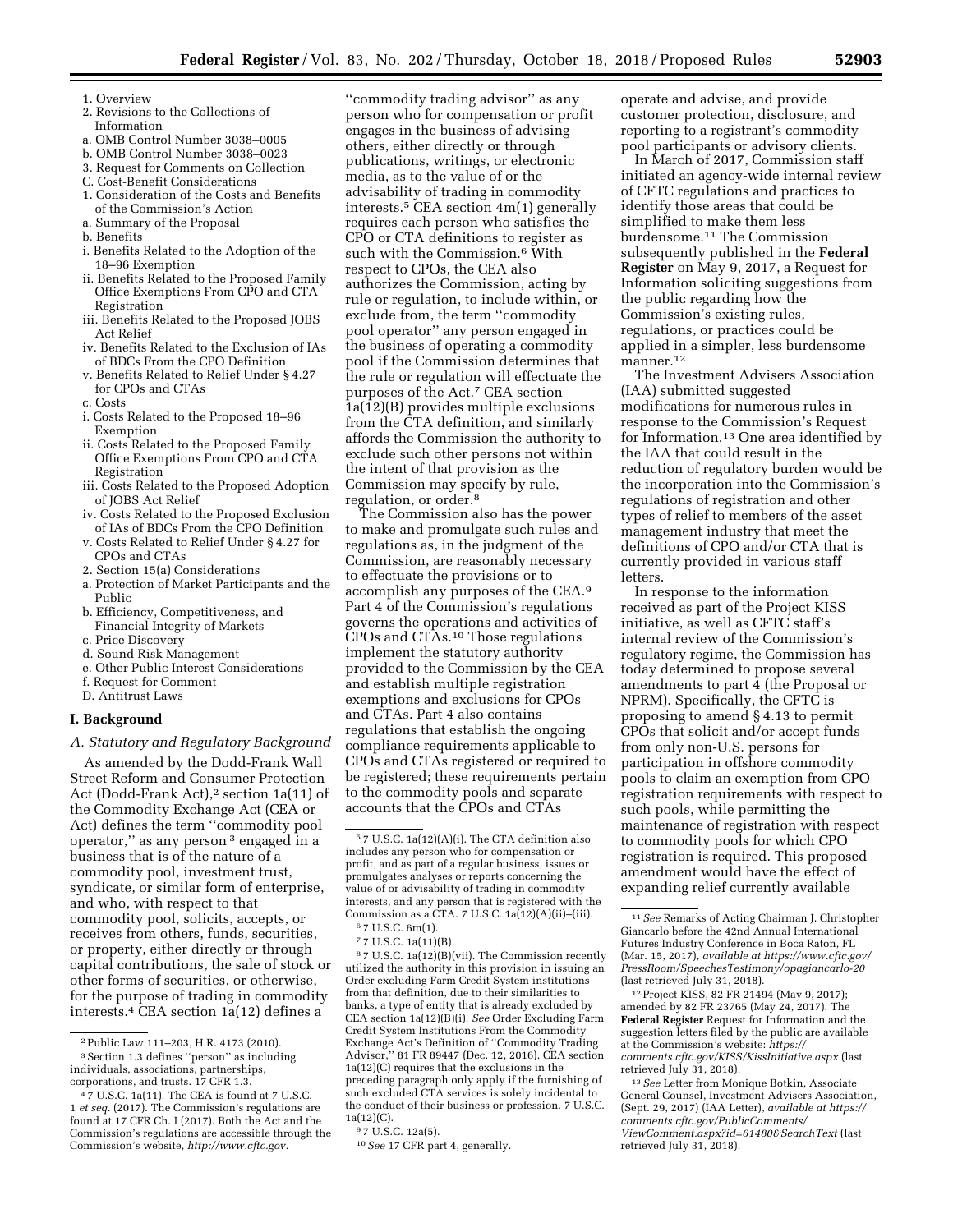under Staff Advisory 18–96 (the Advisory or Advisory 18–96),<sup>14</sup> and incorporate it into the Commission's existing regulatory framework in 17 CFR part 4. In conjunction with this NPRM, the Commission is also proposing to adopt a prohibition on statutory disqualifications applicable to most exemptions claimed under § 4.13, and to amend the *de minimis* exemption in § 4.13(a)(3) to explicitly permit persons located outside of the United States as exempt *de minimis* commodity pool participants without consideration of their financial sophistication. The Commission is further proposing to adopt under §§ 4.13 and 4.14 new CPO and CTA registration exemptions consistent with existing Commission staff no-action letter relief available to persons considered CPOs or CTAs in connection with the operation and advising of qualifying family offices. Similarly, through proposed revisions to the exclusion from the definition of CPO in § 4.5 applicable to registered investment companies (RICs), the Commission is proposing to provide relief to the investment advisers of business development companies (BDCs) in a manner also consistent with existing no-action letter relief.

Moreover, the Commission plans to continue its efforts to amend 17 CFR part 4 by proposing regulatory exemptions consistent with existing CFTC staff exemptive relief letters available to qualifying CPOs. These efforts include proposing to add exemptive relief consistent with that provided by CFTC Staff Letter 14–116, which permits the use of general solicitation by qualifying CPOs, as contemplated by the Jumpstart Our Business Start-ups Act of 2012 (as defined above, the JOBS Act), through targeted amendments to §§ 4.7 and 4.13(a)(3) in a manner consistent with that exemptive letter.15 Additionally, in its Project KISS submission, the IAA recommended that the Commission adopt regulatory amendments to incorporate in part 4 exemptive relief from filing Form CPO–PQR, provided currently under CFTC Staff Letter 14– 115 for CPOs that only operate commodity pools in accordance with §§ 4.5 and 4.13.16 The IAA also

recommended that the Commission amend part 4 to adopt the commensurate relief under CFTC Staff Letter 15–47 for registered CTAs that do not direct trading of any commodity interest accounts.17

In response, the Commission is proposing to adopt amendments that would provide relief from filing Form CPO–PQR to registered CPOs that only operate commodity pools exempt or excluded under §§ 4.5 and 4.13, consistent with CFTC Staff Letter 14– 115,18 and from filing Form CTA–PR to registered CTAs that do not direct trading of any commodity interest accounts, consistent with CFTC Staff Letter 15–47.19 Finally, the Commission further proposes to provide additional relief from filing Form CTA–PR to registered CTAs that only advise pools for which the CTA is also CPO. Although the Proposal includes several potential regulatory amendments in a single notice, the CFTC may, in the future, issue separate adopting releases for any aspect of today's proposed rulemaking that is finalized.20

#### *B. Advisory 18–96*

#### 1. Introduction

The Commission is aware that a number of CPOs only operate U.S.-based commodity pools soliciting and accepting funds from persons located in the U.S., whereas other CPOs solicit and accept funds from participants, whether U.S. or non-U.S., for investment in commodity pools in both domestic and international locales; still others solicit and accept funds solely from persons located outside the United States for investment in offshore pools. Based on communications with industry and Commission registrants, the Commission preliminarily believes that the variety of location in CPO business activities continues to grow, and that CPOs today frequently participate in the markets of, solicit and/or accept funds for investment from potential participants in, and operate commodity pools simultaneously in multiple jurisdictions.

In promulgating relief from registration, through the adoption of  $\S 3.10(c)(3)$ ,<sup>21</sup> for firms located outside the U.S. engaged in intermediating commodity interest transactions on U.S. designated contract markets only on behalf of persons located outside the U.S., the Commission cited its own historic statements regarding its jurisdictional scope: "' [G]iven this agency's limited resources, it is appropriate at this time to focus [the Commission's] customer protection activities upon domestic firms and upon firms soliciting or accepting orders from domestic users of the futures markets and that the protection of foreign customers of firms confining their activities to areas outside this country, its territories, and possessions may best be for local authorities in such [jurisdictions].' '' 22 The Commission preliminarily believes that this rationale continues to be true with respect to CPOs and commodity pools, notwithstanding the expansion of CFTC jurisdiction after the passage of the Dodd-Frank Act.

The Commission also preliminarily believes that the operation of offshore pools by exempt CPOs, who may also register solely with respect to the pools they operate that solicit and/or accept funds from persons in the U.S., would pose limited risk to the participants in those pools requiring registration due to the application of § 4.20. Section 4.20(c), in particular, prohibits a CPO from commingling the property of any commodity pool that it operates, or that it intends to operate, with the property of any other person.23 This provision thereby limits the potential for trading activity or losses experienced in exempt offshore pools to negatively impact U.S. customers invested in pools for which a CPO is so registered.

Consequently, the Commission preliminarily believes that providing CPO registration relief beyond that currently provided by § 3.10(c)(3)(i) and by the staff relief in Advisory 18–96 would be beneficial and consistent with the Commission's past prioritization of agency resources for the regulation of intermediary activities affecting U.S. participants. The Commission is, therefore, proposing to adopt, among other amendments, an exemption from CPO registration in § 4.13 that would permit a CPO that solicits,24 and/or

<sup>14</sup>Advisory 18–96, ''Offshore Commodity Pools— Relief for Certain Registered CPOs From Rules 4.21, 4.22 and 4.23(a)(10) and (a)(11) and From the Location of Books and Records Requirement of Rule 4.23,'' *available at [https://www.cftc.gov/sites/](https://www.cftc.gov/sites/default/files/tm/advisory18-96.htm)  [default/files/tm/advisory18-96.htm](https://www.cftc.gov/sites/default/files/tm/advisory18-96.htm)* (last retrieved July 31, 2018).

<sup>15</sup>CFTC Staff Letter 14–116, *available at [https://](https://www.cftc.gov/idc/groups/public/@lrlettergeneral/documents/letter/14-116.pdf)  [www.cftc.gov/idc/groups/public/@lrlettergeneral/](https://www.cftc.gov/idc/groups/public/@lrlettergeneral/documents/letter/14-116.pdf)  [documents/letter/14-116.pdf](https://www.cftc.gov/idc/groups/public/@lrlettergeneral/documents/letter/14-116.pdf)* (last retrieved July 31, 2018).

<sup>16</sup> IAA Letter at 16.

<sup>17</sup> *Id.* 

<sup>18</sup>CFTC Staff Letter 14–115, *available at [https://](https://www.cftc.gov/idc/groups/public/%40lrlettergeneral/documents/letter/14-115.pdf) [www.cftc.gov/idc/groups/public/](https://www.cftc.gov/idc/groups/public/%40lrlettergeneral/documents/letter/14-115.pdf)  [%40lrlettergeneral/documents/letter/14-115.pdf](https://www.cftc.gov/idc/groups/public/%40lrlettergeneral/documents/letter/14-115.pdf)*  (last retrieved July 31, 2018).

<sup>19</sup>CFTC Staff Letter 15–47, *available at [https://](https://www.cftc.gov/sites/default/files/idc/groups/public/@lrlettergeneral/documents/letter/15-47.pdf) [www.cftc.gov/sites/default/files/idc/groups/public/](https://www.cftc.gov/sites/default/files/idc/groups/public/@lrlettergeneral/documents/letter/15-47.pdf)  [@lrlettergeneral/documents/letter/15-47.pdf](https://www.cftc.gov/sites/default/files/idc/groups/public/@lrlettergeneral/documents/letter/15-47.pdf)* (last retrieved July 31, 2018).

<sup>20</sup>*See Inv. Co. Institute* v. *CFTC,* 720 F.3d 370, 379 (DC Cir. 2013) (''[A]s the Supreme Court has emphasized, '[n]othing prohibits federal agencies from moving in an incremental manner.'") (quoting *FCC* v. *Fox Television Stations, Inc.,* 556 U.S. 502, 522 (2009)).

<sup>21</sup> 17 CFR 3.10(c)(3).

<sup>22</sup>Exemption From Registration for Certain Foreign Persons, Final Rule, 72 FR 63976, 63976– 77 (Nov. 14, 2007) (citing 48 FR 35248, 35261 (Aug. 3, 1983)).

<sup>23</sup> 17 CFR 4.20(c).

 $24$  In adopting § 3.10(c)(3)(i), the Commission emphasized the significance of solicitation as a CPO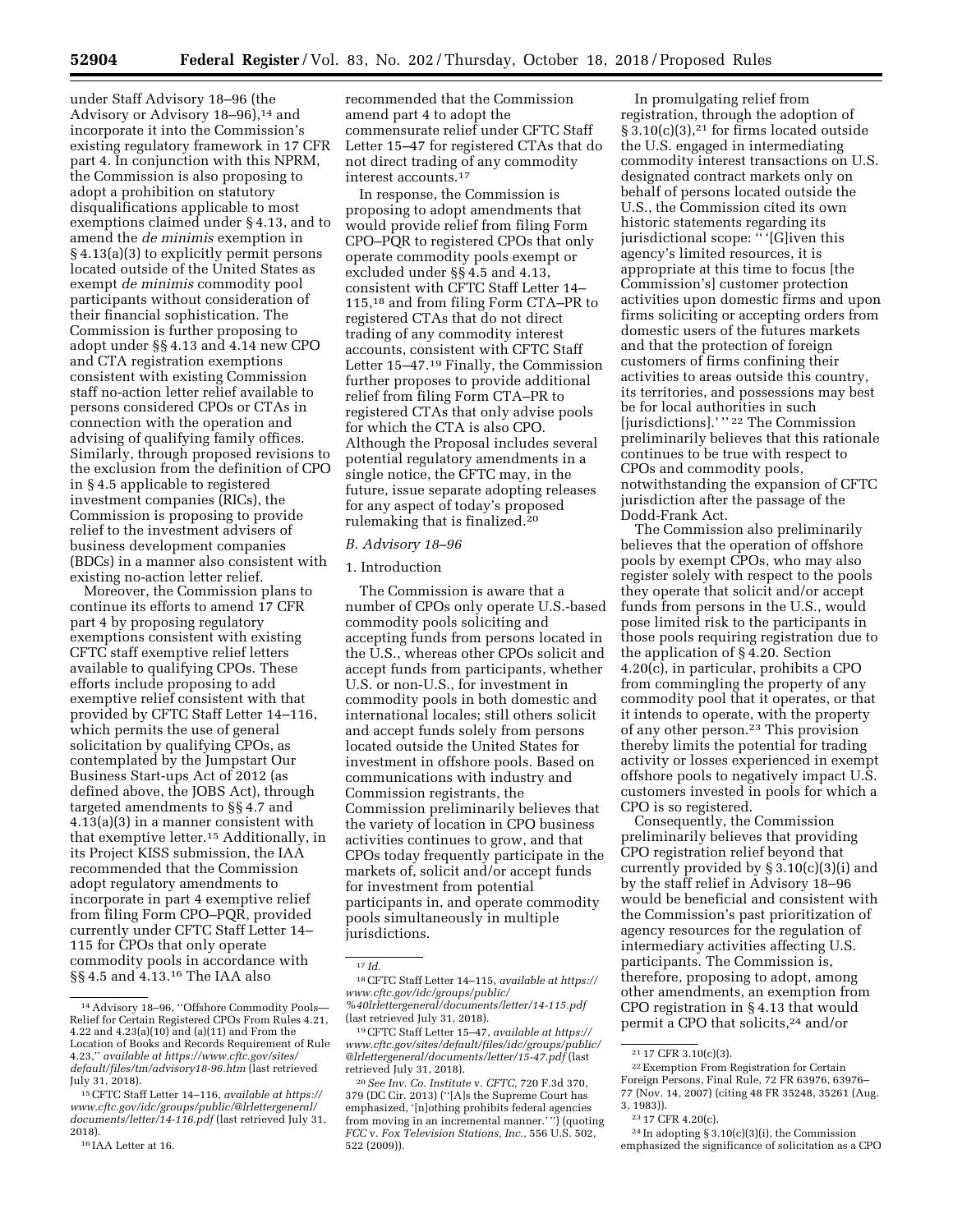accepts funds from, solely persons located outside the U.S. for participation in an offshore commodity pool operated by it to claim a registration exemption with respect to such pool.<sup>25</sup> The proposed amendments are largely based upon the requirements of Advisory 18–96, the conditions of which are presented and explained below.

2. The History of Advisory 18–96 and the Commission's Rationale for Proposing Superseding Part 4 Amendments

On April 11, 1996, staff from the Commission's Division of Trading and Markets (T&M), a predecessor of today's Division of Swap Dealer and Intermediary Oversight (DSIO or Division), issued Advisory 18–96,26 under which two types of relief are currently available. Qualifying, registered CPOs operating offshore commodity pools may claim exemptive relief from the disclosure, reporting, and recordkeeping requirements of §§ 4.21, 4.22, and  $\overline{4.23(a)(10)}$  and  $\overline{(a)(11)}$  with regard to their offshore commodity pools.27 Alternatively, Advisory 18–96

25The Commission intends by the proposed amendments to permit CPOs to maintain registration with respect to the operation of commodity pools soliciting, accepting, or managing assets sourced from participants located in the U.S. while availing themselves of an exemption from registration with respect to pools located offshore for which participants located in the U.S. are solicited or permitted as participants.

26Advisory 18–96, ''Offshore Commodity Pools— Relief for Certain Registered CPOs From Rules 4.21, 4.22 and 4.23(a)(10) and (a)(11) and From the Location of Books and Records Requirement of Rule 4.23,'' at p. 1, *available at [https://www.cftc.gov/](https://www.cftc.gov/sites/default/files/tm/advisory18-96.htm) [sites/default/files/tm/advisory18-96.htm](https://www.cftc.gov/sites/default/files/tm/advisory18-96.htm)* (last retrieved July 31, 2018).

27Section 4.21, subject to certain conditions, requires each CPO registered or required to be registered under the CEA to deliver or cause to be delivered to a prospective participant in a pool that it operates or intends to operate a Disclosure Document for the pool that complies with §§ 4.24 and 4.25 by no later than the time it delivers to the prospective participant a subscription agreement for the pool. 17 CFR 4.21; *see also* 17 CFR 4.24–4.25.

Section 4.22 governs the periodic reporting required for commodity pools and generally requires each CPO registered or required to be registered to periodically distribute to each participant in a pool it operates periodic Account Statements and Annual Reports, which also must be filed with the Commission through the National Futures Association. 17 CFR 4.22.

Section 4.23 requires each CPO registered or required to be registered to make and keep certain

also permits qualifying, registered onshore CPOs to claim exemptive relief from solely the books and records location requirement in  $\S 4.23$ <sup>28</sup> thereby allowing such CPOs to maintain their offshore pool's original books and records at the pool's offshore location, rather than at the CPO's main business address in the U.S.

Generally, to qualify for the broadest relief available under Advisory 18–96, a CPO must meet the following requirements:

1. The CPO claiming the relief is registered as such with the Commission;

2. The commodity pool is, and will remain, organized and operated outside of the United States;

3. The commodity pool will not hold meetings or conduct administrative activities within the United States;

4. No shareholder of or other participant in the commodity pool is or will be a United States person;

5. The commodity pool will not receive, hold or invest any capital directly or indirectly contributed from sources within the United States; and

6. The CPO, the commodity pool and any person affiliated therewith will not undertake any marketing activity for the purpose, or that could reasonably have the effect, of soliciting participation from United States persons.29

To qualify for the recordkeeping location relief under the Advisory, a registered CPO must represent the following:

1. The CPO will maintain the original books and records of the commodity pool at the main business office of the commodity pool located outside the United States;

2. The CPO desires to maintain such books and records outside the United States in furtherance of compliance with the Internal Revenue Service (IRS) requirements for relief from United States federal income taxation;

3. The CPO will maintain duplicate books and records of the commodity pool at a designated office in the United States; and

4. Within 72 hours after the request of a representative from the Commission,

At the time of its adoption in 1996, Advisory 18– 96 provided relief from the more robust compliance burdens then applicable to CPOs, *i.e.,* the disclosure and periodic reporting requirements.

the United States Department of Justice, or the National Futures Association (NFA), the original books and records will be provided to such representative at a place located in the United States that is specified by the representative.30

The Advisory additionally requires all claimants of either type of relief thereunder to represent that, ''neither the CPO nor any of its principals is subject to any statutory disqualification under CEA section 8a(2) or 8a(3) unless such disqualification arises from a matter which (a) was previously disclosed in connection with a previous application for registration if such registration was granted, or (b) was disclosed to the Commission or the NFA more than thirty days prior to the filing of this notice.'' 31 Notices claiming relief under Advisory 18–96 were originally required to be submitted in writing and filed with both Commission staff and NFA, to provide basic business location and contact information for the CPO, to specify which type of relief the CPO sought to claim for its commodity pool(s), and to be signed by a representative duly authorized to bind the CPO (''if a sole proprietorship, by the sole proprietor; if a partnership, by a general partner; and if a corporation, by the chief executive officer or chief financial officer'').32

Given the increase in the Commission's jurisdiction resulting from the passage of the Dodd-Frank Act,33 as well as the adoption of

31Advisory 18–96, at 2; *see also* 7 U.S.C. 12a(2) and 12a(3).

32Advisory 18–96, at 3. In 1997, the Commission authorized the NFA to, among other things, accept and process Advisory 18–96 notices of claim for exemption from the part 4 requirements. *See*  Performance of Certain Functions by National Futures Association with Respect to Commodity Pool Operators and Commodity Trading Advisors, 62 FR 52088 (Nov. 1, 1997). Notably, ''[n]otwithstanding any notice of a claim of exemption filed under this Advisory, persons claiming such relief remain subject to all other applicable requirements contained in the Act and the Commission's regulations issued thereunder, including, without limitation, the antifraud provisions of Sections 4b and 4*o* of the Act, the reporting requirements for traders set forth in Parts 15, 18, and 19 of the Commissions regulations, and all other provisions of [p]art 4.'' Advisory 18–96, at 3.

33For instance, the Dodd-Frank Act amended the CPO definition in CEA section 1a(11) to include any person engaged in a business that is of the nature of a commodity pool that trades in swap transactions. *See* 7 U.S.C. 1a(11), as amended by the Continued

activity, stating ''[a]ny person seeking to act in accordance with any of the foregoing exemptions from registration should note that the prohibition on contact with U.S. customers applies to solicitation as well as acceptance of orders. If a person located outside the U.S. were to solicit prospective customers located in the U.S. as well as outside of the U.S., these exemptions would *not*  be available, even if the only customers resulting from the efforts were located outside the U.S.'' *Id.*  at 63977–78 (emphasis in original) (footnote omitted).

books and records concerning both the commodity pool(s) it operates and the CPO itself; paragraphs (a)(10) and (a)(11) particularly require a CPO to make and keep with respect to a commodity pool it operates a Statement of Financial Condition on a monthly or quarterly basis dependent on the amount of the net assets of the commodity pool, as well as a corresponding Statement of Income (Loss). 17 CFR 4.23(a) $(10)$  and  $(a)(11)$ .

<sup>28</sup> 17 CFR 4.23.

<sup>29</sup>Advisory 18–96, at 1.

<sup>30</sup>The Advisory states further, ''[f]iling a notice of a claim for exemption under [this section] of the Advisory, however, does not eliminate the requirement to comply with the location of the CPO's own books and records under Rule 4.23(b) or, in the case of a CPO of a Rule 4.7 exempt pool, the location requirement for the CPO's own books and records under Rule 4.7(a)(2)(iv).'' Advisory 18– 96 at 2.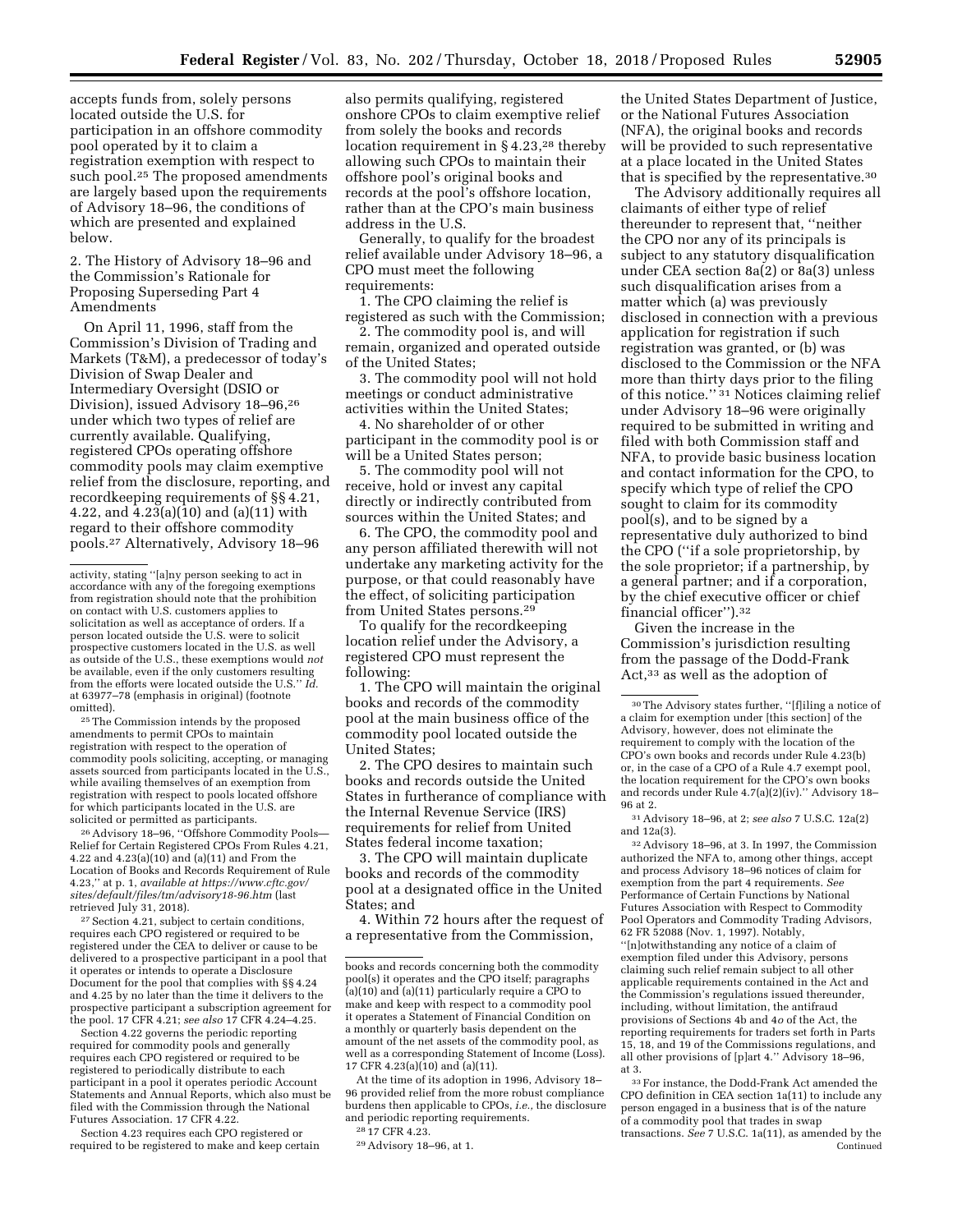additional compliance requirements for which Advisory 18–96 currently provides no relief,34 the Commission preliminarily believes that the adoption of a CPO registration exemption based on the conditions of Advisory 18–96 (18–96 Exemption) would benefit industry participants, prioritize the use of Commission resources on the customer protection of actual and potential commodity pool participants located in the U.S., and provide relief to persons with respect to their commodity pool operations that have a limited nexus with markets or participants within the Commission's jurisdiction. Importantly, a CPO claiming the 18–96 Exemption, as proposed, would still be subject to the anti-manipulation and anti-fraud provisions of the CEA, and by virtue of § 4.13(c), would be required to make and keep books and records for the exempt pool, and to submit to such special calls as the Commission may make to demonstrate eligibility for and compliance with the criteria of the 18– 96 Exemption.35

The amendments proposed today would incorporate both types of relief provided by Advisory 18–96 in their entirety in the Commission's existing part 4 regulatory framework by providing registration and compliance exemptions for qualifying persons operating offshore pools, with respect to CPO registration and, in the case of those domestic, registered CPOs operating offshore pools, with respect to the books and records location requirement in § 4.23.36 The

34*See, e.g.,* 17 CFR 4.27 (imposing obligations on certain CPOs to periodically file detailed information regarding pools and other funds that the CPOs operate on Form CPO–PQR).

36 In 2006–2007, based on a rulemaking petition from NFA, the Commission previously considered and proposed to rescind Advisory 18–96, which was thought to be rendered superfluous or duplicative by the 2003 adoption of the CPO registration exemptions in § 4.13(a)(3) and (4). *See*  Electronic Filing of Notices of Exemption and Exclusion Under Part 4 of the Commission's Regulations, 71 FR 60454 (Oct. 13, 2006) (Proposing Release), and 72 FR 1658 (Jan. 16, 2007) (Adopting Release) (declining to supersede Advisory 18–96, in light of the 2003 adoption of § 4.13(a)(4)). Section 4.13(a)(4), prior to its 2012 rescission, permitted a qualifying person to claim an exemption from registration with the Commission as a CPO, where the commodity pool it operates is exempt from registration under the Securities Act of 1933 and the natural and non-natural person participants meet certain levels of sophistication, *e.g.,* qualified eligible persons or accredited investors. Although Advisory 18–96 and § 4.13(a)(4) overlapped significantly, the Commission declined to alter Advisory 18–96, in an effort to preserve the relief from the books and record location requirement in § 4.23 for any registered, onshore CPOs utilizing the Advisory18–96 relief with respect to their

Commission intends that the 18–96 Exemption, if adopted as proposed, would replace the exemptive relief currently provided to registered CPOs relying upon Advisory 18–96 for their offshore pool operations. Similarly, the Commission also intends that the proposed amendments to § 4.23, which would provide a qualifying, registered onshore CPO an exemption from the requirement that the CPO maintain the original books and records of its offshore commodity pool(s) at its main business office in the U.S., would replace that aspect of the Advisory.37 The Commission preliminarily believes that these proposed amendments, if adopted, would ultimately provide more comprehensive relief from CPO and pool regulation than the Advisory alone and more flexibility than the terms of  $§ 3.10(c)(3)(i).$ 

3. Expanding the Prohibition on Statutory Disqualifications to Exemptions Under § 4.13 and Permitting Non-U.S. Person Participants in *De Minimis* Commodity Pools

Currently, none of the CPO registration exemptions in § 4.13 prohibits statutory disqualifications as a condition of relief. In contrast, one of the requirements to obtain relief under Advisory 18–96 is that neither the registered CPO nor its principals is subject to any statutory disqualification under sections 8a(2) or 8a(3) of the Act,38 unless such disqualification arises from a matter which was previously disclosed in connection with a previous application, if such registration was granted, or which was disclosed more than thirty days prior to the claim of this exemption. The Commission is considering, therefore, whether there could be a substantial number of CPOs that claimed a § 4.13 exemption and are subject to statutory disqualifications or that employ statutorily disqualified principals, and whether those statutorily disqualified individuals should be permitted to

<sup>37</sup>The Commission simultaneously proposes certain structural amendments to § 4.23 to increase that regulation's readability and ease of application.

38 7 U.S.C. 12a(2) and 12(a)(3). Under CEA section 8a(2), for instance, the Commission may refuse to register a person who has been temporarily or permanently enjoined by order not to act as a Commission registrant, or to refrain from engaging in financially criminal activities, or who, within ten years preceding the application for registration with the Commission, has been convicted of a felony for criminal activities involving commodity interests or securities, or been found by the Commission or another governmental body or agency to have violated the CEA, Commission regulations, or securities laws. 7 U.S.C. 12a(2).

operate commodity pools as exempt CPOs.

The Commission is concerned that it poses undue risk from a customer protection standpoint for its regulations in their current form to permit statutorily disqualified persons or entities to legally operate exempt commodity pools, especially when those same persons would not be permitted to register with the Commission.39 The Commission preliminarily believes that preserving the prohibition on statutory disqualifications from Advisory 18–96 and applying it to exemptions under § 4.13 would provide a substantial customer protection benefit by prohibiting statutorily disqualified persons from operating and soliciting participants for investment in exempt commodity pools.

Consequently, the Commission is proposing to require any person claiming a registration exemption under § 4.13(a)(1), (2), (3), or (5), or proposed  $§$  4.13(a)(4),<sup>40</sup> to represent that neither the claimant nor any of its principals is subject to statutory disqualifications under sections 8a(2) or 8a(3) of the CEA. However, the Commission also proposes to incorporate certain limited exceptions already present in Advisory 18–96 that would permit statutory disqualifications that were previously disclosed in registration applications that were granted, or that were disclosed more than 30 days prior to the claim of exemption. The Commission preliminarily believes this approach addresses customer protection concerns regarding statutory disqualifications, while preserving flexibility in Commission regulations applicable to CPOs. As proposed, the prohibition would apply to current claimants under § 4.13 as they renew their claims on an annual basis—*i.e.,* existing claimants would be required to represent that

40The Commission is not proposing to extend the prohibition to the proposed exemption for qualifying family offices, discussed *infra* as proposed § 4.13(a)(8). By the terms of that proposed exemption, such CPOs would be prohibited from soliciting non-family members/clients to participate in their pool(s), necessarily limiting their contact with prospective participants drawn from the general public, and as a result, reducing the Commission's customer protection concerns in that context.

Dodd-Frank Act, Public Law 111–203, sec. 721(a)(2).

<sup>35</sup> 17 CFR 4.13(c).

qualifying offshore commodity pools. *See* 72 FR at 1661.

<sup>39</sup>Commission staff previously became aware of a number of statutorily disqualified CPOs operating commodity pools pursuant to the registration exemption available in former § 4.13(a)(4). Because that exemption was rescinded in 2012, those particular CPOs would have been required to modify their operations to comply with another exemption under § 4.13 that did not bar statutorily disqualified CPOs, to cease participating in the commodity interest markets, or to receive relief from the Commission to register and continue operating.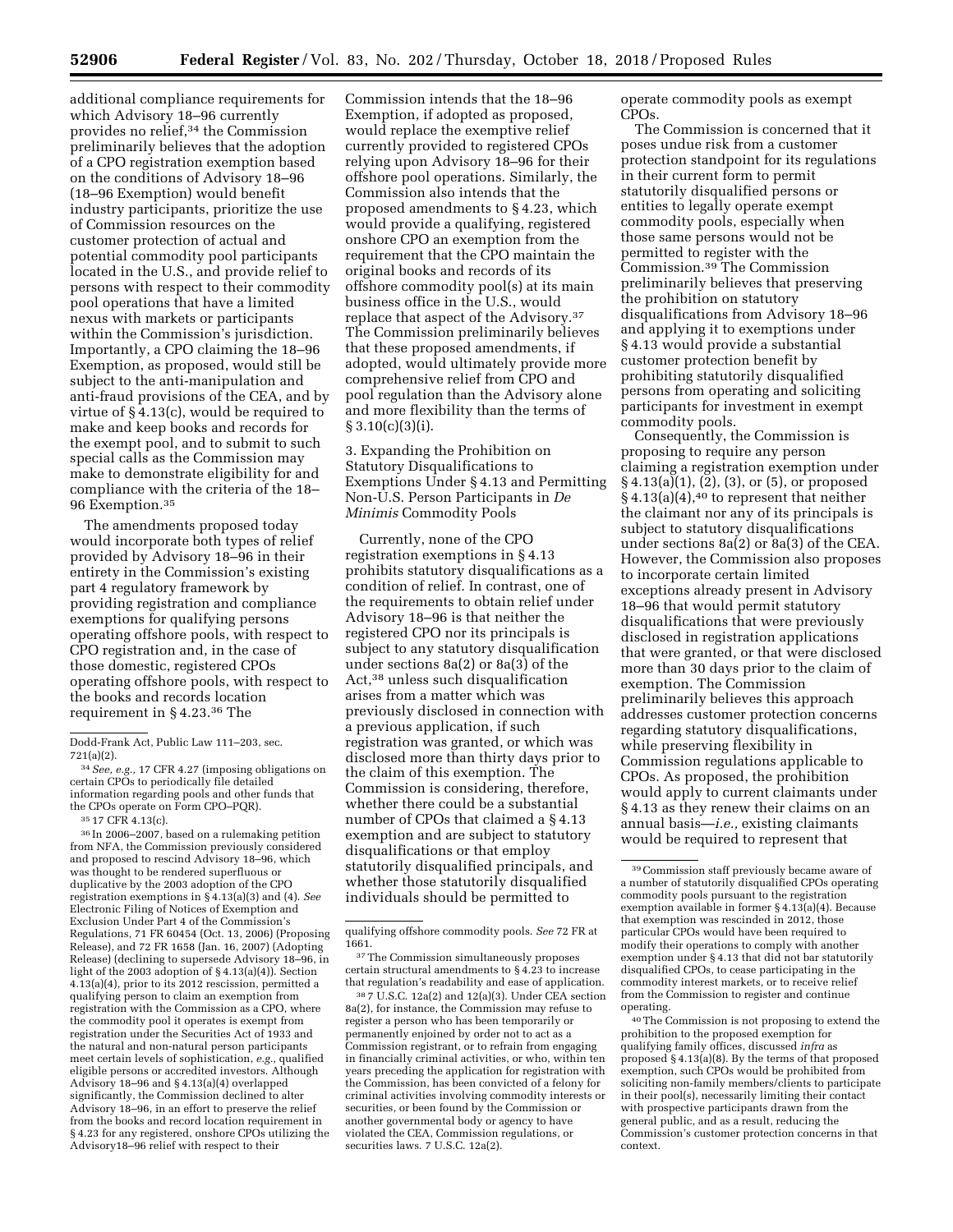neither they nor their principals are subject to statutory disqualifications under CEA sections 8a(2) or 8a(3), when they annually affirm their continued reliance on a § 4.13 exemption next year. CPOs filing new claims of a § 4.13 exemption, however, would be required to comply with this prohibition upon filing, if and when the amendments are adopted as proposed, and become effective.

Additionally, the Commission is proposing to amend the *de minimis*  commodity pool exemption in § 4.13(a)(3) to explicitly permit non-U.S. person participants, regardless of their financial sophistication.41 The Commission understands that, relying on CFTC Staff Letter 04–13,42 for purposes of determining whether a person qualifies for exemption from CPO registration under § 4.13(a)(3), market participants are generally not considering whether non-U.S. person participants meet one of the investor sophistication criteria listed in § 4.13(a)(3)(iii).43

The Commission preliminarily believes that permitting non-U.S. person participants, regardless of their financial sophistication, in § 4.13(a)(3) exempt

42CFTC Staff Letter 04–13 (Apr. 14, 2004), *available at [https://www.cftc.gov/sites/default/files/](https://www.cftc.gov/sites/default/files/tm/letters/04letters/tm04-13.htm)  [tm/letters/04letters/tm04-13.htm](https://www.cftc.gov/sites/default/files/tm/letters/04letters/tm04-13.htm)* (last retrieved July 31, 2018).

43 In April 2004, the Division of Clearing and Intermediary Oversight (DCIO), the most recent predecessor to DSIO, responded to a request for clarification or interpretation of the *de minimis*  exemption from CPO registration in  $\S 4.13(a)(3)$ . The requester asked DCIO staff for confirmation that ''a [CPO] claiming exemption from registration under new Rule 4.13(a)(3) may permit Non-United States persons to participate in pools operated pursuant to such exemptive relief, regardless of whether such Non-United States persons meet the investor sophistication requirements of Rule  $4.13(a)(3)(iii)$ ." CFTC Staff Letter 04–13, at 1. DCIO staff concluded that because the exemption in § 4.13(a)(4) permitted non-U.S. person participants in pools exempt thereunder, regardless of their financial sophistication, by virtue of the ''qualified eligible person" definition in  $\S$ 4.7(a)(2), then it would be ''consistent with the intent and purpose of Rule 4.13(a)(3)'' to also generally permit non-U.S. person investors to participate in  $\S$  4.13(a)(3) pools. *Id.* at 2. In 2012, the Commission rescinded the exemption originally provided by § 4.13(a)(4), the features of which comprise the legal underpinnings for the analysis in CFTC Staff Letter 04–13. *See*  Commodity Pool Operators and Commodity Trading Advisors: Compliance Obligations, 77 FR 11252 (Feb. 24, 2012); correction notice published at 77 FR 17328 (Mar. 26, 2012) (CPO CTA Final Rule).

pools would generally be consistent with the Commission's policy approach in proposing to add the 18–96 Exemption to the 17 CFR part 4 regulatory framework. With limited participation in U.S. commodity interest markets subject to Commission jurisdiction, commodity pools exempt under § 4.13(a)(3) do not trigger the same level of regulatory interest for the Commission as commodity pools requiring CPO registration and compliance with all or part of the requirements in 17 CFR part 4. Additionally, § 4.7 already permits non-U.S. persons,<sup>44</sup> regardless of their ''qualified eligible person'' (QEP) status, to participate in commodity pools operated thereunder, which are not subject to *de minimis* commodity interest trading thresholds. The Commission also preliminarily believes that it would be consistent with the Commission's other part 4 regulations, including those amendments proposed today, to generally permit non-U.S. person participants in § 4.13(a)(3) exempt pools. Therefore, the Commission proposes today to also amend  $\S 4.13(a)(3)(iii)$  to specifically permit non-U.S. person participants.45

# *C. Proposed CPO and CTA Registration Exemptions for Qualifying Family Offices*

The Commission is also proposing today amendments consistent with two Commission staff no-action letters that currently provide relief from CPO 46 and CTA47 registration to qualifying family offices (Family Offices) with respect to investment management and advisory activities conducted on behalf of their family clients (Family Clients).

### 1. Defining Family Offices

A Family Office is generally understood to be a professional organization that is wholly-owned by clients in a family, including members of a family and/or entities controlled by a family or family member, *e.g.,*  charitable trusts, and that is operated as a wealth management tool for their benefit.48 In granting no-action relief

*available at [https://www.cftc.gov/idc/groups/](https://www.cftc.gov/idc/groups/public/%40lrlettergeneral/documents/letter/12-37.pdf)  [public/%40lrlettergeneral/documents/letter/12-](https://www.cftc.gov/idc/groups/public/%40lrlettergeneral/documents/letter/12-37.pdf) [37.pdf](https://www.cftc.gov/idc/groups/public/%40lrlettergeneral/documents/letter/12-37.pdf)* (last retrieved July 31, 2018) (CPO Family

47 CFTC Staff Letter 14–143 (Nov. 5, 2014), *available at [https://www.cftc.gov/idc/groups/](https://www.cftc.gov/idc/groups/public/%40lrlettergeneral/documents/letter/14-143.pdf)  [public/%40lrlettergeneral/documents/letter/14-](https://www.cftc.gov/idc/groups/public/%40lrlettergeneral/documents/letter/14-143.pdf) [143.pdf](https://www.cftc.gov/idc/groups/public/%40lrlettergeneral/documents/letter/14-143.pdf)* (last retrieved July 31, 2018) (CTA Family Office No-Action Letter).

48*See, e.g.,* Letter from the Vlasic Investments, L.L.C., an entity formed to manage the wealth of the

from CPO registration to qualifying Family Offices, Commission staff has previously stated that, ''[t]ypically, a family office structure is employed when one or more direct members of a family create substantial wealth, and share that wealth in whole or in part with other members of that family, either through direct transfer, inheritance, or similar means.'' 49 The Division noted further that, ''[t]he family office is then used to provide personalized services to that family, including advice regarding issues of tax, estate planning, investment, and charitable giving.'' 50 According to the Private Investors Coalition, which frequently comments on regulatory efforts impacting Family Offices and which requested the relief from CTA registration granted by DSIO in 2014 via CFTC Staff Letter 14–143, ''single family offices have existed for over 100 years

. . . [and] were formed to implement very important and complex objectives, including investment management, corporate succession, estate, gift, and income tax planning and charitable giving issues that are important to members of the family."<sup>51</sup>

2. Family Offices as Commodity Pools and the Rescission of § 4.13(a)(4)

As discussed above, the operations of a Family Office frequently involve the collective management of pooled assets from a variety of sources, notwithstanding that those sources may all be members of a single family, or organizations, trusts, or foundations for the benefit of those family members. If such pooled assets are invested in commodity interests,52 then it is highly likely that the managing member of the Family Office, or similarly situated persons providing services to the Family Office, is engaging in activities that would otherwise require registration with the Commission as a CPO or CTA. Consequently, absent an exemption,

49CPO Family Office No-Action Letter, at 1. 50 *Id.* 

51Letter from the Private Investors Coalition to the SEC, at 2 (Nov. 11, 2010), *available at [https://](https://www.sec.gov/comments/s7-25-10/s72510-11.pdf)  [www.sec.gov/comments/s7-25-10/s72510-11.pdf](https://www.sec.gov/comments/s7-25-10/s72510-11.pdf)*  (last retrieved July 31, 2018), submitted as a comment to Family Offices, Investment Advisers Act Release No. 3098, 75 FR 63753 (Oct. 18, 2010). The Private Investors Coalition also emphasized that although Family Offices may be formed by a single family member who created the wealth to be managed, they are also commonly formed by one or more lineal descendants of such family members. *Id.* 

52 17 CFR 1.3.

<sup>41</sup> 17 CFR 4.13(a)(3). Section 4.13(a)(3) provides an exemption from CPO registration for any person who offers a pool that: (1) Is exempt from registration under the Securities Act of 1933 and offered and sold without marketing to the public in the U.S., (2) at all times, is traded subject to *de minimis* trading thresholds, (3) is limited to certain types of investors that the person believes to be, at the time of investment or conversion to an exempt pool, accredited investors and/or qualified eligible persons, and (4) is not marketed as or in a vehicle for trading in commodity interests. *Id.* 

 $44$  17 CFR 4.7(a)(1)(iv).<br> $45$  If adopted, the proposed rule would supersede prior staff positions on this subject, including CFTC Staff Letter 04–13. 46CFTC Staff Letter 12–37 (Nov. 29, 2012),

Vlasic Family, to the Securities and Exchange Commission, at 1 (Nov. 17, 2010), *available at [https://www.sec.gov/comments/s7-25-10/s72510-](https://www.sec.gov/comments/s7-25-10/s72510-83.pdf) [83.pdf](https://www.sec.gov/comments/s7-25-10/s72510-83.pdf)* (last retrieved July 31, 2018), submitted as a comment to Family Offices, Investment Advisers Act Release No. 3098, 75 FR 63753 (Oct. 18, 2010).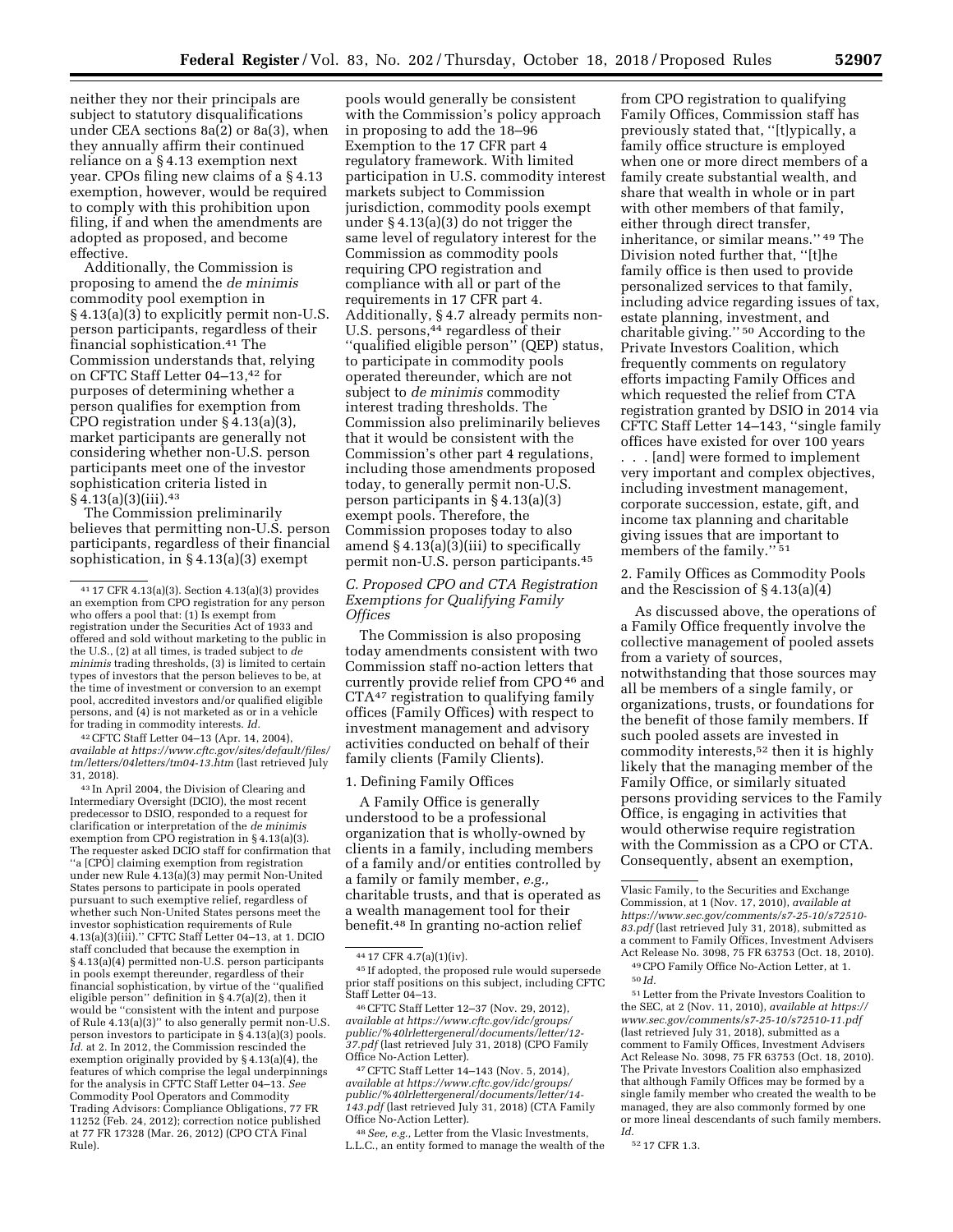exclusion, or other Commission staff letter relief, registration and compliance requirements under the CEA and Commission regulations would be triggered, requiring such Family Offices or members of their staff to register with the Commission as CPOs and/or CTAs with respect to those activities.

In the 1990s and early 2000s, Commission staff frequently responded to individual requests from Family Offices for relief from CPO and CTA regulation with one-off relief letters determining the Family Office not to be a commodity pool or providing noaction relief from such registration to certain family members or staff.53 In 2003, the Commission adopted former § 4.13(a)(4), which provided an exemption from CPO registration for a person operating a commodity pool: (1) Whose interests are exempt from registration under the Securities Act of 1933,54 and are offered and sold without marketing to the public in the U.S.; and (2) whose participants are reasonably believed, at the time of investment or conversion of the pool to an exempt pool, to be QEPs as defined in § 4.7(a)(2)<sup>55</sup> if natural persons, or QEPs or ''accredited investors,'' in the case of non-natural person participants.56

Prior to the exemption's rescission in 2012, many Family Offices claimed former § 4.13(a)(4) to legally operate their investment vehicles, invest in commodity interests, and provide commodity trading advice to Family Clients, without being required to register with the Commission in any capacity.57 In 2011, the Commission proposed to rescind  $\S 4.13(a)(4)$ <sup>58</sup> and the potential impact on Family Offices

 $^{57}\rm{Further,}$  as CPOs exempt pursuant to § 4.13(a)(4), such Family Offices also routinely relied upon the self-executing exemption in § 4.14(a)(5), which provides an exemption from CTA registration to a person that is exempt from registration as a CPO and the person's commodity trading advice is directed solely to, and for the sole use of, the pool or pools for which it is so exempt. *See* 17 CFR 4.14(a)(5).

58Commodity Pool Operators and Commodity Trading Advisors: Amendments to Compliance Obligations, 76 FR 7976 (Feb. 11, 2011).

was immediately noted; the Commission received comments suggesting that the Commission allow Family Offices already in existence and then relying on the exemption in § 4.13(a)(4) to be grandfathered, such that they could continue to operate without registration even after the exemption's rescission.59 In declining to do so, the Commission stated in the 2012 Adopting Release:

The Commission does not believe that ''grandfathering'' is appropriate in this context. As the Commission stated in its Proposal, part of the purpose of rescinding § 4.13(a)(4) is to ensure that entities that are engaged in derivatives trading are subject to substantively identical registration and compliance obligations and oversight by the Commission. Grandfathering is not consistent with the stated goals of the Commission's rescission and would result in disparate treatment of similarly situated entities. Therefore, the Commission will implement the rescission of  $\S 4.13(a)(4)$  for all entities currently claiming exemptive relief thereunder.<sup>60</sup>

Alternatively, other commenters requested that ''the Commission adopt an exemption from registration for family offices that is consistent with the exemption adopted by the [Securities and Exchange Commission (SEC)],'' discussed *infra.*61 The Commission declined, however, to adopt the SEC's relief for Family Offices in 2012, because:

The Commission, therefore, believes that it is prudent to withhold consideration of a family offices exemption until the Commission has developed a comprehensive view regarding such firms to enable the Commission to better assess the universe of firms that may be appropriate to include within the exemption, should the Commission decide to adopt one. Therefore, the Commission is directing its staff to look into the possibility of adopting a family offices exemption in the future.62

Finally, the Commission stated that Family Offices would ''continue to be permitted to write in on a firm by firm basis to request interpretative relief from the registration and compliance obligations under the Commission's

rules and to rely on those interpretative letters already issued to the extent permissible under the Commission's regulations.'' 63 Thus, pursuant to the amendments to 17 CFR part 4 adopted in 2012, among which was the rescission of § 4.13(a)(4), many Family Offices were required to register with the Commission as CPOs, if they could not qualify for an alternative exemption or otherwise obtain relief from Commission staff.64

3. The SEC's Exclusion for Family Offices and CFTC Staff Letters 12–37 and 14–143

In 2011, the SEC adopted an exclusion from the term ''investment adviser,'' (IA) as defined by the Investment Advisers Act of 1940, as amended (IA Act),<sup>65</sup> for Family Offices (SEC Family Office Exclusion), thus excluding Family Offices from regulation under the IA Act.66 Specifically, § 275.202(a)(11)(G)–1(a) provides that a family office, as defined in that section, shall not be considered to be an investment adviser for purpose of the IA Act, and § 275.202(a)(11)(G)– 1(b) defines ''family office'' as a company (including its directors, partners, members, managers, trustees, and employees acting within the scope of their position or employment) that: Has no clients other than family clients, is wholly owned by family clients and is exclusively controlled (directly or indirectly) by one or more family members and/or family entities; and does not hold itself out to the public as an investment adviser.67

Because Family Offices, as such term is commonly understood, are not intended to be marketed as an option for investing by the general public, Family Offices are restricted, by definition and in practice, to accepting assets for management from or providing services to solely ''family clients.'' As a result, the SEC Family Office Exclusion defines a Family Client as including family members, including non-blood relatives such as spouses and adopted children, former family members, key employees of the Family Office, former key employees (under certain conditions), as

<sup>53</sup>*See, e.g.,* CFTC Staff Letter 00–100 (Nov. 1, 2000) (finding that a limited partnership consisting of immediate family members that invests family assets in commodity futures is not a pool), *available at [https://www.cftc.gov/idc/groups/public/](https://www.cftc.gov/idc/groups/public/%40lrlettergeneral/documents/letter/00-100.pdf) [%40lrlettergeneral/documents/letter/00-100.pdf](https://www.cftc.gov/idc/groups/public/%40lrlettergeneral/documents/letter/00-100.pdf)*  (last retrieved July 31, 2018); CFTC Staff Letter 97– 78 (Sept. 24, 1997) (finding that a partnership consisting of family members, former family members, and trusts for the benefit of family members is not a commodity pool within the meaning and intent of § 4.10(d)), *available at [https://www.cftc.gov/idc/groups/public/](https://www.cftc.gov/idc/groups/public/%40lrlettergeneral/documents/letter/97-78.pdf) [%40lrlettergeneral/documents/letter/97-78.pdf](https://www.cftc.gov/idc/groups/public/%40lrlettergeneral/documents/letter/97-78.pdf)* (last retrieved July 31, 2018).

<sup>54</sup> 15 U.S.C. 77a *et seq.* 

<sup>55</sup> 17 CFR 4.7(a)(2).

<sup>56</sup> 17 CFR 4.13(a)(4) (2010).

<sup>59</sup>*See* comment letters from New York State Bar Association (Apr. 12, 2011); Alternative Investment Management Association, Ltd. (Apr. 12, 2011); Schulte Roth & Zabel LLP (Apr. 12, 2011); Fulbright & Jaworski L.L.P. (Apr. 12, 2011); Securities Industry and Financial Markets Association (Apr. 12, 2011); Seward & Kissel, LLP (Apr. 12, 2011); Katten, Muchin, Rosenman LLP (Apr. 12, 2011); all *available at [https://comments.cftc.gov/](https://comments.cftc.gov/PublicComments/CommentList.aspx?id=973) [PublicComments/CommentList.aspx?id=973](https://comments.cftc.gov/PublicComments/CommentList.aspx?id=973)* (last retrieved July 31, 2018).

<sup>60</sup>*See* CPO CTA Final Rule, 77 FR at 11263. 61 *Id.* (citing the SEC's Family Office exclusion from the investment adviser definition at 17 CFR 250.202(a)(11)(G)–1).

<sup>62</sup> *Id.* (citing 17 CFR 140.99(a)(3) and a variety of historic Family Office relief letters).

<sup>63</sup> *Id.* (concluding that ''an exemption for family offices is not necessary at this time'').

<sup>64</sup>The Commission noted then that ''family offices previously relying on the exemption under Regulation § 4.13(a)(3) will not be affected by the rules adopted herein, as the Commission is not rescinding the § 4.13(a)(3) exemption and it will remain available to entities meeting its criteria.'' CPO CTA Final Rule, 77 FR at 11263.

<sup>65</sup> 15 U.S.C. 80b–1, *et seq.* 

<sup>66</sup>Family Offices; Final Rule, 76 FR 37983 (Jun. 29, 2011) (SEC Family Office Final Rule).

<sup>67</sup> 17 CFR 275.202(a)(11)(G)–1(a) and

<sup>275.202(</sup>a)(11)(G)–1(b).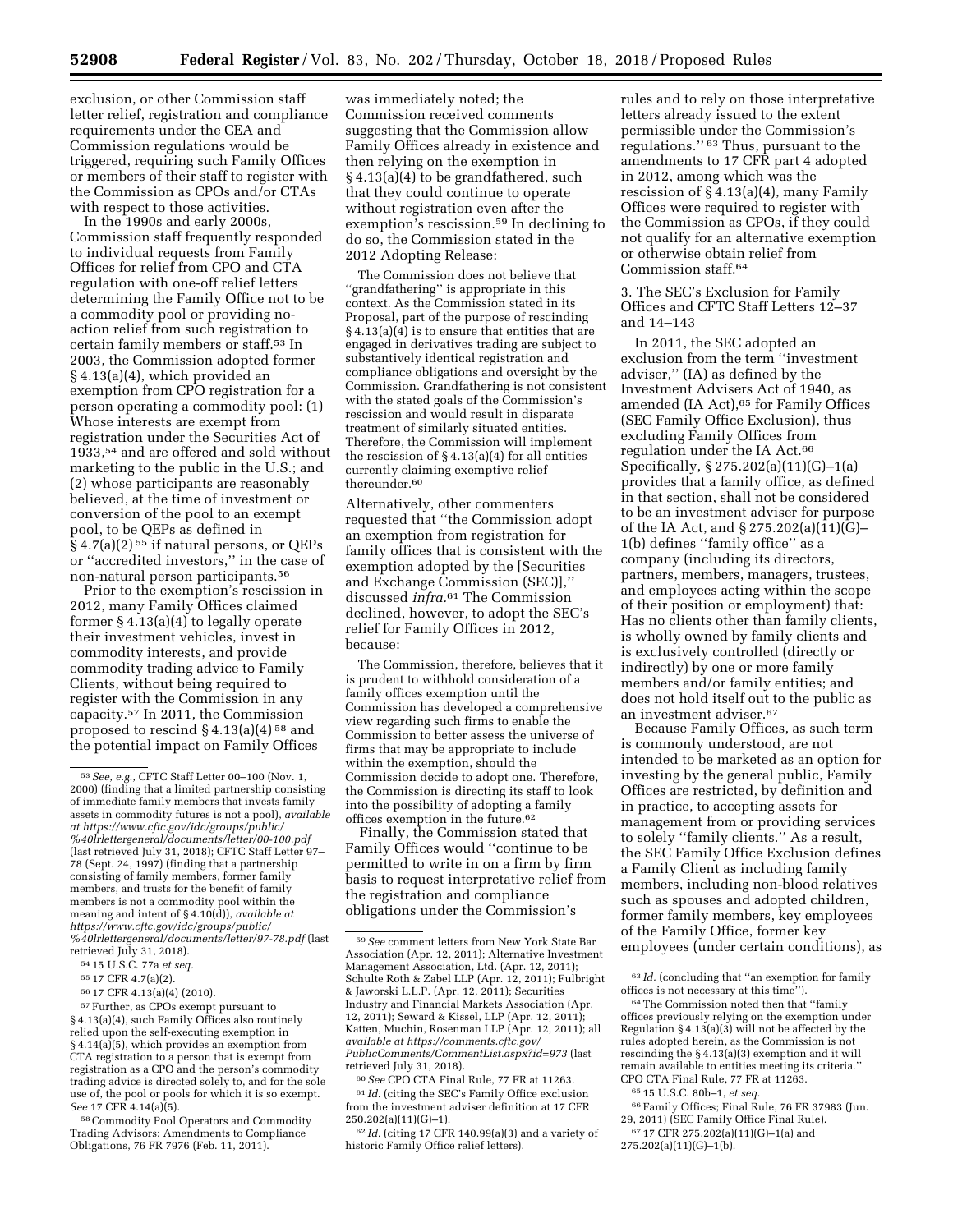well as certain organizations, like nonprofit organizations, charitable foundations, charitable trusts or other charitable organizations for which all the funding of such foundation, trust or organization came exclusively from one or more other Family Clients.68 Family Clients also may include the estate of a family member, former family member, key employee, or subject to certain conditions, former key employees.69 Additionally, investment and estate planning vehicles, such as irrevocable trusts, in which one or more other Family Clients are the only current beneficiaries, are also permitted Family Clients.70

Pursuant to the Commission's instructions in the CPO CTA Final Rule, many Family Offices sought relief from DSIO staff following the 2012 rescission of § 4.13(a)(4). Certain representatives of the Family Office industry requested relief that would be available to Family Offices on a global basis and would be based upon the SEC Family Office Exclusion. In the request for relief, industry representatives asserted that Family Offices are not operations of the type and nature that warrant regulatory oversight by the Commission, because, by definition, a Family Office is not a vehicle in which non-Family Clients would be solicited or permitted to invest. Because a Family Office is comprised of participants with close relationships, and there is a direct relationship between the clients and the CPO or advisor, it was argued that such relationships greatly reduce the need for the customer protections available pursuant to the regulations in 17 CFR part 4.71

Having met with Family Office industry representatives and observed the SEC's experience after adopting the SEC Family Office Exclusion, Commission staff thoroughly considered the issue and ultimately determined to grant registration relief for Family Offices meeting the requirements of the SEC Family Office Exclusion. On November 29, 2012, DSIO issued CFTC Staff Letter 12–37, a no-action letter permitting Family Offices complying with the SEC Family Office Exclusion to operate and manage the assets of Family Clients without having to register with

the Commission as a CPO.72 Subsequently, in responding to a request for relief from the Private Investors Coalition, DSIO issued another no-action letter permitting Family Offices to provide their Family Clients with commodity trading advice, without CTA registration, provided that the Family Office did not hold itself out to the public as a CTA and restricted any commodity trading advice given to the Family Office itself and/or Family Clients.73

In granting the no-action relief from CPO registration, DSIO staff considered the requesters' assertion that, ''this issue has similarly been addressed by the [SEC], which resulted in an exclusion for family offices that would otherwise be required to register as an investment adviser[,]'' and that ''SEC staff ha[d] devoted substantial time and resources to addressing this issue.'' 74 In determining to issue relief, the Division reasoned that ''the fundamental issue of the appropriate application of investor protection standards as required by each respective agency's regulations is substantially similar."<sup>75</sup> Further, the Division concluded that granting the relief would place ''both agencies on equal footing with respect to the application of investor protections relevant to this issue [and] will facilitate compliance with both regulatory regimes.'' 76 Consequently, through CFTC Staff Letters 12–37 and 14–143, the Division provided no-action relief with respect to CPO registration for any person filing a claim that operates a Family Office, as that term is defined in 17 CFR 275.202(a)(11)(G)–1(b), and with respect to CTA registration, for any person filing a claim whose advisory services are limited to a Family Office and/or Family Clients, as defined in 17 CFR 275.202(a)(11)(G)–1(d)(4).77 Under each letter, the claimant is required to remain in compliance with the SEC Family Office Exclusion, regardless of whether the Family Office actually seeks such exclusion.78

In the six years since the rescission of § 4.13(a)(4) and the issuance of the CPO Family Office No-Action Letter, Commission staff has gained additional familiarity with the Family Office industry. This experience was gained through the continued availability of the CPO Family Office No-Action Letter and the subsequent issuance and utilization

by industry of the CTA Family Office No-Action Letter, as well as through the consideration of and response to the few additional requests received by DSIO from Family Offices unable to meet the criteria of either of the global no-action letters.79 The Commission notes that DSIO has received a total of more than 500 claims of the no-action relief provided by the CPO Family Office No-Action Letter and the CTA Family Office No-Action Letter.

Based on this experience, and pursuant to the Commission's instructions to its staff in 2012 to consider the future adoption of registration exemptions for Family Offices, the Commission is proposing to adopt for qualifying Family Offices CPO and CTA registration exemptions with terms similar to those in the CPO Family Office No-Action Letter and the CTA Family Office No-Action Letter by amending §§ 4.13 and 4.14. The Commission preliminarily believes that the familial relationships inherent in Family Offices provide a reasonable mechanism for protecting the interests of Family Clients and resolving disputes amongst them, and that the regulatory interest is lower than in typical, armslength transactions where the CPO and the pool participants, or the CTA and its advisory clients, do not have close relationships and/or long-standing family history between them. The Commission also preliminarily believes that these characteristics are a reasonable substitute for the benefits and protections afforded by the Commission's regulatory regime for CPOs and CTAs.

Consistent with its statements in prior rulemakings impacting Family Offices, the Commission notes that Family Offices unable to meet the requirements of the exemptions proposed herein today may still avail themselves of the relief provided in  $\S 4.13(a)(3)$ , if they so qualify, or they may continue to seek relief on an individual, firm-by-firm basis through requests submitted to Commission staff.

# *D. Proposed Amendments Permitting General Solicitation by CPOs Pursuant to the JOBS Act of 2012.*

1. The JOBS Act of 2012, Regulation D, and Rule 144A

On April 5, 2012, Congress enacted the JOBS Act for the stated purpose of increasing American job creation and

<sup>68</sup> 17 CFR 275.202(a)(11)(G)–1(d)(4) (extensively defining ''Family Client'').

<sup>69</sup> *Id.* 

<sup>70</sup> *Id. See* Staff Responses to Questions About the Family Office Rule, *available at [https://](https://www.sec.gov/divisions/investment/guidance/familyofficefaq.htm) [www.sec.gov/divisions/investment/guidance/](https://www.sec.gov/divisions/investment/guidance/familyofficefaq.htm)  [familyofficefaq.htm.](https://www.sec.gov/divisions/investment/guidance/familyofficefaq.htm)* 

<sup>71</sup>CPO Family Office No-Action Letter, at 1–2. This rationale is also noted in the adopting release of the SEC Family Office Exclusion. *See also* SEC Family Office Final Rule, 76 FR at 37984.

<sup>72</sup>CPO Family Office No-Action Letter. 73CTA Family Office No-Action Letter. 74CPO Family Office No-Action Letter, at 2. 75CPO Family Office No-Action Letter, at 2. 76 *Id.* 

<sup>77</sup>CPO Family Office No-Action Letter, at 2; CTA Family Office No-Action Letter, at 3. 78 *Id.* 

<sup>79</sup>*See, e.g.,* CFTC Staff Letter 14–104 (Jun. 20, 2014), *available at [https://www.cftc.gov/idc/groups/](https://www.cftc.gov/idc/groups/public/%40lrlettergeneral/documents/letter/14-104.pdf) [public/%40lrlettergeneral/documents/letter/14-](https://www.cftc.gov/idc/groups/public/%40lrlettergeneral/documents/letter/14-104.pdf) [104.pdf](https://www.cftc.gov/idc/groups/public/%40lrlettergeneral/documents/letter/14-104.pdf)* (last retrieved July 31, 2018) (granting noaction relief to an entity providing advisory services to two families with longstanding and extensive financial and personal relationships).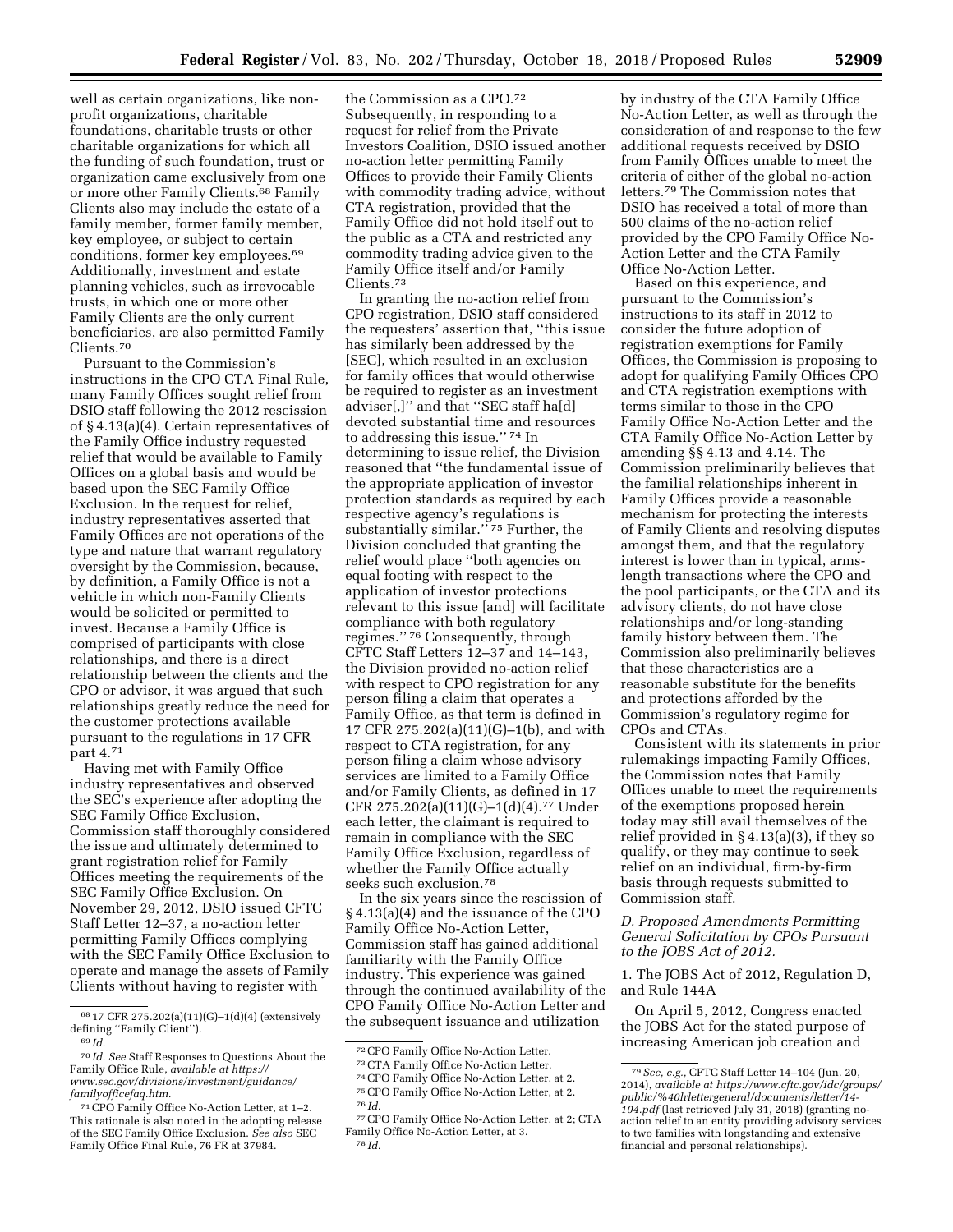economic growth by improving access to the public capital markets for emerging growth companies.80 Among other things, the JOBS Act amended various sections of the Securities Act of 1933 (''33 Act'') and required the SEC to revise its regulations to implement certain of the new JOBS Act provisions. Certain provisions of the JOBS Act expanded the availability and marketability of privately offered securities by loosening restrictions otherwise applicable to such offerings.

Section 5 of the 33 Act requires the registration of securities offerings with the SEC and compliance with prospectus delivery requirements, unless an exemption is available.<sup>81</sup> Section 4(a)(2) (formerly section 4(2)) of the 33 Act provides a statutory exemption from these requirements for ''transactions by an issuer not involving any public offering.'' 82 Rule 506 of the SEC's Regulation D, ''Rules Governing the Limited Offer and Sale of Securities Without Registration Under the Securities Act,'' (Regulation D) was adopted to provide a regulatory analog to the statutory exemption.<sup>83</sup> Rule 506(b) of Regulation  $\bar{D}^{84}$  was originally adopted by the SEC as a non-exclusive safe harbor under the 33 Act section 4(a)(2) exemption for securities offerings by an issuer, without regard to dollar amount, to an unlimited number of ''accredited investors,'' as defined in § 230.501(a),85 and to no more than 35 non-accredited investors who meet certain sophistication requirements.86 Offerings under § 230.506(b) are subject to the terms and conditions of §§ 230.501 and 230.502, including § 230.502(c), which states that neither the issuer nor any person acting on its behalf shall offer or sell the securities by any form of general solicitation (General Marketing Restriction).87

Through JOBS Act Section 201, Congress directed the SEC to amend 17 CFR 230.506 of Regulation D, to provide that the prohibition against general solicitation or general advertising in section 230.502(c) of title 17 shall not apply to offers and sales of securities made pursuant to section 230.506, provided that all purchasers are

accredited investors.88 In 2012–2013, the SEC proposed and adopted amendments to § 230.506 consistent with the congressional directives of the JOBS Act.89 By adding § 230.506(c), the SEC adopted an exemption that permits issuers to engage in general solicitation or advertising to offer and sell securities under Regulation D, provided that the issuer meets the terms and conditions of §§ 230.501 and 230.502(a) and (d), that all purchasers of the offered securities are accredited investors, and that the issuer takes reasonable steps to verify the accredited investor status of each purchaser.90 In other words, the General Marketing Restriction in § 230.502(c) is not applicable to securities offerings made pursuant to § 230.506(c).

The SEC explained that it was retaining the exemption for traditional Regulation D offerings in § 230.506(b), ''for those issuers that either do not wish to engage in general solicitation in their Rule 506 offerings . . . or wish to sell privately to non-accredited investors who meet Rule 506(b)'s sophistication requirements." 91 Further, the SEC emphasized that the ''mandate [in JOBS Act Section 201(a)(1)] affects only [§ 230.506], and not Section 4(a)(2) offerings in general, which means that . . . an issuer relying on Section 4(a)(2) outside of the Rule 506(c) exemption will be restricted in its ability to make public communications to solicit investors for its offering because public advertising will continue to be incompatible with a claim of exemption under Section 4(a)(2).'' 92 The SEC also adopted substantively similar amendments to Rule 144A 93 eliminating offering and marketing restrictions in the resale of certain

89Eliminating the Prohibition Against General Solicitation and General Advertising in Rule 506 and Rule 144A Offerings, 77 FR 54464 (Sept. 5, 2012) and 78 FR 44771 (Jul. 24, 2013) (JOBS Act Adopting Release).

90 17 CFR 230.506(c)(1)–(2). In the JOBS Act Adopting Release, the SEC stated that, ''because the issuer has the burden of demonstrating that its offering is entitled to an exemption from the registration requirements of the [33 Act], it will be important for issuers and their verification service providers to retain adequate records regarding the steps taken to verify that a purchaser was an accredited investor.'' 78 FR at 44779.

securities sold to qualified institutional buyers (QIBs).94

2. Impact of JOBS Act Amendments on CPOs and DSIO's 2014 JOBS Act Relief **Letter** 

Under certain circumstances, persons relying on the new exemption in § 230.506(c) (506(c) Issuers) or reselling securities pursuant to Rule 144A (144A Resellers) may also be issuing interests in a commodity pool, the CPOs of which are subject to Commission regulation. Certain of the Commission's regulations applicable to CPOs currently contain restrictions on marketing and solicitation that conflict with the statutory and regulatory amendments effected and prompted by the passing of the JOBS Act. Specifically, certain persons who offer, market, or sell securities from 506(c) Issuers or 144A Resellers may be subject to Commission regulation under §§ 4.7 or 4.13(a)(3), both of which currently prohibit the general marketing and solicitation that is now permitted by the JOBS Act.

Section 4.7 provides relief from certain of the disclosure, periodic and annual reporting, and recordkeeping requirements in Part 4 of the Commission's regulations to registrants who file claims pursuant to  $\S 4.7(d).$ <sup>95</sup> The relief in § 4.7(b) is available to: (1) A registered CPO who offers or sells pool participations solely to QEPs in an offering that qualifies for an exemption from the registration requirements of the 33 Act pursuant to section 4(2) (now section 4(a)(2)) of that Act or pursuant to Regulation S, or (2) any bank registered as a CPO in connection with a pool that is a collective trust fund whose securities are exempt from registration under the 33 Act pursuant to section 3(a)(2) of that Act and are offered or sold, without marketing to the public, solely to QEPs.96 Section 4.13(a)(3) provides a registration exemption for CPOs that operate pools meeting the conditions enumerated in that regulation. One of those conditions, § 4.13(a)(3)(i), requires that interests in

96 17 CFR 4.7(b).

<sup>80</sup>Public Law 112–106, 126 Stat. 306 (Apr. 5, 2012).

<sup>81</sup> 15 U.S.C. 77e.

<sup>82</sup> 15 U.S.C. 77d(a)(2).

<sup>83</sup>Proposed Revision of Certain Exemptions from the Registration Provisions of the Securities Act of 1933 for Transactions involving Limited Offers and Sales, 33 Act Rel. No. 6339 (Aug. 7, 1981).

<sup>84</sup> 17 CFR 230.506(b).

<sup>85</sup> 17 CFR 230.501(a).

<sup>86</sup> 17 CFR 230.506(b).

<sup>87</sup> 17 CFR 230.501, 230.502; 230.502(c).

<sup>88</sup> JOBS Act, Public Law 112–206, sec. 201(a)(1), 126 Stat. 306, 313. Further, the JOBS Act amendments made clear that offers and sales exempt under Rule 506 (as revised pursuant to JOBS Act Section 201) shall not be deemed public offerings under the Federal securities laws as a result of general advertising or solicitation. *Id.* at 201(b) (adding 33 Act Section 4(b), 15 U.S.C. 77d(b)).

<sup>91</sup> *Id.* at 44776.

<sup>92</sup> 78 FR at 44774.

<sup>93</sup> 17 CFR 230.144A.

<sup>94</sup>Rule 144A is a non-exclusive safe harbor exemption from the registration and prospectus delivery requirements under the 33 Act for resales of certain securities to QIBs, as defined in § 230.144A(a)(1), provided that certain conditions are met. Through the JOBS Act, Congress directed the SEC to also adopt amendments to § 230.144A in order to permit general solicitation. JOBS Act, Pub. L. 112–206, sec. 201(a)(2), 126 Stat. 306, 313. In the JOBS Act Adopting Release, the SEC eliminated references to ''offer'' and ''offeree'' in Rule 144A, such that, today, the provision only requires that such resold securities ''be sold to a QIB or to a purchaser that the seller and any person acting on behalf of the seller reasonably believe is a QIB.'' 78 FR at 44786.

<sup>95</sup> 17 CFR 4.7; 17 CFR 4.7(d).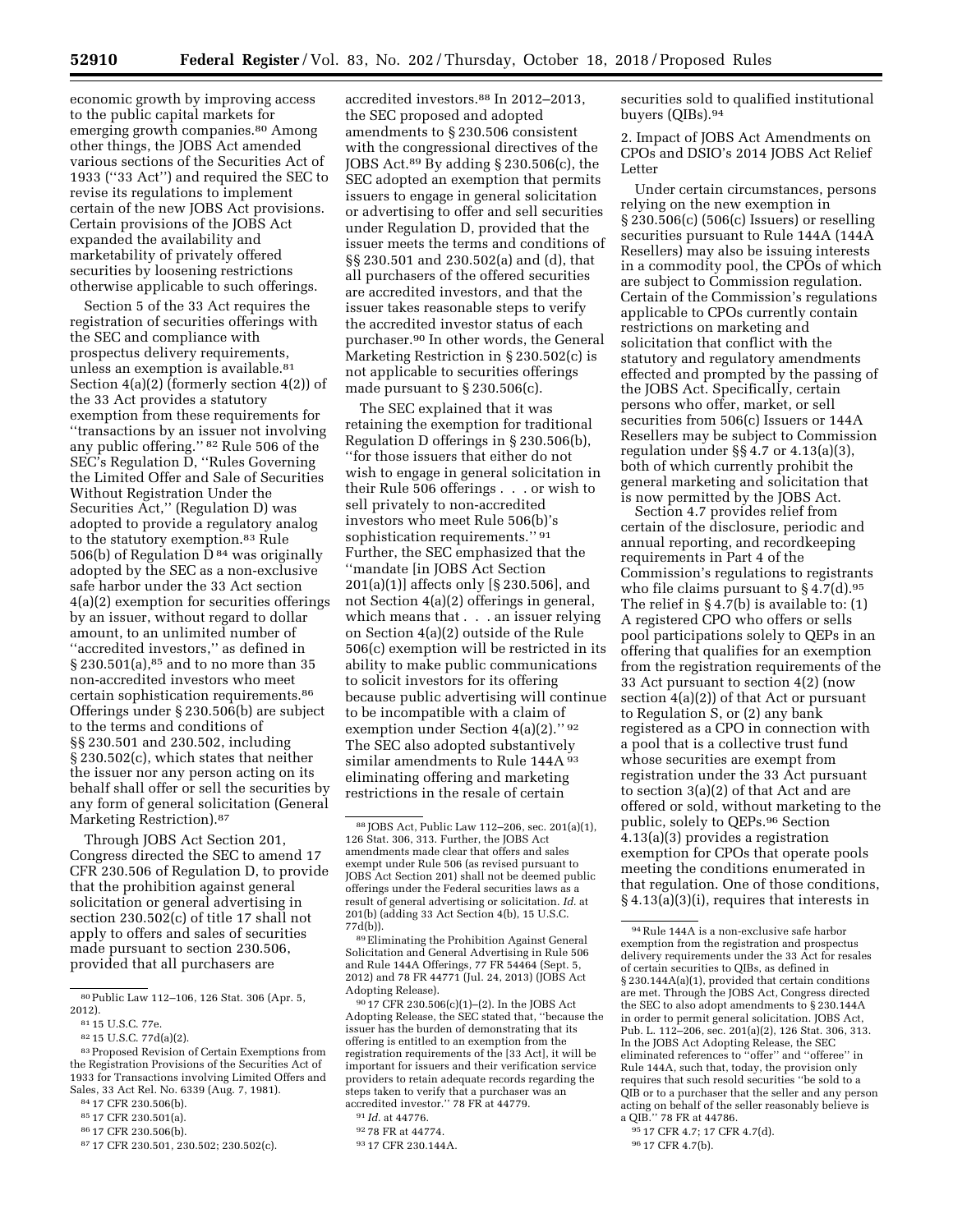Commission is proposing to adopt

under the 33 Act and ''offered and sold without marketing to the public." 97 Additionally, § 4.13(a)(3)(iii) requires that the CPO reasonably believes, at the time of purchase, that each person who participates in the exempt pool is, among other things, an accredited investor or QEP.98

each pool for which the CPO claims the exemption be exempt from registration

Generally, all commodity pools relying on the exemption in 33 Act section 4(a)(2), including pursuant to § 230.506(b), remain subject to prohibitions on general solicitation and general advertising, and such pools' CPOs may continue to claim relief under §§ 4.7(b) or 4.13(a)(3) in their current states. However, as noted above, amendments to securities regulations prompted by the JOBS Act and the requirements for exemptive relief under  $\S$ \$4.7(b) or 4.13(a)(3) are incompatible. In response to the SEC's amendments, the Division issued CFTC Staff Letter 14–116, an exemptive letter clarifying how securities issuers and resellers, and their CPOs, could avail themselves of relief both in the securities and commodity interest sectors.99

Subject to certain conditions, the JOBS Act Relief Letter provides exemptive relief to claimants from the specific provisions of §§ 4.7(b) or 4.13(a)(3) outlined above, to make the relief provided by those regulations compatible with amended Regulation D and Rule 144A. Specifically, the CPOs of 506(c) Issuers and 144A Resellers that filed a notice with DSIO staff received exemptive relief from the requirements in § 4.7(b) that an offering be exempt pursuant to section 4(a)(2) of the 33 Act and offered solely to QEPs, and from the requirement in § 4.13(a)(3)(i) that the securities ''be offered and sold without marketing to the public.'' 100

In an effort to harmonize the impact of the JOBS Act on, and to provide legal certainty with respect to the transactions engaged in by, duallyregulated CFTC and SEC entities, the

99CFTC Staff Letter 14–116 (Sept. 9, 2014) (JOBS Act Relief Letter), *available at [https://www.cftc.gov/](https://www.cftc.gov/idc/groups/public/%40lrlettergeneral/documents/letter/14-116.pdf) [idc/groups/public/%40lrlettergeneral/documents/](https://www.cftc.gov/idc/groups/public/%40lrlettergeneral/documents/letter/14-116.pdf) [letter/14-116.pdf](https://www.cftc.gov/idc/groups/public/%40lrlettergeneral/documents/letter/14-116.pdf)* (last retrieved July 31, 2018) (JOBS Act Relief Letter).

100 JOBS Act Relief Letter, p. 6. The Commission notes that § 4.13(a)(3) requires only that interests in an exempt pool be ''exempt from registration'' under the 33 Act, whereas § 4.7(b) has a more restrictive requirement that the pools qualify for exemption specifically under 33 Act section 4(a)(2). As noted above, the SEC emphasized, while amending Regulation D, that issuers claiming a 33 Act section 4(a)(2) exemption or § 230.506(b) would still be restricted in marketing or advertising to the public, based on the format of the congressional directive in the JOBS Act. 78 FR at 44774.

tailored amendments to §§ 4.7(b) and 4.13(a)(3) that would generally be consistent with the JOBS Act Relief Letter, as explained further below.

### *E. Proposed Exclusionary Relief for BDCs*

1. The CPO Exclusion in § 4.5

Section 4.5 provides an exclusion for certain otherwise regulated persons from the CPO definition with respect to the operation of a ''qualifying entity'' specified in that regulation.101 Examples of excluded persons include insurance companies regulated by any State 102 with respect to the offering of a separate account; 103 a bank regulated by a State or the United States 104 with respect to the assets of any trust, custodial account, or other separate unit of investment for which it is acting as a fiduciary and for which it has investment authority; 105 the trustee of a plan subject to title I of the Employee Retirement Income Security Act of 1974 (ERISA) 106 with respect to the operations of that plan; 107 and most relevant to the discussion herein, the operator of an investment company registered as such under the Investment Company Act of 1940, as amended  $(ICA)$ ,<sup>108</sup> with respect to the operated RIC.109

2. BDCs: Exempt Investment Companies Restricted in Their Use of Commodity Interests

BDCs are closed-end companies subject to regulation by the SEC under the ICA. Although BDCs meet the definition of an ''investment company'' under ICA section 3,110 they are exempt from investment company registration by virtue of the filing of an election under section 54 of the ICA to be subject to various provisions of that act.111 Despite not being registered as such, BDCs do operate in a manner similar to closed-end RICs and are subject to many

109 17 CFR 4.5(a)(1) and (b)(1). As discussed, *infra,* § 4.5 lists the RIC as both the excluded person and the qualifying entity. Given that the Commission has previously determined that the RIC's investment adviser is the appropriate person to serve as the CPO of a RIC for regulatory purposes, the Commission is proposing herein to amend § 4.5(a)(1) to designate the investment adviser as the excluded entity. *See* CPO CTA Final Rule, 77 FR at 11259.

of the same operational requirements of the ICA.112 Most BDCs have external advisers, which generally must be registered with the SEC as investment advisers under the IA Act.113 BDCs, like RICs, are subject to periodic examination by the SEC. Further, BDCs must either have a class of equity securities that is registered under, or filed a registration statement for a class of equity securities pursuant to, the Securities Exchange Act of 1934, as amended,114 which, in turn, requires filing with the SEC: Annual reports on Form 10–K,<sup>115</sup> quarterly reports on Form 10–Q,<sup>116</sup> current reports on Form 8–K,117 and proxy solicitation statements in connection with annual stockholder meetings.118 Additionally, almost all BDCs are listed for trading on national securities exchanges, and thus, are subject to exchange rules governing listed companies.119 BDCs are also subject to certain regulations and corporate governance guidelines under the Sarbanes-Oxley Act of 2002.120

BDCs are primarily engaged in investing in, and providing managerial assistance to, operating companies.121 Specifically, BDCs are required to invest at least 70% of their assets in ''eligible portfolio companies,'' 122 which are generally defined as small- or mid-sized U.S. companies that have no outstanding listed securities.123 BDCs typically limit their use of commodity interests to interest rate and currency swaps, with some limited use of credit default swaps and other commodity interests.124 Because BDCs primarily

112*See, e.g.,* 15 U.S.C. 80a–18 (providing asset coverage requirements among others subject to certain limitations); 15 U.S.C. 80a–61 (making section 18 of the ICA applicable to BDCs with certain modifications).

- 114 15 U.S.C. 78a *et seq.*
- 115 17 CFR 249.310.
- 116 17 CFR 249.308a.
- 117 17 CFR 249.308.
- 118 17 CFR 240.14a–4.

119*See, e.g.,* NYSE Listed Company Manual, *available at<http://wallstreet.cch.com/LCM/>* (last retrieved Apr. 25, 2018).

120Public Law 107–204, 116 Stat. 745 (July 30, 2002) (codified in U.S.C. Titles 15, 18, 28, and 29). 121 15 U.S.C. 80a–2(a)(48).

122 *Id. See also* 15 U.S.C. 80a–54(a).

123 15 U.S.C. 80a–2(a)(46) (defining ''eligible portfolio company''). *See* 17 CFR 270.2a–46 (providing additional criteria regarding ''eligible portfolio companies'').

124*See* Use of Derivatives by Registered Investment Companies, U.S. Securities and Exchange Commission, Division of Economic Risk and Analysis, *available at [https://www.sec.gov/](https://www.sec.gov/files/derivatives12-2015.pdf)  [files/derivatives12-2015.pdf](https://www.sec.gov/files/derivatives12-2015.pdf)* (last retrieved July 31, 2018). Staff in the SEC's Division of Economic Risk and Analysis pulled a random sample of investment companies, including BDCs, to examine the use of derivatives by such companies. Within the sampled BDCs, none used derivatives, which appears to be Continued

<sup>97</sup> 17 CFR 4.13(a)(3)(i).

<sup>98</sup> 17 CFR 4.13(a)(3)(iii).

<sup>101</sup> 17 CFR 4.5(a) and (b).

<sup>102</sup> 17 CFR 4.5(a)(2).

<sup>103</sup> 17 CFR 4.5(b)(2).

<sup>104</sup> 17 CFR 4.5(a)(3).

<sup>105</sup> 17 CFR 4.5(b)(3).

<sup>106</sup> 17 CFR 4.5(a)(4).

<sup>107</sup> 17 CFR 4.5(b)(4).

<sup>108</sup> 15 U.S.C. 80a–1, *et seq.* 

<sup>110</sup> 15 U.S.C. 80a–3.

<sup>111</sup> *Id.* at 80a–53. *See id.* at 80a–6(f).

<sup>113</sup> 15 U.S.C. 80b–1, *et seq.*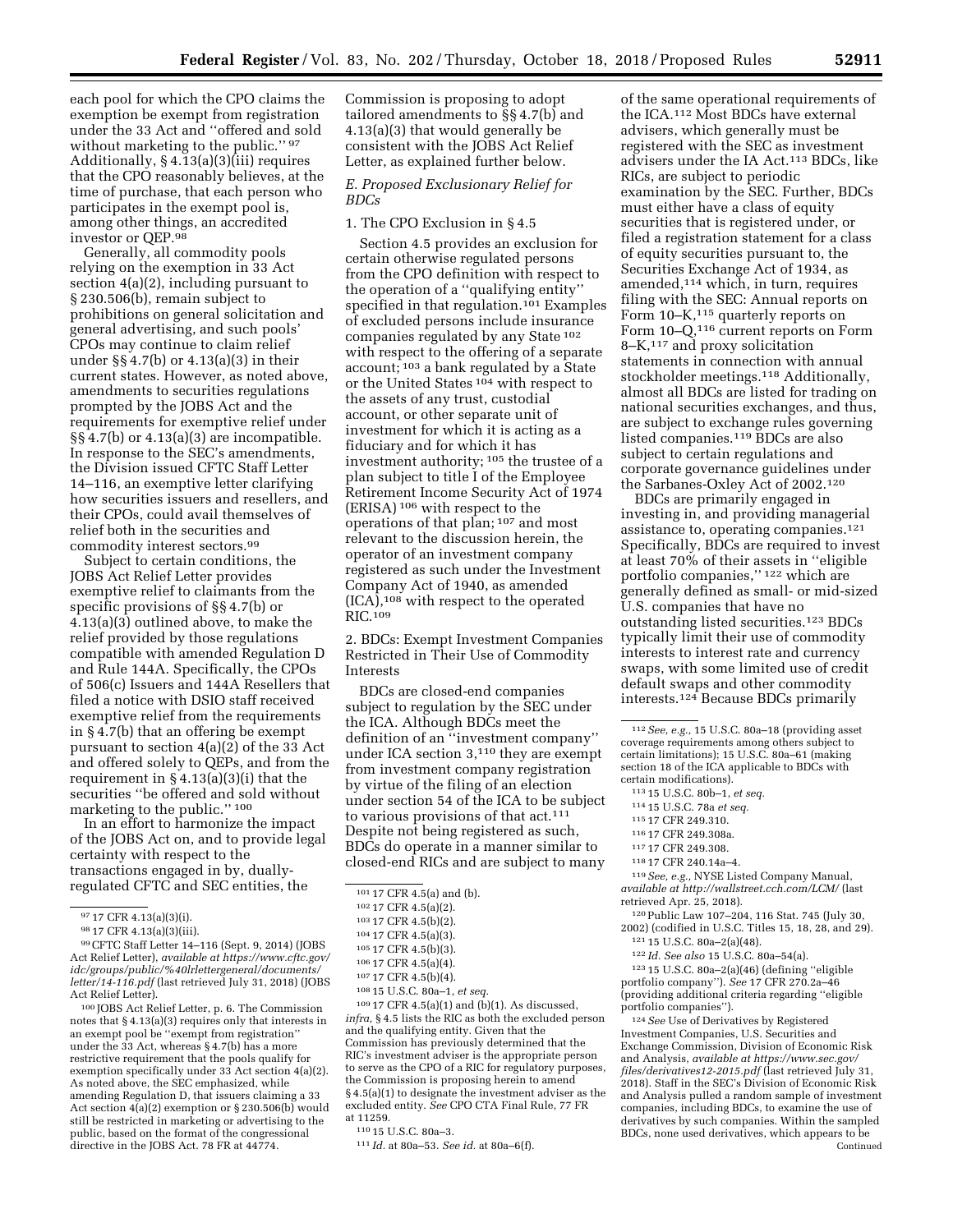invest in private companies to which they are required to offer managerial assistance, BDCs generally use commodity interests for purposes of hedging, reducing, or otherwise managing investment and commercial risks of the operating companies in which they invest. Section 61 of the ICA 125 applies, among other things, the limitations on the issuance of ''senior securities'' of section 18 of the ICA to BDCs,126 subject to certain modifications to the limitation on multiple classes on senior security indebtedness and to the asset coverage requirements. BDCs, like registered closed-end funds, may issue senior securities that either represent indebtedness or stock (*e.g.,* preferred stock), subject to the limitations of ICA section 61.<sup>127</sup>

3. CFTC Staff Letter 12–40 and the Proposed Amendments

In 2012, DSIO staff received correspondence requesting interpretative guidance from the Division regarding BDCs 128 and the availability of the exclusion from the CPO definition in § 4.5.129 DSIO understood that the request was prompted generally by the inclusion of swaps within the jurisdiction of the Commission pursuant to the Dodd-Frank Act, as well as the specific addition of ''swaps'' to the list of commodity interests referenced within the CEA's definitions of ''commodity pool'' and CPO.130

Following internal deliberations and further discussions with the requester, the Division determined to issue noaction relief, rather than interpretative guidance, which was accomplished on December 4, 2012, through the publication of CFTC Staff Letter 12–40 (BDC No-Action Letter).131 In the BDC No-Action Letter, DSIO recited numerous ways in which BDCs are regulated in a manner similar to RICs under the ICA.132 Pursuant to the terms of that letter, an entity claiming relief thereunder is subject to the following criteria: (1) The entity must have elected to be treated as a BDC under section 54

of the ICA 133 and will remain regulated as such, and (2) the entity has not marketed and will not market participations in the BDC to the public as investment in a commodity pool, or otherwise as an investment in a vehicle for the trading of commodity interests.134 Additionally, the claimant must represent that it limits its use of commodity interests in the BDC consistent with the trading thresholds in  $§ 4.5(c)(2)(iii)(A)–(B).<sup>135</sup> Finally, to$ claim the relief provided, an entity must file via email to DSIO the requisite notice, which is then electronically forwarded by CFTC staff to the NFA for inclusion in its public database, the Background Affiliation Status Information Center (BASIC).136

Since the issuance of CFTC Staff Letter 12–40, the Commission has received 55 claims of relief. Division staff issued the BDC No-Action Letter because BDCs are subject to oversight by

 $^{\rm 135}$  Specifically, the BDC must represent that it uses commodity interests solely for bona fide hedging purposes within the meaning and intent of §§ 1.3(z)(1) and 151.5 (17 CFR 1.3 and 151.5) (2012)); provided, however, that in addition, with respect to positions in commodity futures or commodity option contracts, or swaps which do not come within the meaning and intent of  $\S$ § 1.3(z)(1) and 151.5, as those provisions existed in 2012, the aggregate initial margin and premiums required to establish such positions does not exceed five percent of the liquidation value of the BDC's portfolio, after taking into account unrealized profits and unrealized losses on any such contracts it has entered into; and, provided further, that in the case of an option that is in-the-money at the time of purchase, the in-the-money amount may be excluded in computing such five percent; or the aggregate net notional value of commodity futures, commodity options contracts, or swaps positions not used solely for bona fide hedging purposes within the meaning and intent of §§ 1.3 and 151.5 (17 CFR 1.3 and 151.5 (2012)), determined at the time the most recent position was established, does not exceed 100 percent of the liquidation value of the BDC's portfolio, after taking into account unrealized profits and losses on any such position it has entered into.

On September 28, 2012, the U.S. District Court for the District of Columbia vacated §§ 1.3(z)(1) and 151.5 as part of the total vacation of the Commission's position limits rule. *See Int'l Swaps & Derivatives Ass'n* v. *CFTC,* 887 F.Supp.2d 259 (D.D.C. Sept. 28, 2012). This created some legal uncertainty as to the effect of the incorporation of those regulations in the CFTC's amendments to § 4.5. On October 12, 2012, DSIO issued interpretative guidance providing that  $\S$  4.5(c)(2)(iii)(A) and (B) continue to incorporate the substance of vacated §§ 1.3(z)(1) and 151.5 for purposes of those provisions only. *See* CFTC Staff Letter 12–19 (Oct. 12, 2012), *available at [https://](https://www.cftc.gov/idc/groups/public/@lrlettergeneral/documents/letter/12-19.pdf) [www.cftc.gov/idc/groups/public/@lrlettergeneral/](https://www.cftc.gov/idc/groups/public/@lrlettergeneral/documents/letter/12-19.pdf)  [documents/letter/12-19.pdf](https://www.cftc.gov/idc/groups/public/@lrlettergeneral/documents/letter/12-19.pdf)* (last retrieved July 31, 2018). The Commission is not proposing to remove the cross-references to §§ 1.3(z)(1) and 151.5 (2012) at this time, but instead, intends to consider amendments to the ''bona fide hedging'' definition in § 4.5, when it adopts final rules replacing the vacated regulatory provisions.

136NFA's BASIC website can be accessed at *[https://www.nfa.futures.org/basicnet.](https://www.nfa.futures.org/basicnet)* 

the SEC that is comparable to the regulation of RICs, and because BDCs use commodity interests primarily for bona fide hedging purposes. For these same reasons, the Commission has determined to exercise its authority to propose to amend § 4.5 to provide IAs of BDCs with comparable exclusionary relief.

# *F. Relief From § 4.27*

### 1. History

The Commission adopted § 4.27 on November 16, 2011,137 and subsequently amended it to implement Forms CPO–PQR and CTA–PR on February 24, 2012.138 Section 4.27 generally requires each CPO that is registered or required to be registered as such to provide information regarding its operations as a CPO and each commodity pool that it operates.<sup>139</sup> It also requires each CTA that is registered or required to be registered as such to provide information, including financial information, regarding its operations and the pool assets that it directs.140 The data collected is intended to, among other things, facilitate monitoring of systemically important impacts to the financial markets, as required by the Commission's obligations as part of the Financial Stability Oversight Council (FSOC).141

# 2. Reporting Person Definition

The entities required to file a Form CPO–PQR for CPOs, or a Form CTA–PR for CTAs, are identified by the ''reporting person'' definition (Reporting Person) contained in  $\S 4.27(b).$ <sup>142</sup> Pursuant to that definition, Reporting Persons include CPOs and CTAs that are registered or required to be registered under the CEA and the Commission's regulations thereunder.143 After several filing cycles for both forms, the data revealed a substantial number of Reporting Persons that were filing Forms CPO–PQR and CTA–PR, but that had no other obligations under part 4 of the Commission's regulations. Specifically, the CPOs were operating pursuant to an exclusion or exemption from registration for all pools and accounts that they operated and/or directed, and the CTAs did not direct any client accounts, yet these CPOs and CTAs elected to maintain an active

141CPO CTA Final Rule, 77 FR at 11267.

143 *Id.* 

132 *Id.* 

consistent with assertions from members of industry that the usage of derivatives by BDCs is generally very limited. *Id.* 

<sup>125</sup> 15 U.S.C. 80a–60.

<sup>126</sup> *Id.* at 80a–18.

<sup>127</sup> *Id.* at 80a–18(a)(2), 80a–60.

 $^{128}\rm\,BDCs$  are subject to regulation under the ICA, but are not RICs.

<sup>129</sup> 17 CFR 4.5.

<sup>130</sup> 7 U.S.C. 1a(10) and 1a(11).

<sup>131</sup>CFTC Staff Letter 12–40, *available at [https://](https://www.cftc.gov/idc/groups/public/%40lrlettergeneral/documents/letter/12-40.pdf) [www.cftc.gov/idc/groups/public/%40lrletter](https://www.cftc.gov/idc/groups/public/%40lrlettergeneral/documents/letter/12-40.pdf) [general/documents/letter/12-40.pdf](https://www.cftc.gov/idc/groups/public/%40lrlettergeneral/documents/letter/12-40.pdf)* (Dec. 4, 2012) (last retrieved July 31, 2018).

<sup>133</sup> 15 U.S.C. 80a–53.

<sup>134</sup>BDC No-Action Letter, at 3.

<sup>137</sup>Reporting by Investment Advisers to Private Funds and Certain Commodity Pool Operators and Commodity Trading Advisors on Form PF, 76 FR 71128 (Nov. 16, 2011).

<sup>138</sup>CPO CTA Final Rule, 77 FR at 11252.

<sup>139</sup> 17 CFR part 4, appendix A.

<sup>140</sup> 17 CFR part 4, appendix C.

<sup>142</sup> 17 CFR 4.27(b).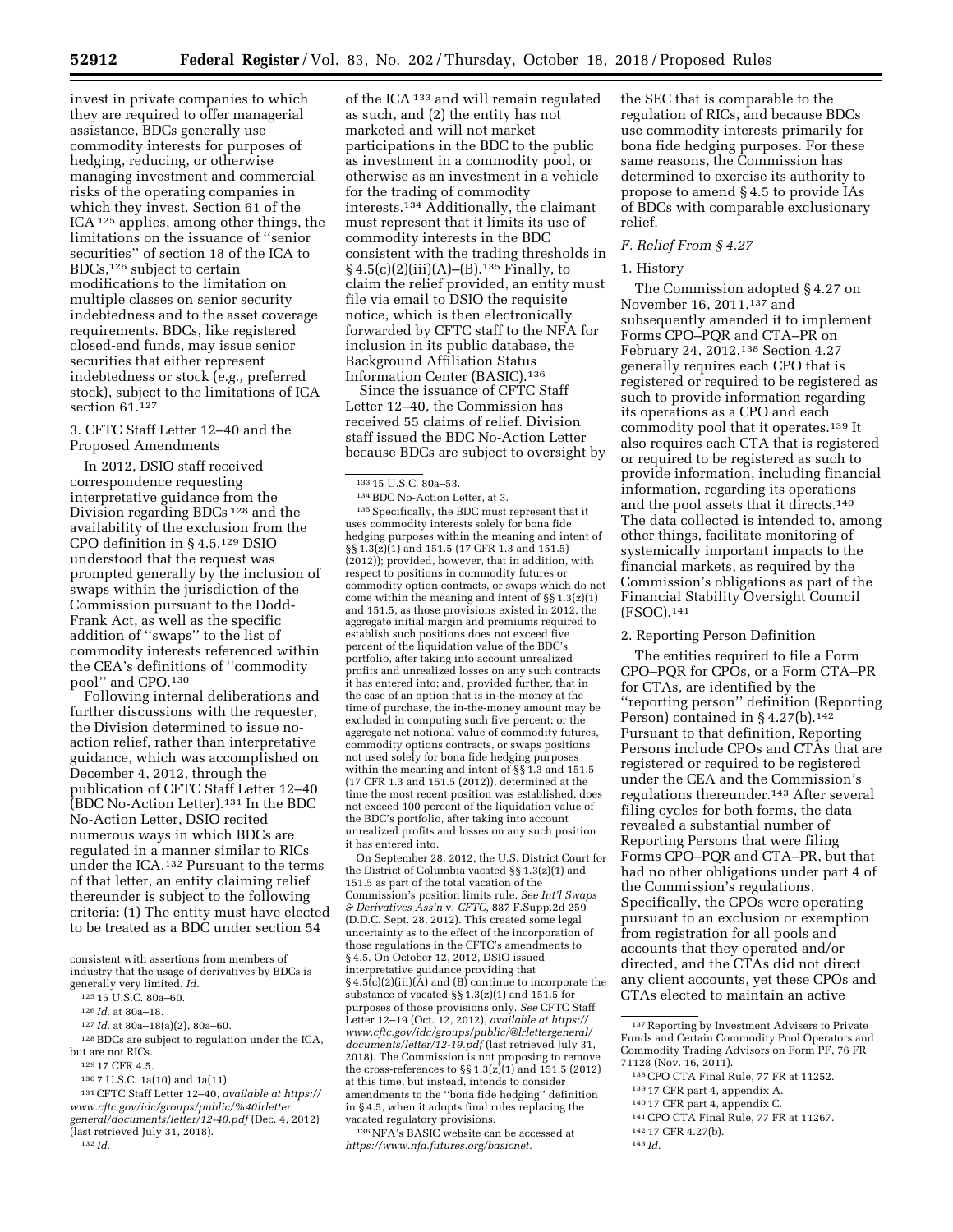registration with the Commission. This registration was sufficient to qualify the entity as a Reporting Person under § 4.27(b), and consequently, it required these entities to file either a Form CPO– PQR or Form CTA–PR, as applicable. However, because these Reporting Persons did not operate pools or direct any accounts, or operated only exempt pools that are not subject to reporting requirements under § 4.27, their Form CPO–PQR and Form CTA–PR filings did not contain meaningful information to assess systemic risk.

3. Current Commission Staff Letter Relief

To address this issue, DSIO issued several staff letters that provided exemptive relief from the requirement to file either a Form CPO–PQR or CTA–PR, for CPOs 144 and CTAs 145 that do not otherwise have reporting obligations under part 4 of the Commission's regulations. In so doing, DSIO believed that the data eliminated from the dataset ''provide limited additional information . . . beyond that already available to the Commission as part of the registration process and the [person's] ongoing obligations as a registrant.'' 146

4. Proposing Amendments Consistent With Current Staff Letter Relief

The Commission is proposing today to amend § 4.27 in a manner consistent with the exemptive relief currently made available in CFTC Staff Letters 14–115 and 15–47, such that CPOs that operate only pools for which they are otherwise excluded from the CPO definition or exempt from CPO registration are not required to file a Form CPO–PQR, and CTAs that do not direct client accounts are not required to file a Form CTA–PR.147 As such, the

145CFTC Staff Letter 15–47 (July 21, 2015), *available at [https://www.cftc.gov/idc/groups/](https://www.cftc.gov/idc/groups/public/%40lrlettergeneral/documents/letter/15-47.pdf)  [public/%40lrlettergeneral/documents/letter/15-](https://www.cftc.gov/idc/groups/public/%40lrlettergeneral/documents/letter/15-47.pdf) [47.pdf](https://www.cftc.gov/idc/groups/public/%40lrlettergeneral/documents/letter/15-47.pdf)* (last retrieved July 31. 2018) (providing similar relief from filing a Form CTA–PR to CTAs who are registered as such with the Commission, but do not direct trading for any commodity interest accounts).

146CFTC Staff Letter 14–115 at 2. *See also* CFTC Staff Letter 15–47 at 2 (''The same rationale applies in the instant scenario—requiring a registered CTA that does not direct any trading of commodity interest accounts to file a Form CTA–PR would similarly provide limited additional information regarding that CTA.'').

147 It should be noted that similar to a discussion in CFTC Staff Letter 14–115, where a CPO is

Commission proposes to exclude these CPOs and CTAs from the Reporting Person definition in § 4.27(b).

5. Expanding Relief From § 4.27 to Additional Categories of CTAs

Section 4.14(a)(4) provides that a person is exempt from registering as a CTA, if that person is registered under the CEA and the Commission's regulations as a CPO, and the person's commodity trading advice is directed solely to the commodity pool or pools for which it is registered as a CPO.148 Under § 4.14(a)(4), the person in question is registered as the CPO of a pool, and therefore, already has an obligation to file a Form CPO–PQR with respect to that pool, which requires the reporting of more information when compared to Form CTA–PR.149 As such, the value of any data that would be collected by requiring that same Reporting Person to also file a Form CTA–PR is significantly outweighed by the burden to that entity of an extra filing, as well as any inefficiency resulting from the collecting and processing of duplicative data by NFA and Commission staff. As such, the Commission today also proposes to exclude from the Reporting Person definition under § 4.27(b) those CTAs who comply with the terms of the exemption from registration set forth in § 4.14(a)(4), and who limit their activities to those described by that exemption, but nevertheless elect to register as CTAs.

Further, consistent with the foregoing, the Commission also proposes to exclude from the Reporting Person definition any CTA that directs only the accounts of a pool that it operates as an exempt CPO. Specifically, § 4.14(a)(5) exempts from CTA registration any person that is exempt from CPO registration, if that person's commodity trading advice is directed solely to the pool for which it is exempt from CPO registration.150 Consistent with the relief provided in CFTC Staff Letter 14–115, the exempt CPO of the pool would not be required to report on a Form CPO– PQR.151 It is therefore incongruent to require the same person to report on Form CTA–PR with respect to the operation of a pool for which it is not required to file a Form CPO–PQR. Accordingly, the Commission proposes

to remove the § 4.27 filing obligation for such CTAs by excluding from the Reporting Person definition any CTA that directs only the accounts of a pool for which it is exempt from registration as a CPO, and for which the CTA complies with the terms of a registration exemption under § 4.14(a)(5), but nevertheless elects to register as a CTA.

#### **II. Proposed Regulations**

*A. Providing CPOs of Offshore Pools With Registration and Recordkeeping Relief Consistent With Advisory 18–96* 

1. New § 4.13(a)(4): The 18–96 Exemption

The Commission is proposing to amend § 4.13 by adding a new exemption from CPO registration in the currently reserved paragraph (a)(4) for qualifying persons operating commodity pools outside of the United States. The 18–96 Exemption would incorporate the vast majority of the requirements in the Advisory (with the exception of requiring CPO registration) and would be limited in application to each pool for which the person claims exemption from registration under paragraph (a)(4).

Proposed  $§$  4.13(a)(4)(i) through (vi) explain the substantive conditions that must be met to be eligible for the exemption. Because the 18–96 Exemption is based on the location of the pool and/or its participants, the exemption requirements, much like the Advisory, would focus on the location or base of activities for the pool, including the location and source of any capital invested in the exempt offshore pool. The 18–96 Exemption would include the following parameters: (i) The pool is, and will remain, organized and operated outside of the United States; (ii) the pool will not hold meetings or conduct administrative activities within the United States; (iii) no shareholder of or other participant in the pool is or will be a U.S. person; (iv) the pool will not receive, hold or invest any capital directly or indirectly contributed from sources within the United States; and (v) the person, the pool, and any person affiliated therewith will not undertake any marketing activity for the purpose, or that could reasonably be expected to have the effect, of soliciting participation in the pool from U.S. persons.

Consistent with its past prioritization of resources, the Commission intends that the requirements of the 18–96 Exemption would limit that exemption's availability to those persons operating commodity pools offshore, soliciting, accepting funds from, and managing assets from solely persons located

<sup>144</sup>CFTC Staff Letter 14–115 (Sept. 8, 2014), *available at [https://www.cftc.gov/idc/groups/](https://www.cftc.gov/idc/groups/public/%40lrlettergeneral/documents/letter/14-115.pdf)  [public/%40lrlettergeneral/documents/letter/14-](https://www.cftc.gov/idc/groups/public/%40lrlettergeneral/documents/letter/14-115.pdf) [115.pdf](https://www.cftc.gov/idc/groups/public/%40lrlettergeneral/documents/letter/14-115.pdf)* (last retrieved July 31, 2018) (providing relief from filing a Form CPO–PQR to CPOs that optionally registered as such with the Commission, but operated only pools for which they were excluded from the definition of ''commodity pool operator,'' and/or pursuant to a claim of exemption for registration with respect to the operated pools).

registered, but operates no pools, it is not required to file a Form CPO–PQR, as the terms of that form only require completion if the CPO also operates at least one pool. *See* CFTC Staff Letter 14–115, at 2. 148 17 CFR 4.14(a)(4).

<sup>149</sup>*See* 17 CFR part 4, appendix A and appendix C.

<sup>150</sup> 17 CFR 4.14(a)(5).

<sup>151</sup>*See* CFTC Staff Letter 14–115 at 2.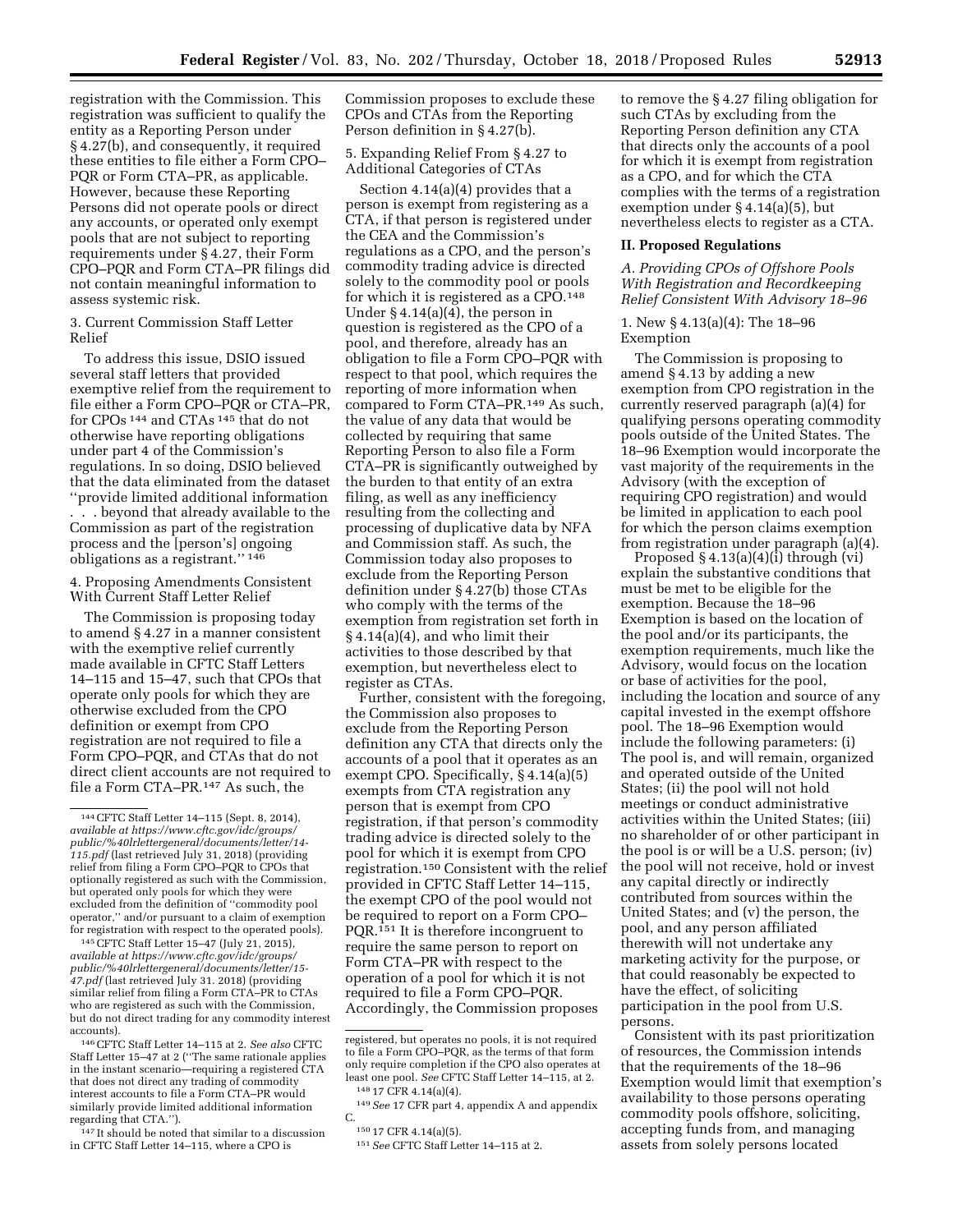outside the United States, and otherwise having a very limited nexus with the Commission's jurisdiction and regulated markets. By virtue of providing a CPO registration exemption, the 18–96 Exemption, once claimed by a qualifying CPO for its offshore pool(s),would result in the claiming CPO receiving relief from the vast majority of significant compliance requirements in part 4, including § 4.27, which requires the filing of Form CPO– PQR with respect to the directed assets of each commodity pool under the advisement of any CPO that is registered or required to be registered, including any CPO currently claiming Advisory 18–96.

## 2. New § 4.13(a)(6): The Proposed Prohibition on Statutory Disqualifications

The Commission also proposes to amend § 4.13(a) by adding a new paragraph (a)(6). Proposed § 4.13(a)(6) would require any person claiming an exemption under paragraphs (a)(1) through (a)(5) of § 4.13 to represent that neither the person nor any of its principals is subject to any statutory disqualification under sections 8a(2) or 8a(3) of the Act, unless such disqualification arises from a matter which was previously disclosed in connection with a previous application, if such registration was granted, or which was disclosed more than thirty days prior to the claim of this exemption. As discussed above, the Commission believes preliminarily that this proposed amendment would provide additional customer protection because statutorily disqualified, unregisterable persons would no longer be permitted to claim the CPO exemptions under § 4.13(a)(1) through (a)(5).

3. Amendments to § 4.13: Claiming the Proposed 18–96 Exemption

The Commission is proposing to amend § 4.13(b) to incorporate the 18– 96 Exemption into the existing timing and claims process for other CPO exemptions, which the Commission preliminarily believes establishes a reasonable timing requirement for such claims. Once adopted, this provision would apply to persons claiming the 18–96 Exemption for newly established offshore commodity pools. If this rulemaking is adopted, the Commission intends to permit all existing claimants under Advisory 18–96 to claim the 18– 96 Exemption.

As proposed, § 4.13(b)(2)(i) would require a person claiming the 18–96 Exemption to do so within 30 days of engaging in CPO activities that would make relief under § 3.10(c)(3)(i) unavailable to that person. Until that point in time, the person could freely rely on  $\S 3.10(c)(3)(i)$ , which is selfexecuting; such reliance would no longer be permitted, however, once the person is required to register or claim a CPO exemption with respect to a commodity pool that is marketed to U.S. persons, that contains funds belonging to U.S. persons, or that is otherwise operated in the U.S., its territories, or possessions. Therefore, proposed § 4.13(b)(2)(i) would require a person to claim the 18–96 Exemption within 30 days of such an occurrence, which the Commission preliminarily believes is sufficient time for a person to achieve compliance with the terms of the 18–96 Exemption.

4. Making the 18–96 Exemption Available on a Pool-by-Pool Basis

It is crucial to the proper functioning of the 18–96 Exemption that it be available on a pool-by-pool basis. This feature would permit claiming CPOs to be exempt with respect to their qualifying offshore commodity pools, while permitting them to maintain CPO registration for any commodity pools engaged in activities requiring such registration, *i.e.,* the CPO has solicited or accepted funds from U.S. persons for investment in the commodity pool. This characteristic would effectively differentiate the 18–96 Exemption from the relief currently provided under both Advisory 18–96 and § 3.10(c)(3)(i). Therefore, the Commission proposes to adopt in § 4.13 a new paragraph (e)(3), which would establish the 18–96 Exemption as clearly available on a pool-by-pool basis. Specifically, the Commission proposes to add § 4.13(e)(3), which would permit a CPO to claim the 18–96 Exemption with respect to qualifying offshore pools and to simultaneously register as a CPO with respect to other pools that require registration or are otherwise not exempt pools, and also to amend § 4.13(e)(1) to note the addition of new § 4.13(e)(3).

5. Other Amendments to Miscellaneous Provisions in § 4.13

Without any additional amendment, current § 4.13(a)(6) (proposed to be renumbered as paragraph (a)(7)) contains a reference to § 4.13(a)(4), where the 18–96 Exemption is proposed to be housed. That reference is a holdover from the original exemption in § 4.13(a)(4) rescinded by the Commission in 2012, and would require any person claiming the 18–96 Exemption to furnish in written

communication physically delivered or delivered through electronic transmission to each prospective participant in the pool: (A) A statement that the person is exempt from registration with the Commission as a commodity pool operator, and that therefore, unlike a registered commodity pool operator, it is not required to deliver a Disclosure Document and a certified annual report to participants in the pool; and (B) a description of the criteria pursuant to which it qualifies for such exemption from registration.152 Section 4.13(a)(6)(ii) (proposed paragraph (a)(7)(ii)) would also require a person claiming any exemption thereunder to make these disclosures by no later than the time it delivers a subscription agreement for the pool to a prospective participant in the pool.

Because disclosure documents and certified annual reports are two of the most significant compliance burdens in part 4 of the Commission's regulations, it is critical that prospective participants be informed as to which, if any, customer protections apply to them and their investment, and as to what information they are entitled to receive from the CPO of their pool. Nonetheless, the Commission understands that currently, as proposed, only non-U.S. persons would be the participants in qualifying pools operated by persons claiming the 18–96 Exemption. The Commission notes that such disclosures generally would be more informative or helpful to U.S. person investors in exempt pools, but inquires whether non-U.S. persons would expect or otherwise benefit from such disclosures, such that the reference to § 4.13(a)(4) should be retained.153 The Commission specifically requests comment on this issue below.

The Commission is also amending  $§ 4.13(a)(3)(iii)(E)$  to remove a crossreference to rescinded § 4.13(a)(4) and replace it with ''non-U.S. persons.'' This amendment would effectively adopt the interpretation in CFTC Staff Letter 04– 13, discussed *supra,* by permitting non-U.S. person participants, regardless of their financial sophistication, to invest in § 4.13(a)(3) exempt pools.

<sup>152</sup> 17 CFR 4.13(a)(6).

<sup>153</sup> Indeed, one of several comments received on the Commission's 2006 proposal to rescind Advisory 18–96 stated that, ''it is unnecessary and confusing to the non-U.S. domiciled investors to explain why the sponsor is not registered with a U.S. futures regulator, and recommended that Advisory 18–96 be retained as an option for CPOs,'' because of the required disclosures in § 4.13. *See* 72 FR at 1661.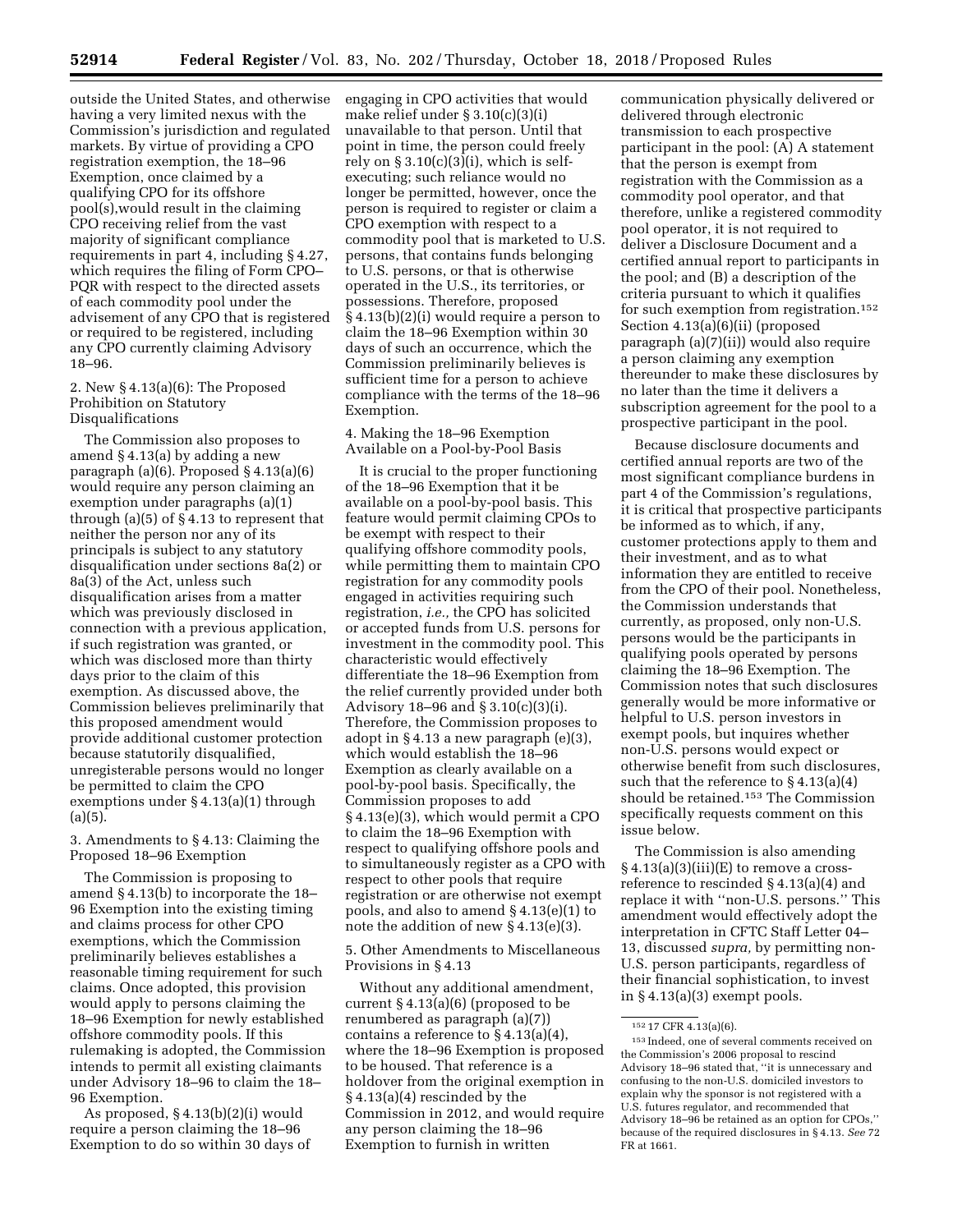6. Preserving Advisory 18–96's Recordkeeping Location Relief With Amendments to § 4.23 and Certain Technical Amendments

As discussed above, the Commission has also determined to preserve Advisory 18–96's relief from the generally applicable recordkeeping location requirement in § 4.23. Specifically, the Commission is proposing to amend § 4.23 by adding a new paragraph (c), such that registered onshore CPOs operating offshore commodity pools may seek relief from the requirement in that regulation that all books and records concerning the pool and CPO be kept at the CPO's main business office, provided that the person meets the requirements thereunder incorporated from the Advisory. Proposed § 4.23(c) contains exemptive relief for this specific type of CPO with regard to the offshore commodity pool(s) it operates, and contains the vast majority of the requirements for claiming the equivalent relief under Advisory 18–96. Because § 4.23 applies to CPOs registered or required to be registered, the Commission preliminarily believes it is not necessary to incorporate the prohibition on statutory disqualifications in the requirements for claiming this proposed exemptive relief.

The Commission is also proposing a series of organizational, non-substantive amendments to § 4.23, which the Commission preliminarily believes would clarify the existing recordkeeping location requirement applicable to all CPOs registered or required to be registered, would retain current exemptive relief provided by that regulation, and overall, would make the regulation easier to read and understand, even with the addition of the exemptive relief also being proposed today. The Commission requests comment on whether these proposed amendments effectively incorporate in § 4.23 the recordkeeping location requirement relief currently found in Advisory 18–96, and whether the proposed technical amendments improve or otherwise alter that regulation or its application in any way.

# *B. Proposed Family Office Exemptions*

Consistent with the CPO Family Office No-Action Letter, the Commission proposes to adopt for qualifying Family Offices a new regulatory exemption in § 4.13(a)(8). New § 4.13(a)(8) would provide relief from registration equivalent to the CPO Family Office No-Action letter, and the exemption's availability would be contingent on the Family Office: (1)

Meeting the requirements for being deemed a Family Office pursuant to the SEC Family Office Exclusion in 17 CFR 275.202(a)(11)G–1; (2) restricting its investing and advisory activities solely to Family Clients, as defined in the SEC Family Office Exclusion; and (3) not engaging in the solicitation of persons other than Family Clients permitted under the SEC Family Office Exclusion. The prohibition against solicitation of non-Family Clients ensures that the exempt CPO is limiting its activities to those associated with the operation of a Family Office, as contemplated by the SEC Family Office Exclusion, which the Commission preliminarily believes would reduce its regulatory interest in such investment vehicles, when compared to other commodity pools.

As part of claiming exemptive relief under § 4.13, each person must file an annual notice under § 4.13(b)(4) confirming that the person remains exempt from registration. The Commission proposes to maintain the annual notice filing for all persons claiming relief under § 4.13, including persons claiming the new proposed exemption for Family Offices. The Commission believes that the notice requirement should ensure at least an annual assessment of whether the CPO of the Family Office remains eligible to rely upon the proposed exemption.

With respect to the CTA Family Office No-Action Letter, the Commission also proposes adding a new CTA registration exemption at § 4.14(a)(11) consistent with that relief. The Commission preliminarily believes that Family Offices that are also claiming relief from CPO registration under proposed § 4.13(a)(8) would already be eligible for relief from CTA registration by virtue of the existing exemption in  $\S 4.14(a)(5)$ , which provides an exemption from CTA registration for persons exempt from CPO registration that only advise a pool or pools for which the person is so exempt.154 Therefore, the Commission is proposing to limit the new exemption in § 4.14(a)(11) to the advice provided to individual Family Clients. Consistent with most exemptions available under § 4.14, the Commission is also proposing that the new exemption for qualifying CTAs of Family Offices and Family Clients be self-executing, and is, therefore, not proposing to require a notice filing from claimants thereunder.

### *C. Proposed Amendments Consistent With the JOBS Act Relief Letter*

The Commission proposes today to add to part 4 regulatory harmonization consistent with the JOBS Act Relief

Letter, through specific amendments to §§ 4.7(b) and 4.13(a)(3). In § 4.7, the paragraph (b) introductory text currently sets forth the eligibility requirements for CPOs claiming relief thereunder with respect to certain pools they operate. The Commission proposes to remove the reference to ''section 4(2) of [the 33] Act,'' to remove references to the act of ''offering'' the § 4.7 exempt pool, and to delete the text, ''without marketing to the public.'' The Commission intends that these amendments would permit CPOs claiming the exemptive relief in § 4.7(b) to engage in general solicitation or marketing, if eligible to do so under their securities law exemptions.155

Additionally, the Commission is proposing to break out the eligible claimants of the relief in § 4.7(b) into two new paragraphs, paragraphs (b)(1)(i) and (b)(1)(ii), and to renumber the remaining subparagraphs of § 4.7(b). These changes are intended to improve the readability and clarity of that regulation. With today's proposed amendments, the operative requirements remaining in § 4.7(b) for non-bank CPOs claiming relief thereunder are that: (1) The CPO must be registered with respect to the exempt pool/offering; (2) participations in the exempt pool must be exempt from the Securities Act and/or offered and sold pursuant to Regulation D (under either § 230.506(b) or 230.506(c)) or resold pursuant to Rule 144A, 17 CFR 230.144A, or offered pursuant to Regulation S;  $156$  (3) the participations must be sold solely to QEPs; and (4) the registered CPO must file the required notice and otherwise comply with the requirements in § 4.7(d)<sup>157</sup> in operating the exempt pool. The Commission preliminarily believes that the amendments, as proposed, would achieve its goal of permitting commodity pools operated by CPOs claiming relief under § 4.7(b) to avail themselves of the JOBS Act relief adopted by the SEC, while retaining the other requirements currently set forth in that regulation.

The Commission is also proposing similar amendments to the registration exemption provided to eligible CPOs in § 4.13(a)(3). In § 4.13(a)(3)(i), the Commission proposes to delete the language, ''such interests are offered and sold without marketing to the public in the United States,'' and to replace it with a conditional statement

<sup>154</sup> 17 CFR 4.14(a)(5).

 $^{\rm 155}\mathrm{The}$  Commission notes that the amendments effectively give claiming CPOs the option to rely on the JOBS Act relief. CPOs continuing to offer traditional Regulation D issuances will still be able to rely on § 4.7(b) for relief as well.

<sup>156</sup> 17 CFR 230.901–230.904.

<sup>157</sup> 17 CFR 4.7(d).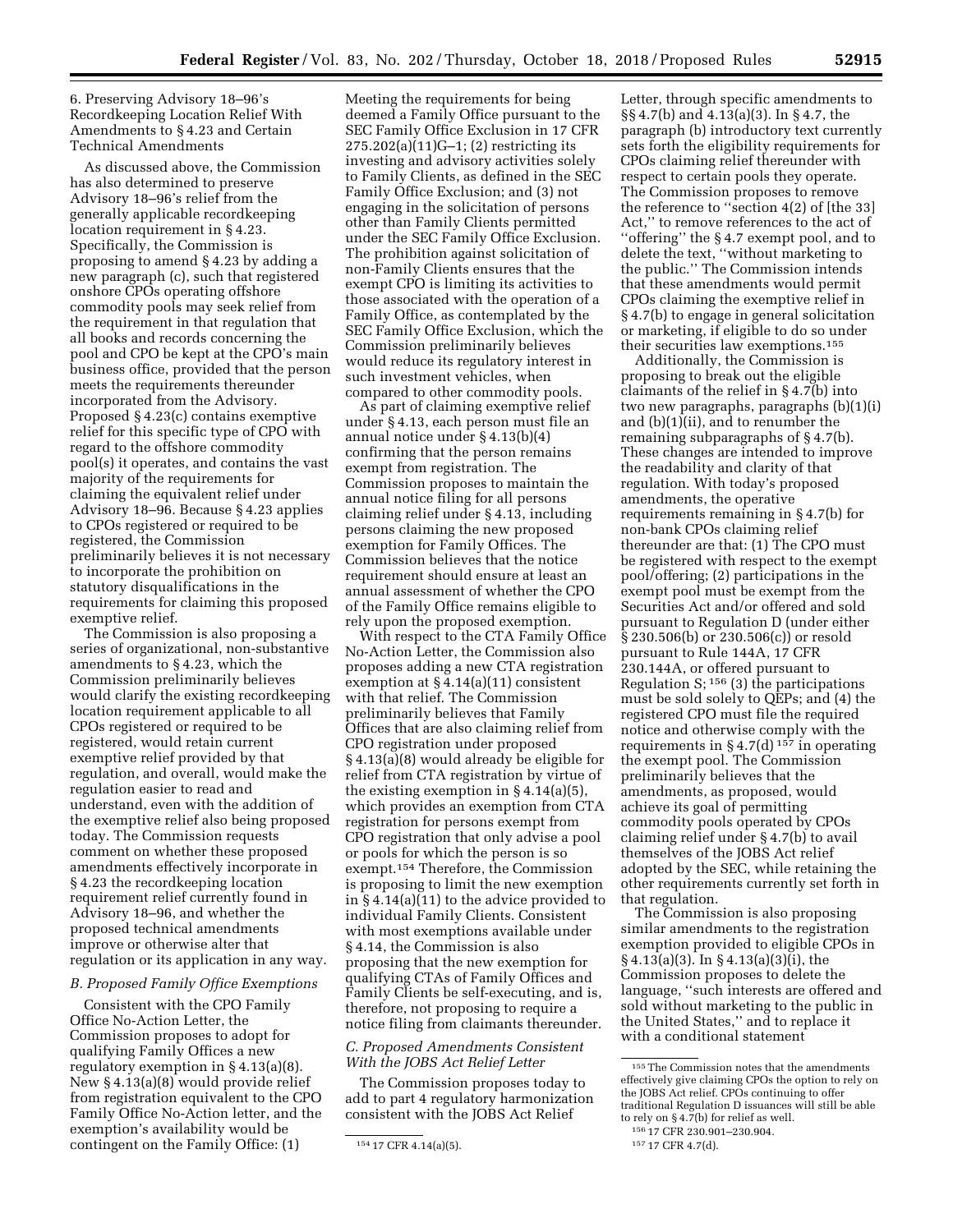incorporating Regulation D and Rule 144A by reference. Consequently, the proposed amendments to § 4.13(a)(3)(i) would require the interests to be exempt from registration under the 33 Act, and to the extent those interests are marketed and advertised in the U.S., the amendments would also require those interests only be so marketed or advertised in compliance with the provisions of Regulation D or of Rule 144A, as amended by the JOBS Act. Consistent with the proposed amendments to § 4.7(b) discussed above, the Commission preliminarily believes that the amendments, as proposed, would achieve its goal of permitting CPOs claiming relief under § 4.13(a)(3) to avail themselves of the JOBS Act relief adopted by the SEC with respect to those exempt commodity pools, while retaining the other requirements currently set forth under that section.

# *D. Proposed BDC Exclusion*

The Commission proposes to amend § 4.5 to include investment advisers (as defined above, IAs) of BDCs under paragraph (a) as a type of entity that shall be excluded from the CPO definition with respect to the operation of a ''qualifying entity,'' 158 and to include BDCs as a type of ''qualifying entity'' under paragraph (b), for which an exclusion may be so claimed.159 Because BDCs are similarly situated to RICs, the Commission preliminarily believes that IAs of BDCs should be subject to the same operational requirements as CPOs of RICs, an approach consistent with that taken by Commission staff through the BDC No-Action Letter. Because the CPOs of both RICs and BDCs would be their IAs, the Commission also proposes revising § 4.5(a)(1)<sup>160</sup> to refer to the registered IA, rather than the investment company itself, as the entity claiming the CPO exclusion. Because of the similarities between BDCs and RICs, the Commission preliminarily believes IAs of BDCs should be required to reaffirm their § 4.5 exclusion claim on an annual basis, which is consistent with the existing requirements for IAs of RICs under  $\S 4.5(c)(5)$ .<sup>161</sup> Finally, the Commission concludes that the existing language in § 4.6 should be sufficient to provide exclusionary relief for IAs of BDCs with respect to the CTA definition without additional proposed amendments.162

#### *E. § 4.27 Relief*

The Commission proposes to amend § 4.27 to exclude certain registered CPOs and CTAs from the definition of ''reporting person'' in § 4.27(b). Specifically, the Commission proposes to place the definition of ''reporting person'' in a new paragraph (b)(1) and to add a new paragraph § 4.27(b)(2) that would limit the application of the ''reporting person'' definition, such that the registered CPOs and CTAs discussed above would no longer be required to report on Forms CPO–PQR and CTA– PR, as applicable. The Commission is also proposing to revise the title of § 4.27 to more accurately reflect the substance of the section.

### **III. Request for Comments**

The Commission requests comment on all aspects of the Proposal. Additionally, the Commission would appreciate consideration of the following specific questions.

*A. Advisory 18–96 and the Proposed 18– 96 Exemption* 

1. Should CPOs claiming the 18–96 Exemption be required to disclose the exemption to participants in their offshore commodity pools? Would such disclosure be meaningful to offshore investors? If the Commission were to require such disclosure, what timing requirement should be established? Should it be identical to, or different from, the timing requirement proposed in the NPRM for claiming the 18–96 Exemption?

2. Do the proposed amendments to § 4.13(e) clearly establish that the 18–96 Exemption is available to CPOs for each individual commodity pool meeting the terms therein, without regard to the claimant's registration status? If not, how could the amendments be improved?

3. The Commission also requests comment on the prohibition on statutory disqualifications proposed in § 4.13 generally, the impact of adopting this provision on industry participants and currently exempt CPOs, and also, on what, if any, other statutory disqualifications should be permissible for exempt CPOs and their principals. In particular, comments should address any or all of the following questions: What are the concerns and benefits associated with the expansion of the prohibition on statutory disqualifications to the CPO registration

exemptions set forth in § 4.13(a)(1),  $(a)(2)$ ,  $(a)(3)$ , and  $(a)(5)$ , or proposed to be set forth in § 4.13(a)(4)? Do the limited exceptions that would permit certain statutory disqualifications successfully address any unintended consequences of adding the prohibition to § 4.13, while still providing a base level of customer protection by preventing statutorily disqualified individuals from legally operating exempt commodity pools? Generally, how should the Commission handle the implementation of the statutory disqualification prohibition? Specifically, how should the prohibition apply to current claimants under § 4.13? How much time should the Commission allow for filing updated exemption claims subject to the prohibition? How much time should the Commission allow for an exempt CPO to replace statutorily disqualified principals, in order to maintain eligibility for a § 4.13 exemption?

4. When a qualifying CPO is transitioning from reliance upon § 3.10(c)(3)(i) to the 18–96 Exemption, is 30 days sufficient time in which to claim the 18–96 Exemption for qualifying offshore pools? Generally, please provide comment on whether the interaction between § 3.10(c)(3)(i) and the 18–96 Exemption, as proposed, is understood.

5. Is the language in proposed § 4.13(e)(3) effective to make the 18–96 Exemption available on a pool-by-pool basis, such that a claim for the 18–96 Exemption would be able to co-exist with a simultaneous CPO registration or even other exemption claims? If not, why not?

6. Should the Commission adopt all of the proposed requirements for the relief under proposed § 4.23(c)? Which requirements could be dropped? Why? Are there additional or different conditions to this relief that the Commission should consider adopting?

### *B. Proposed Family Office Exemptions*

7. Should CPOs of Family Offices organized as commodity pools be required to annually recertify their eligibility for the proposed exemption under § 4.13(a)(8)? What are the costs and burdens that an annual notice requirement would impose?

8. Information on BASIC is provided to the public as a means of ensuring that basic information regarding a person's registration status with the Commission is readily available. Given that the persons claiming the proposed CPO exemption for the operation of Family Offices are proposed to be prohibited from soliciting non-Family Client participants, should notices filed by

<sup>158</sup> 17 CFR 4.5(a).

<sup>159</sup> 17 CFR 4.5(b).

<sup>160</sup> 17 CFR 4.5(a)(1).

<sup>161</sup> 17 CFR 4.5(c)(5).

<sup>162</sup> 17 CFR 4.6. Section 4.6 provides an exclusion from the CTA definition to, among others, a person

excluded from the CPO definition by § 4.5, whose commodity interest advisory activities are solely incidental to its operation of those trading vehicles for which § 4.5 provides relief, *i.e.,* in this case, an IA of a BDC. *Id.*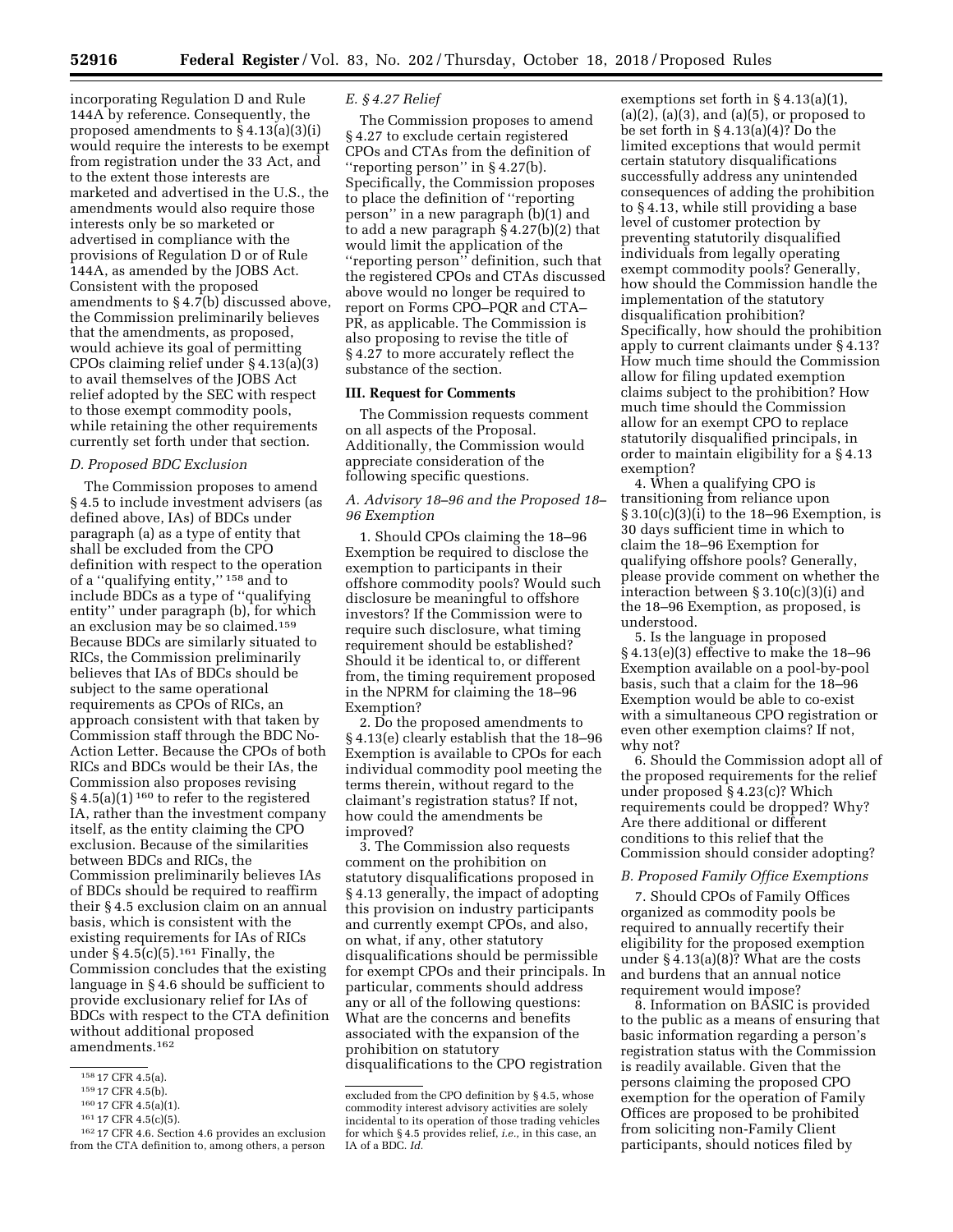Family Offices claiming the proposed CPO exemption in § 4.13(a)(8) be included in NFA's public BASIC database?

9. Does the proposed bifurcation of the CTA relief provided to (a) CTAs of Family Offices organized as commodity pools, and (b) CTAs of individual Family Clients clearly and effectively provide relief from registration for CTAs that advise Family Offices in their capacity as an exempt CPO and/or as a CTA to individual Family Clients? Is there a clearer or more advantageous way to effectuate such relief?

10. Should a notice be required in order to claim the proposed exemption in § 4.14(a)(11) for CTAs of Family Clients? If so, should such CTAs be required to recertify eligibility for such exemption on an annual, or longer term, basis? What are the costs and burdens that such an annual notice requirement would impose on those CTAs?

# *C. Proposed Amendments Consistent With the JOBS Act Relief Letter*

11. Do the amendments to §§ 4.7(b) and 4.13(a)(3) effectively incorporate in 17 CFR part 4 the general marketing and solicitation permitted by the JOBS Act, consistent with the JOBS Act Relief Letter? Are there additional amendments the Commission should consider that would ensure this relief is completely added to the part 4 regulatory regime?

# *D. Proposed Adoption and Expansion of Exemptive Letter Relief From § 4.27 Filings*

12. Are there any additional classes of registered CPOs or CTAs that should be excluded from the definition of ''Reporting Person'' in § 4.27(b)? If yes, please identify the class or classes, and explain why they should be so excluded.

### **IV. Related Matters**

### *A. Regulatory Flexibility Act*

The Regulatory Flexibility Act (RFA) requires Federal agencies, in promulgating regulations, to consider whether the rules they propose will have a significant economic impact on a substantial number of small entities and, if so, to provide a regulatory flexibility analysis regarding the economic impact on those entities. Each Federal agency is required to conduct an initial and final regulatory flexibility analysis for each rule of general applicability for which the agency issues a general notice of proposed rulemaking.163

The regulatory amendments proposed by the Commission in this release would affect only persons registered or required to be registered as CPOs and CTAs, persons claiming exemptions from registration as such, and certain persons excluded from the CPO definition. The Commission has previously established certain definitions of ''small entities'' to be used by the Commission in evaluating the impact of its rules on such entities in accordance with the requirements of the RFA.164 With respect to CPOs, the Commission previously has determined that a CPO is a small entity for purposes of the RFA, if it meets the criteria for an exemption from registration under § 4.13(a)(2).165 Because these proposed regulations generally apply to persons registered or required to be registered as CPOs with the Commission, and/or provide relief to qualifying persons from registration as such, as well as from related compliance burdens, the RFA is not applicable to this Proposal with respect to CPOs.

Regarding CTAs, the Commission has previously considered whether such registrants should be deemed small entities for purposes of the RFA on a case-by-case basis, in the context of the particular Commission regulation at issue.166 As certain of these registrants may be small entities for purposes of the RFA, the Commission considered whether this rulemaking would have a significant economic impact on such registrants.

The portions of this Proposal directly impacting CTAs propose a registration exemption consistent with DSIO's CTA Family Office No-Action Letter, as well as expanded exemptive relief from the Form CTA–PR filing requirement in § 4.27 for certain categories of CTAs. These proposed amendments are not expected to impose any new burdens on market participants or Commission registrants. Rather, to the extent that this Proposal provides an exemption from the requirement to register as a CTA or from the Form CTA–PR filing requirement in § 4.27, the Commission preliminarily believes it is reasonable to infer that such exemptions would be

much less burdensome to those persons than either CTA registration or the preparation and filing of Form CTA–PR. In fact, the Commission has not proposed herein to require a notice filing for either the proposed exemption for CTAs of Family Offices and Family Clients, or the expanded relief proposed for certain CTAs under § 4.27.167 Consequently, the Commission does not expect small entities to incur any additional costs as a result of the Proposal, as applicable to CTAs.

Similarly, the Commission preliminarily does not believe that the benefits associated with the exemption from CTA registration for CTAs of Family Offices and Family Clients, or the expanded relief from the requirement to prepare and file Form CTA–PR, will result in a significant economic impact on small CTAs. The regulatory obligations associated with CTA registration and compliance are not significantly burdensome, being limited to the completion of a registration application, the preparation and distribution of a disclosure document (if required), the maintenance of certain books and records, and the annual completion of Form CTA–PR, which consists of two questions with several subparts. Although relief from these obligations is beneficial to small CTAs, the Commission preliminarily believes that this does not rise to the level of significant economic impact.

Therefore, the Commission has preliminarily determined that, to the extent that the Proposal affects CTAs, it will not create a significant economic impact on a substantial number of small entities. Accordingly, the Chairman, on behalf of the Commission, hereby certifies pursuant to 5 U.S.C. 605(b) that these proposed amendments, if adopted, will not have a significant economic impact on a substantial number of small entities.

### *B. Paperwork Reduction Act*

#### 1. Overview

The Paperwork Reduction Act (PRA) imposes certain requirements on Federal agencies in connection with their conducting or sponsoring any collection of information as defined by the PRA.168 Under the PRA, an agency may not conduct or sponsor, and a person is not required to respond to, a

<sup>163</sup> 5 U.S.C. 601 *et seq.* 

<sup>164</sup>*See, e.g.,* Policy Statement and Establishment of Definitions of ''Small Entities'' for Purposes of the Regulatory Flexibility Act, 47 FR 18618, 18620 (Apr. 30, 1982).

<sup>165</sup> *Id.* at 18619–20. Section 4.13(a)(2) exempts a person from registration as a CPO when: (1) None of the pools operated by that person has more than 15 participants at any time, and (2) when excluding certain sources of funding, the total gross capital contributions the person receives for units of participation in all of the pools it operates or intends to operate do not, in the aggregate, exceed \$400,000. *See* 17 CFR 4.13(a)(2). 166*See id.* at 18620.

<sup>167</sup>The Commission notes that it requests comment on whether the Commission should adopt regulations requiring CPOs of Family Offices to file a notice to claim the proposed exemption under § 4.13(a)(8) and to annually affirm that claim, and/ or requiring CTAs of Family Offices to file a notice to claim the proposed exemption in § 4.14(a)(11). *See supra* pt. III, Request for Comments.

<sup>168</sup>*See* 44 U.S.C. 3501 *et seq.*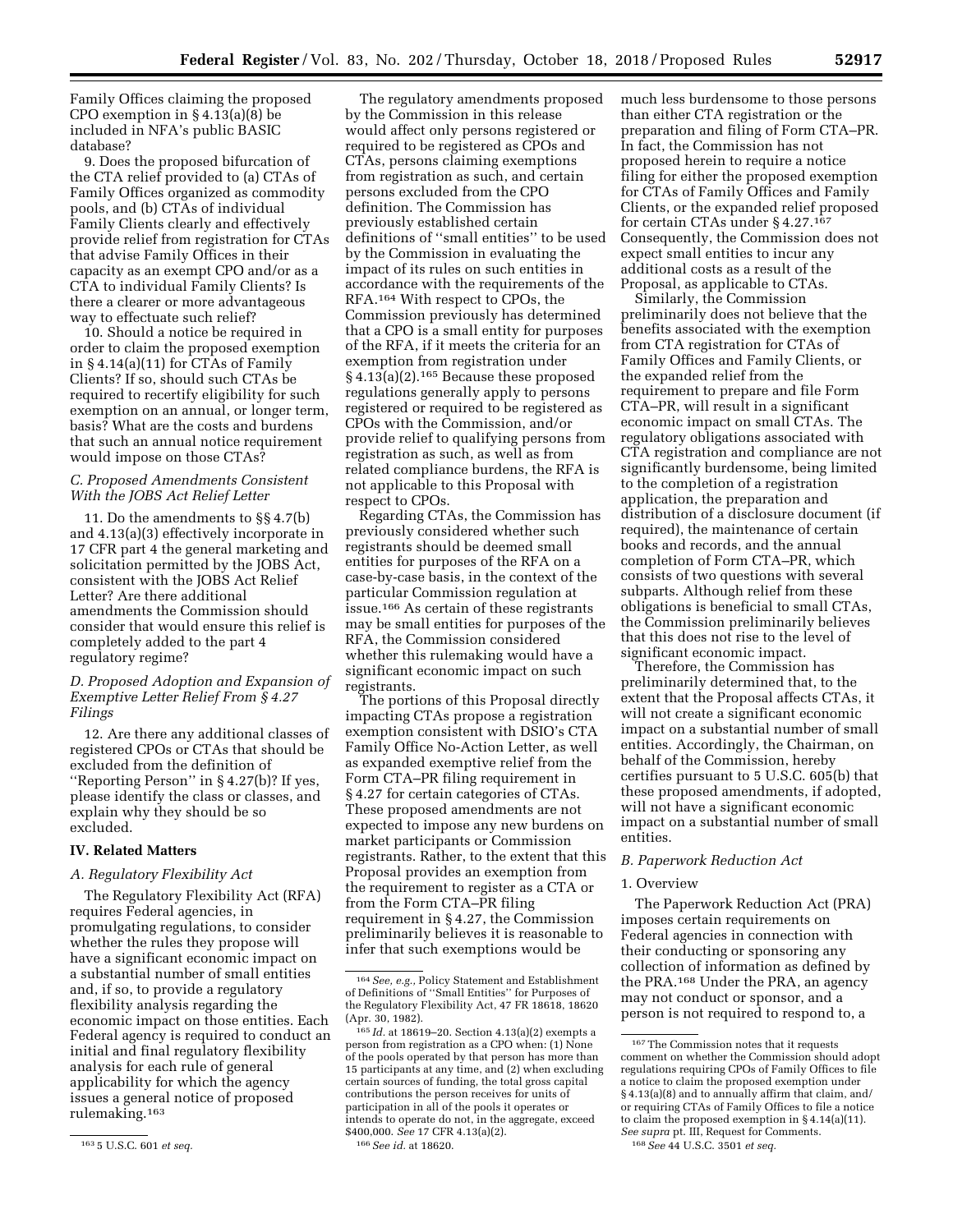collection of information unless it displays a currently valid control number from the Office of Management and Budget (OMB). This Proposal, if adopted, would result in a collection of information within the meaning of the PRA, as discussed below. The Commission is therefore submitting this NPRM to OMB for review.

The Proposal amends two collections of information for which the Commission has previously received control numbers from OMB. The first collection of information is, ''Rules Relating to the Operations and Activities of Commodity Pool Operators and Commodity Trading Advisors and to Monthly Reporting by Futures Commission Merchants, OMB control number 3038–0005'' (Collection 3038– 0005). Collection 3038–0005 primarily accounts for the burden associated with part 4 of the Commission's regulations that concern compliance obligations generally applicable to CPOs and CTAs, as well as certain enumerated exemptions from registration as such and exclusions from those definitions, and available relief from compliance with certain regulatory requirements. The Commission is proposing to amend this collection to reflect the notices proposed to be required to claim certain of the registration exemptions and the CPO exclusion proposed herein, as well as the expected reduction in the number of registered CPOs and CTAs filing Forms CPO–PQR and CTA–PR, pursuant to the proposed revisions to § 4.27.

The Commission also proposes to amend a second collection entitled, ''Part 3—Registration, OMB control number 3038–0023'' (Collection 3038– 0023), which pertains to the registration of intermediaries generally, to reduce the number of persons registering as CPOs and CTAs as a result of the regulatory amendments proposed herein. Therefore, the Commission is proposing adjustments to each of these collections accordingly. The responses to these collections of information are mandatory.

The collections of information in the Proposal would make available to eligible persons: (1) The 18–96 Exemption in proposed § 4.13(a)(4), which incorporates the majority of the relief provided by Advisory 18–96, and which would exempt from CPO registration qualifying CPOs with regard to their offshore pools; (2) the Advisory 18–96 recordkeeping location relief for qualifying, registered CPOs, which is proposed to be added to § 4.23; (3) the exemptions from CPO and CTA registration for qualifying Family Offices in proposed §§ 4.13(a)(8) and

4.14(a)(11); (4) the proposed expansion of the exclusion in § 4.5 for IAs of BDCs; and (5) the proposed exemptive relief made available through amendments to the Reporting Person definition in § 4.27(b), such that qualifying CPOs and CTAs no longer have to file Forms CPO– PQR or CTA–PR.

In each instance, eligible persons have the option to elect the proposed registration or compliance exemption or exclusion if they are so qualified, but have no obligation to do so. For this reason, except to the extent that the Commission is amending Collection 3038–0005 for PRA purposes to reflect these alternatives, and Collection 3038– 0023 to reduce the number of persons registering as CPOs or CTAs, today's Proposal is not expected to impose any significant new burdens on CPOs or CTAs. Rather, to the extent that the proposed amendments provide registration exemptions or definitional exclusions, and/or alternatives to comprehensive compliance with Commission regulations, through the adoption of amendments consistent with existing exemptive and no-action letter relief, it is reasonable for the Commission to infer that the proposed amendments will generally prove to be less burdensome for persons eligible to claim the proposed alternative relief.

2. Revisions to the Collections of Information

### a. OMB Control Number 3038–0005

Collection 3038–0005 is currently in force with its control number having been provided by OMB, and it was renewed recently on March 14, 2017.169 As stated above, Collection 3038–0005 governs responses made pursuant to part 4 of the Commission's regulations, pertaining to the operations of CPOs and CTAs. Generally, under Collection 3038–0005, the estimated average time spent per response will not be altered; however, the Commission has made adjustments, discussed below, to the collection to account for new and/or lessened burdens expected under the NPRM due to persons claiming the proposed registration exemptions or exclusion and proposed relief.

For example, the Commission estimates that the number of persons responding to the portion of the collection associated with § 4.13(b)(1) (the requirement to file a claim for an exemption under that section) will increase by at least the number of

persons currently claiming the CPO Family Office No-Action Letter, *i.e.,* 200 CPOs.170 The Commission also preliminarily believes that there may be increased notice filings under § 4.13(b)(1), if the 18–96 Exemption is adopted as proposed. Due to the flexibility of the proposed 18–96 Exemption as compared to § 3.10(c)(3)(i), its adoption may cause more CPOs to claim relief from registration on a pool-by-pool basis through the 18–96 Exemption with respect to their offshore pools, rather than with respect to their operations as a whole.

Conversely, no adjustments need to be made to Collection 3038–0005 to account for the proposed JOBS Act amendments because persons relying on the exemptive relief therein are, as a condition of relief, currently required to claim an exemption under §§ 4.7 or 4.13, as applicable to them, and therefore, are already counted in this collection. The Commission further proposes an increase to the number of respondents under § 4.5, which will account for new claims the Commission anticipates receiving from IAs of BDCs seeking to claim the expanded exclusion from the CPO definition.

With regard to § 4.27, the Commission is proposing to reduce the number of persons filing all schedules of Forms CPO–PQR and CTA–PR to reflect the categories of registered CPOs and CTAs that are proposed to be considered outside the Reporting Person definition in § 4.27(b). Because there is no notice filing required for this relief, there is no new burden associated with the actual claiming of the relief provided under the revisions to § 4.27 proposed herein.

The currently approved total burden associated with Collection 3038–0005, in the aggregate, is as follows:

*Estimated number of respondents:*  45,270.

*Annual responses for all respondents:*  129,042.

*Estimated average hours per response:*  2.83.171

*Annual reporting burden:* 365,764. The Commission estimates that the proposed amendments to § 4.23 will add the following burden:

*Estimated number of respondents:* 50.

<sup>169</sup>*See* Notice of Office of Management and Budget Action, OMB Control No. 3038–0005, *available at [https://www.reginfo.gov/public/do/](https://www.reginfo.gov/public/do/PRAViewICR?ref_nbr=201701-3038-005) PRAViewICR?ref*\_*[nbr=201701-3038-005](https://www.reginfo.gov/public/do/PRAViewICR?ref_nbr=201701-3038-005)* (last retrieved July 31, 2018).

<sup>170</sup>No adjustments are proposed to be made to account for the CTA Family Office No-Action Letter claims (100 claims received) because the Commission has not proposed a filing requirement for that new exemption. Rather, like the majority of the exemptions in § 4.14, the Commission has proposed to add that relief as a self-executing exemption in § 4.14, though it has requested comment on this feature of the Proposal.

<sup>171</sup>The Commission rounded the average hours per response to the second decimal place for ease of presentation.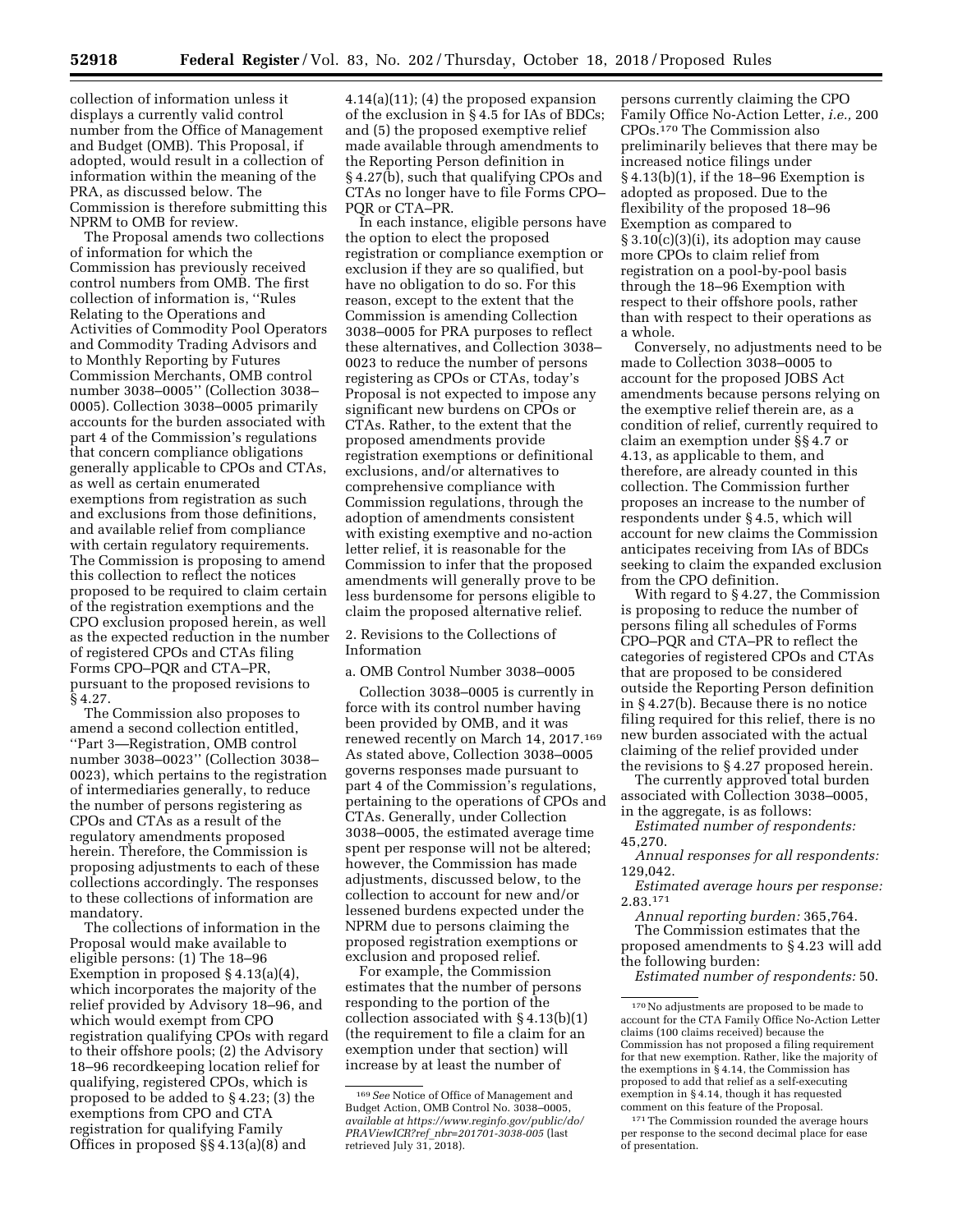*Annual responses by each respondent:* 3.

*Estimated average hours per response:*  0.5.

*Annual reporting burden:* 75.

The Commission estimates that the proposed CPO registration exemptions under § 4.13(a)(4) and 4.13(a)(8) will result in 250 additional notice filings under § 4.13(b)(1). Therefore, the Commission proposes to increase the burden associated with § 4.13(b)(1) to be as follows:

*Estimated number of respondents:*  3,872.

*Annual responses by each respondent:* 3.

*Estimated average hours per response:*  0.5.

*Annual reporting burden:* 1,936.

The Commission estimates that the proposed exclusion for IAs of BDCs under § 4.5 will result in 50 additional notice filings under § 4.5. Therefore, the Commission proposes to increase the burden associated with § 4.5 to be as follows:

*Estimated number of respondents:*  7,940.

*Annual responses by each respondent:* 1.

*Estimated average hours per response:*  0.5.

*Annual reporting burden:* 3,970.

With respect to the burden associated with the proposed amendments to § 4.27, the Commission is updating the number of respondents. Specifically, the Commission is modifying the number of respondents to better reflect the average number of CPOs registered with the Commission, less those CPOs that will be eligible for the relief provided by the proposed amendments to the Reporting Person definition in § 4.27. The Commission has historically averaged approximately 1,800 registered CPOs. Based on the number of exemptions filed by CPOs pursuant to §§ 4.5 and 4.13, and filed under Advisory 18–96, the Commission estimates that approximately 100 of those CPOs would be eligible for relief from filing Form CPO–PQR under the proposed amendments to § 4.27. Therefore, the Commission is proposing to set the number of respondents filing Schedule A of Form CPO–PQR on an annual basis at 1,700. The total respondents for this revised collection is further broken out below into two categories, based on the size of the CPO and whether the CPO files Form PF: 1,450 respondents on Schedule A of Form CPO–PQR for nonlarge CPOs and CPOs filing Form PF, and 250 respondents on Schedule A of Form CPO–PQR for Large CPOs not filing Form PF.

The Commission is similarly considering the number of registered CTAs with respect to the filing of Form CTA–PR, and then reducing the number of filers by the number of CTAs the Commission anticipates will be eligible for the relief proposed herein. Specifically, the Commission has historically averaged approximately 1,600 registered CTAs. Based on the information collected on Form CTA–PR, the Commission estimates that 720 registered CTAs would be eligible for the relief proposed herein, resulting in the difference of 880 CTAs being required to file Form CTA–PR. Therefore, the Commission estimates that the total burden associated with the proposed amendments to § 4.27, reflecting the revised average number of CPOs and CTAs registered with the Commission, to be as follows:

For Schedule A of Form CPO–PQR for non-Large CPOs and Large CPOs filing Form PF:

*Estimated number of respondents:*  1,450.

*Annual responses by each respondent:* 1.

*Estimated average hours per response:*  6.

*Annual reporting burden:* 8,700. For Schedule A of Form CPO–PQR for

Large CPOs not filing Form PF: *Estimated number of respondents:* 

250.

*Annual responses by each* 

*respondent:* 4.

*Estimated average hours per response:*  6.

*Annual reporting burden:* 6,000. For Schedule B of Form CPO–PQR for Mid-size CPOs:

*Estimated number of respondents:*  400.

*Annual responses by each respondent:* 1.

*Estimated average hours per response:*  4.

*Annual reporting burden:* 1,600. For Schedule B of Form CPO–PQR for Large CPOs not filing Form PF:

*Estimated number of respondents:*  250.

*Annual responses by each respondent:* 4.

*Estimated average hours per response:*  4.

*Annual reporting burden:* 4,000. For Schedule C of Form CPO–PQR for

Large CPOs not filing Form PF: *Estimated number of respondents:* 

250.

*Annual responses by each* 

*respondent:* 4. *Estimated average hours per response:*  18.

*Annual reporting burden:* 18,000. For Form CTA–PR:

*Estimated number of respondents:*  880.

*Annual responses by each respondent:* 1.

*Estimated average hours per response:*  0.5.

*Annual reporting burden:* 440. The total new burden associated with Collection 3038–0005, in the aggregate, reflecting the reduction in burden associated with § 4.27 and the new burden associated with the other amendments proposed by the NPRM, is as follows:

*Estimated number of respondents:*  43,912.

*Annual responses for all respondents:*  112,715.

*Estimated average hours per response:*  3.13.

*Annual reporting burden:* 352,279.

b. OMB Control Number 3038–0023

The Commission expects that persons that are currently counted among the estimates for Collection 3038–0023 with respect to CPO and CTA registration with the Commission will deregister as such, due to the availability of the additional registration exemptions and exclusion proposed herein. Therefore, the Commission proposes to deduct the expected claimants of that relief from the total number of persons required to register with the Commission as CPOs and CTAs.

The currently approved total burden associated with Collection 3038–0023, in the aggregate, excluding the burden associated with § 3.21(e), is as follows:

*Respondents/Affected Entities:*  77,857.

*Estimated number of responses:*  78,109.

*Estimated average hours per response:*  0.09.

*Estimated total annual burden on respondents:* 7,029.8.

*Frequency of collection:* Periodically. The currently approved total burden associated with § 3.21(e) under Collection 3038–0023, which remains unchanged under the Proposal, is as

follows:

*Respondents/Affected Entities:* 396. *Estimated number of responses:* 396. *Estimated average hours per response:*  1.25.

*Estimated total annual burden on respondents:* 495.

*Frequency of collection:* Annually.

The Commission is proposing to reduce the number of registrants by the estimated number of claimants with respect to each of the registration exemptions and exclusion proposed today. Specifically, the Commission estimates 50 persons will claim relief from CPO registration under the 18–96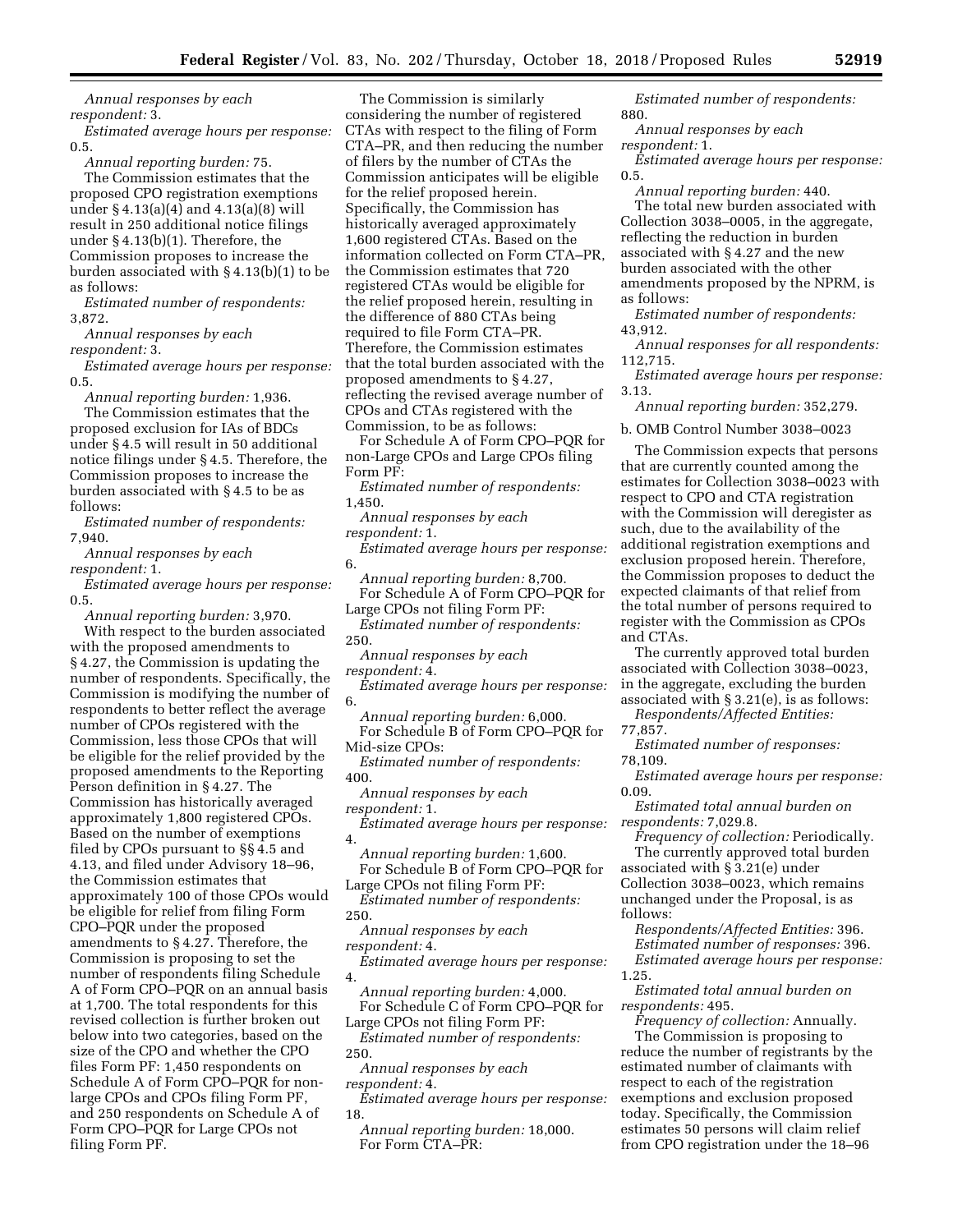from registration as the CPO of a qualifying Family Office, 100 persons will claim relief from registration as the CTA of a qualifying Family Office or Family Clients, and 50 persons will claim relief from registration associated with the operation of a BDC pursuant to the expanded exclusion in § 4.5. Therefore, the Commission proposes to reduce the burden associated with Collection 3038–0023, such that the total burden associated with the collection, excluding the burden associated with § 3.21(e), will be as follows:

*Respondents/Affected Entities:*  77,457.

*Estimated number of responses:*  77,689.

*Estimated average hours per response:*  0.09.

*Estimated total annual burden on respondents:* 6,992 hours.

### 3. Request for Comments on Collection

The Commission invites the public and other Federal agencies to comment on any aspect of the proposed information collection requirements discussed above. Pursuant to 44 U.S.C. 3506(c)(2)(B), the Commission solicits comments in order to (i) evaluate whether the proposed collections of information are necessary for the proper performance of the functions of the Commission, including whether the information will have practical utility; (ii) evaluate the accuracy of the Commission's estimate of the burden of the proposed collections of information; (iii) determine whether there are ways to enhance the quality, utility, and clarity of the information proposed to be collected; and (iv) minimize the burden of the proposed collections of information on those who are to respond, including through the use of appropriate automated collection techniques or other forms of information technology.

Those desiring to submit comments on the proposed information collection requirements should submit them directly to the Office of Information and Regulatory Affairs, OMB, by fax at (202) 395–6566, or by email at *[OIRAsubmissions@omb.eop.gov.](mailto:OIRAsubmissions@omb.eop.gov)* Please provide the Commission with a copy of submitted documents, so that all comments can be summarized and addressed in the final rule preamble. Refer to the **ADDRESSES** section of this NPRM for comment submission instructions to the Commission. A copy of the supporting statements for the collections of information discussed above may be obtained by visiting *[http://www.RegInfo.gov.](http://www.RegInfo.gov)* OMB is

Exemption, 200 persons will claim relief required to make a decision concerning the collections of information between 30 and 60 days after publication of this document in the **Federal Register**. Therefore, a comment is best assured of having its full effect if OMB receives it within 30 days of publication.

# *C. Cost-Benefit Considerations*

Section 15(a) of the CEA requires the Commission to consider the costs and benefits of its actions before promulgating a regulation under the CEA.172 Section 15(a) further specifies that the costs and benefits shall be evaluated in light of the following five broad areas of market and public concern: (1) Protection of market participants and the public; (2) efficiency, competitiveness, and financial integrity of futures markets; (3) price discovery; (4) sound risk management practices; and (5) other public interest considerations. The Commission considers the costs and benefits resulting from its discretionary determinations with respect to the CEA section 15(a) considerations.

The Commission notes that the consideration of costs and benefits below is based on the understanding that the markets function internationally, with many transactions involving U.S. firms taking place across international boundaries; with some Commission registrants being organized outside of the United States; with some leading industry members typically conducting operations both within and outside the United States; and with industry members commonly following substantially similar business practices wherever located. Where the Commission does not specifically refer to matters of location, the discussion of costs and benefits below refers to the effects of this NPRM on all activity subject to the proposed regulations, whether by virtue of the activity's physical location in the United States or by virtue of the activity's connection with or effect on U.S. commerce under CEA section 2(i).173 In particular, the Commission notes that some CPOs and CTAs are located outside of the United States.

1. Consideration of the Costs and Benefits of the Commission's Action

The baseline for the Commission's consideration of the costs and benefits of the Proposal is the regulatory status quo, as determined by the CEA and the Commission's existing regulations in 17 CFR part 4. The Commission recognizes, however, that to the extent that market

participants have relied on relevant Commission staff action, the actual costs and benefits of the proposed rulemaking, as realized in the market, may not be as significant. Because each proposed amendment addresses a discrete issue, which may impact a unique subgroup within the universe of entities captured by the CPO and CTA statutory definitions, the Commission has determined to analyze the costs and benefits associated with each proposed change separately, as presented below. The Commission has endeavored to assess the expected costs and benefits of the proposed amendments in quantitative terms wherever possible. Where estimation or quantification is not feasible, however, the Commission has provided its assessment in qualitative terms.

### a. Summary of the Proposal

As discussed in greater detail below, and in the foregoing preamble, the Commission preliminarily believes that the amendments proposed herein enable the Commission to discharge its regulatory oversight function with respect to the commodity interest markets, while reducing the potential burden on persons whose commodity interest activities are subject to the Commission's regulations applicable to CPOs and CTAs. Specifically, the CFTC is proposing to amend §§ 4.13 and 4.23 by adopting new exemptions that would permit a CPO that solicits and/or accepts funds from solely non-U.S. persons to participate in offshore commodity pools it operates to claim a registration exemption with respect to such pools, and to permit an onshore, registered CPO of an offshore commodity pool to keep the pool's original books and records at the pool's offshore location, rather than with the onshore CPO.

Importantly, a CPO claiming the 18– 96 Exemption, as proposed in new § 4.13(a)(4), would still be subject to the anti-manipulation and anti-fraud provisions of the CEA (just like Advisory 18–96 claimants currently), and by virtue of § 4.13(c), would be required to make and keep books and records for an exempt pool, and to submit to such special calls as the Commission may make to demonstrate eligibility for and compliance with the criteria of the 18–96 Exemption. In conjunction with the proposed 18–96 Exemption, the Commission is also proposing to adopt a prohibition on statutory disqualifications applicable to any exemption claimed under § 4.13, and to amend the *de minimis* exemption in § 4.13(a)(3) to explicitly permit non-

<sup>172</sup> 7 U.S.C. 19(a).

<sup>173</sup> 7 U.S.C. 2(i).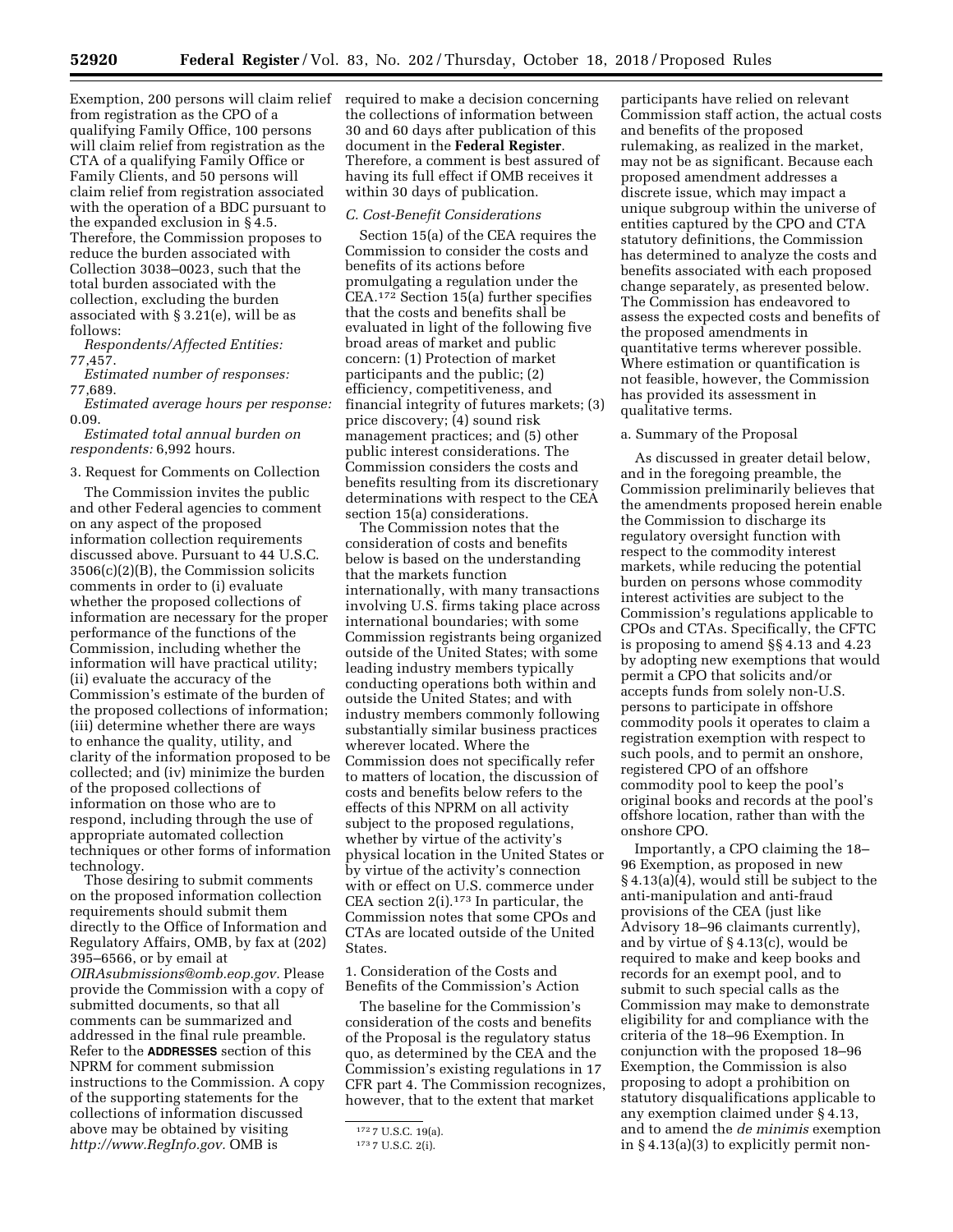U.S. persons as exempt commodity pool participants.

The Commission is also proposing to amend existing 17 CFR part 4 regulations in a manner consistent with DSIO's CPO Family Office Letter and CTA Family Office Letter by adopting new CPO and CTA registration exemptions under §§ 4.13 and 4.14. The Commission further proposes regulatory amendments consistent with current letter relief available to BDCs, through certain revisions to the exclusion from the definition of CPO for IAs of RICs in § 4.5. Additionally, the Commission is proposing to amend 17 CFR part 4 to incorporate the relief in CFTC Staff Letter  $14-115$   $174$  from § 4.27 filings provided to CPOs that only operate commodity pools in accordance with §§ 4.5 and 4.13, as well as the relief provided under CFTC Staff Letter 15– 47 175 to CTAs that do not direct trading of any commodity interest accounts. The Commission further proposes to extend this relief to registered CTAs that only advise commodity pools for which the CTA is also the commodity pool's CPO.

# b. Benefits

i. Benefits Related to the Adoption of the 18–96 Exemption

The Commission intends that the 18– 96 Exemption, as proposed, will ultimately provide more comprehensive relief from CPO and pool regulation. As stated above, the Commission preliminarily believes that providing CPO registration relief beyond that currently provided by § 3.10(c)(3)(i) or available in Advisory 18–96 would be beneficial and consistent with the Commission's past prioritization of agency resources for the regulation of intermediary activities affecting U.S. participants in commodity interest markets. Consequently, the Commission also preliminarily believes that eligible persons will receive several benefits from the adoption of the proposed 18– 96 Exemption. Because the relief available under the proposed 18–96 Exemption would primarily be an exemption from CPO registration with respect to the operated offshore pools, a claiming CPO would no longer be required to include such offshore pools on Form CPO–PQR filings, relief which is currently not provided by the terms of Advisory 18–96. This will result in a

meaningful, significant reduction in the burdens imposed by the Commission's regulations on CPOs of commodity pools, whose only connections with the U.S. are the location of the CPO and participation in the U.S. commodity interest markets.

Moreover, by enabling the 18–96 exemption to be claimed on a pool-bypool basis, the Commission is providing additional flexibility to CPOs that operate and offer to participants a mix of onshore and offshore pools. Under § 3.10(c)(3)(i), an offshore CPO that wished to operate pools offered to U.S. persons would be required to choose between the potentially more costly options of having such pools operated by an affiliate registered with the Commission or otherwise eligible for other relief, operating all pools (regardless of location) consistent with another registration exemption, or registering as a CPO and listing all operated pools with the Commission. In contrast, the proposed 18–96 Exemption would enable the CPO to register, or claim an alternative registration exemption such as  $§$  4.13(a)(3), with respect to its commodity pools offered to U.S. persons, but remain exempt from CPO registration, pursuant to proposed § 4.13(a)(4), with respect to its qualifying offshore pools. This would permit the CPO to utilize the operational efficiencies inherent in being able to deploy the same institutional resources across all pools it operates, rather than bifurcating staff and assets across affiliates for purposes of minimizing regulatory costs.

The Commission is aware of some offshore CPOs that are currently limiting their CPO activities solely to offshore pools with offshore participants precisely to remain eligible for the exemption provided by § 3.10(c)(3)(i). By making proposed § 4.13(a)(4) available on a pool-by-pool basis, the Commission preliminarily believes it likely that more offshore CPOs may choose to create pools available to U.S. participants because such CPOs would no longer be required to bear the costs of compliance for offshore pools qualifying for the proposed 18–96 Exemption. Therefore, such CPOs may provide additional investment choices to domestic participants and additional competition for CPOs already operating onshore.

Furthermore, by proposing new exemptions with respect to both the CPO registration of an offshore pool's operator, and the recordkeeping location of an offshore pool's books and records, the Commission intends to confirm the continued availability of Advisory 18– 96 relief in the form of amendments to

17 CFR part 4. The Commission is hopeful that the adoption of these new regulatory exemptions will eliminate the need for persons to search for a Commission staff advisory that is over 20 years old, and which, even in 2018, may only be claimed by eligible persons through a paper filing with the Commission. Rather, under the Proposal, a person would now be able to utilize NFA's Online Registration System (ORS) to submit claims of relief electronically, consistent with the mechanism used to claim all other regulatory registration and compliance exemptions available to CPOs and CTAs. This amendment would modernize the effort needed to effectuate such claims and eliminate the costs and expenses to claimants associated with paper filings, *e.g.,*  drafting, faxing and/or mailing the requisite notice to both the Commission and NFA.

The proposed amendments also would require persons claiming new § 4.13(a)(4) to annually affirm their claims of exemption for qualifying exempt pools. The Commission preliminarily believes that this requirement promotes transparency regarding the number of entities that would be exempt from CPO registration pursuant to the 18–96 Exemption as proposed, and would also enable the Commission to reassess the exemption's efficacy over time by collecting data on its usage by industry. Consistent with the annual notice requirement for the other exemptions in § 4.13, the Commission proposes to mandate the filing of these notices within 60 days of the calendar year end; the Commission preliminarily believes this to be the most operationally efficient time for filing such an annual notice.

Additionally, the Commission preliminarily believes that there are significant benefits to adopting the prohibition on statutory disqualifications from the terms of Advisory 18–96, as a criteria for all exemptions under § 4.13(a)(1) through (a)(5). The Commission also preliminarily believes that currently, pool participants may be exposed to risk posed by regulations permitting the operation of an offered pool by a person who, generally, would not otherwise be permitted to register with the Commission. Even if the activities of a CPO do not rise to a level warranting Commission oversight through registration, a prospective participant should be able to be confident that a collective investment vehicle using commodity interests is not operated by a person who, for example, is enjoined from engaging in fraud or

<sup>174</sup>CFTC Staff Letter 14–115, *available at [https://](https://www.cftc.gov/idc/groups/public/%40lrlettergeneral/documents/letter/14-115.pdf) [www.cftc.gov/idc/groups/public/%40lrletter](https://www.cftc.gov/idc/groups/public/%40lrlettergeneral/documents/letter/14-115.pdf) [general/documents/letter/14-115.pdf](https://www.cftc.gov/idc/groups/public/%40lrlettergeneral/documents/letter/14-115.pdf)* (last retrieved July 31, 2018).

<sup>175</sup>CFTC Staff Letter 15–47, *available at [https://](https://www.cftc.gov/sites/default/files/idc/groups/public/@lrlettergeneral/documents/letter/15-47.pdf)  [www.cftc.gov/sites/default/files/idc/groups/public/](https://www.cftc.gov/sites/default/files/idc/groups/public/@lrlettergeneral/documents/letter/15-47.pdf) [@lrlettergeneral/documents/letter/15-47.pdf](https://www.cftc.gov/sites/default/files/idc/groups/public/@lrlettergeneral/documents/letter/15-47.pdf)* (last retrieved July 31, 2018).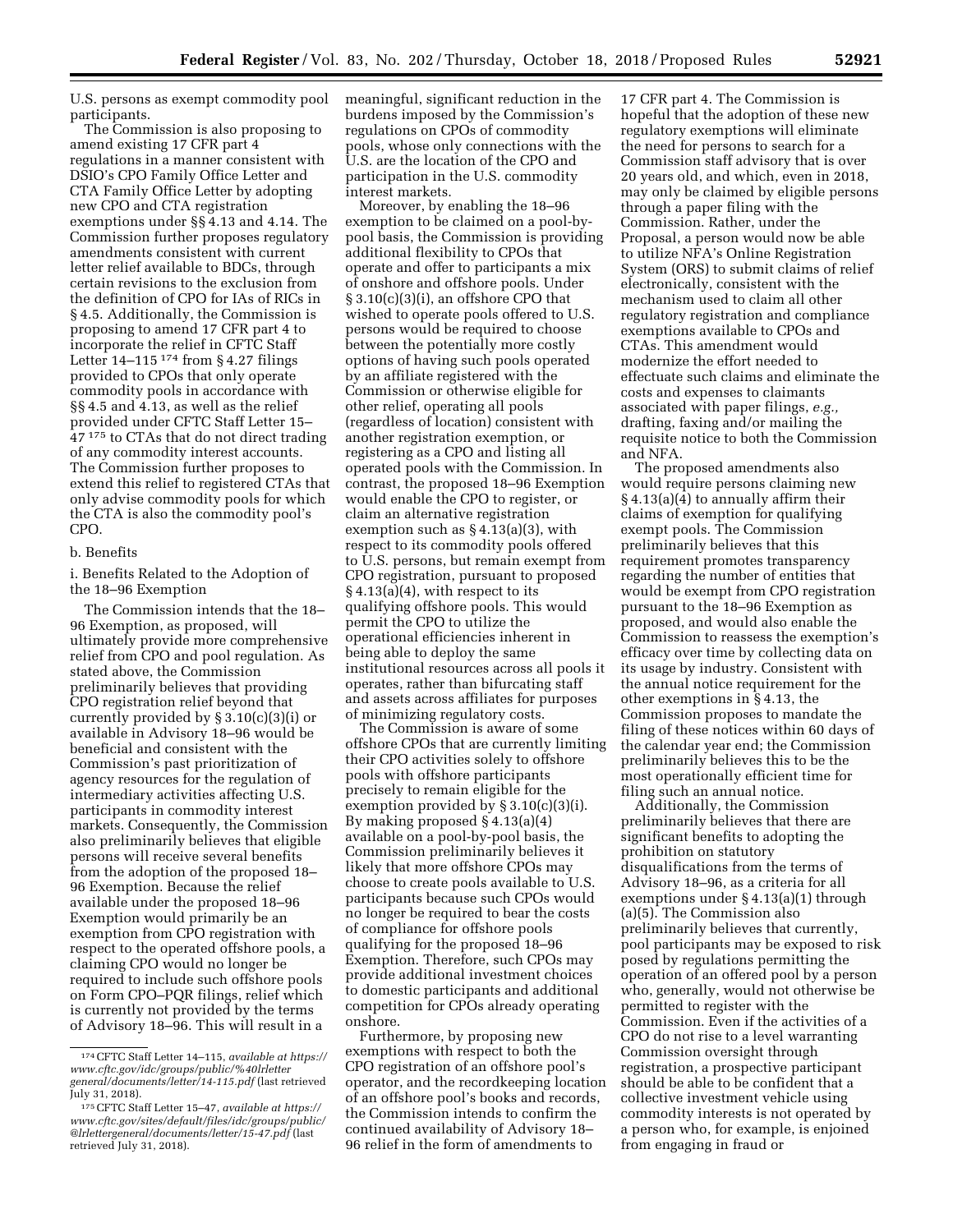embezzlement.<sup>176</sup> As noted above,<sup>177</sup> prior to the rescission of § 4.13(a)(4), Commission staff became aware that a number of persons who were statutorily disqualified from CPO registration were operating commodity pools pursuant to that exemption, and thereby, were continuing to participate in the commodity interest markets with funds solicited and accepted from members of the American public, notwithstanding those disqualifications. The proposed adoption of this prohibition should eliminate the unintended loophole that currently exists, and would permit participants in commodity pools exempt under  $\S 4.13(a)(1)–(a)(5)$  to be assured that the CPO managing their assets is, at least not statutorily disqualified.

Finally, consistent with prioritizing the application of 17 CFR part 4 requirements to CPOs with respect to pools offered and operated on behalf of U.S. person participants, the 18–96 Exemption, as proposed, would permit a claiming CPO thereunder to remain registered with respect to its operation of commodity pools onshore and/or on behalf of U.S. persons. The Commission would retain all of its authority associated with oversight of its registrants and could still take corrective action, should the CPO engage in wrongdoing in the U.S. commodity interest markets.

ii. Benefits Related to the Proposed Family Office Exemptions From CPO and CTA Registration

The Commission expects that the addition of CPO and CTA registration exemptions for qualifying Family Offices will result in two main benefits. First, qualifying Family Offices will not be subject to the costs associated with registration, NFA membership, or compliance with part 4 of the Commission's regulations. The elimination of these costs should result in a reduction of the costs associated with the establishment and operation of a Family Office, which should ultimately benefit the Family Clients.

Second, because the proposed exemptions harmonize the Commission's treatment of Family Offices with that of the SEC, Family Offices will generally only be required to comply with one standard to determine their registration and compliance obligations with respect to both their securities and commodity interest transactions. Although DSIO had previously issued no-action relief letters for both CPO and CTA registration, Family Offices wishing to

avail themselves of this relief were required to prepare a notice making specific representations and to submit the document electronically to a specific email inbox. It is anticipated that, upon finalization of the Proposal, Family Offices would be able to claim the proposed exemption under new § 4.13(a)(8) through NFA's ORS without having to create and submit their own document to claim the exemption. Moreover, for Family Offices claiming relief from CTA registration, the Commission is proposing to make that exemption available without a notice filing, consistent with the majority of the existing exemptions available to CTAs under § 4.14.

Like the other exemptions available under § 4.13, the Commission is proposing to require Family Offices claiming relief from CPO registration to file an annual notice affirming their eligibility. The Commission preliminarily believes that this annual assessment of eligibility would promote transparency regarding the number of entities exempt from registration pursuant to the proposed Family Office exemption and would enable the Commission to assess its efficacy over time. Consistent with the notices required to annually affirm compliance with other exemptions in § 4.13, the notices would be required to be filed within 60 days of the end of the calendar year. The Commission preliminarily believes proposing a timeframe consistent with that already required for annual notices of other existing CPO registration exemptions would reduce complexity in the regulation, and would employ a requirement to which claiming CPOs have already grown accustomed.

iii. Benefits Related to the Proposed JOBS Act Relief

The Commission preliminarily believes that the proposed alignment of §§ 4.7(b) and 4.13(a)(3) with the SEC's JOBS Act amendments to Regulation D and Rule 144A would result in several benefits. By harmonizing Commission regulations that specifically reference the statutory and regulatory provisions governing unregistered, exempt securities offerings, the proposed amendments would facilitate full implementation of the JOBS Act by making the relief from the prohibition on general solicitation more widely available. Moreover, the Proposal would eliminate the distinction between private offerings of commodity pools and other privately offered collective investment vehicles that do not transact in commodity interests, thereby treating

similarly situated offerors in a consistent manner.

The Commission notes that persons complying with the terms of Rule 506(c) or Rule 144A and claiming relief under either  $\S 4.7$  or  $\S 4.13(a)(3)$ , as proposed to be amended, would still generally be required to limit participants in the offered pool to QEPs. As such, the Commission preliminarily believes that adopting these proposed amendments would neither result in an erosion of the customer protections provided to nonsophisticated pool participants under 17 CFR part 4, nor would it cause an expansion of the relief available under §§ 4.7 and 4.13(a)(3), beyond the discrete issue of solicitation with respect to an exempt securities offering. Thus, the Commission preliminarily believes that there would be a substantial benefit in aligning its regulations with those of its sister regulator, in the interest of fostering cooperation and comity, especially where there is limited customer protection risk for the retail public.

iv. Benefits Related to the Exclusion of IAs of BDCs From the CPO Definition

The Commission preliminarily believes that there would be several benefits arising from the proposed exclusion of IAs of BDCs 178 from the definition of CPO in § 4.5. First, the proposed exclusion would enable IAs of BDCs to continue to use commodity interests, consistent with the no-action relief currently in place, as an economical option for reducing the risks related to BDCs' investments in eligible portfolio companies. The proposed exclusion would permit this without subjecting BDCs to the costs associated with having its IA registered as a CPO, and without requiring BDCs and their IAs to comply with the applicable provisions of part 4 of the Commission's regulations. This should enable BDCs and their IAs to deploy more of their resources in furtherance of their statutory purpose, investing in and providing managerial assistance to small- and mid-sized U.S. companies, which would thereby also further one of the statutory goals of the Investment

<sup>176</sup> 7 U.S.C. 12a(2)(C)(ii).

<sup>177</sup>*See, supra,* section 1.B.3.

<sup>178</sup>The Commission has previously determined that a RIC's IA is the appropriate person to serve as the CPO of a RIC for regulatory purposes, and consequently, the Commission is proposing herein to amend § 4.5(a)(1) to designate the IA as the person excluded from the CPO definition. *See* CPO CTA Final Rule, 77 FR at 11259. Due to the similarities between BDCs and RICs, the amendments proposed by the Commission today are based on the conclusion that the registered IA is also an appropriate selection as the excluded entity in the BDC context.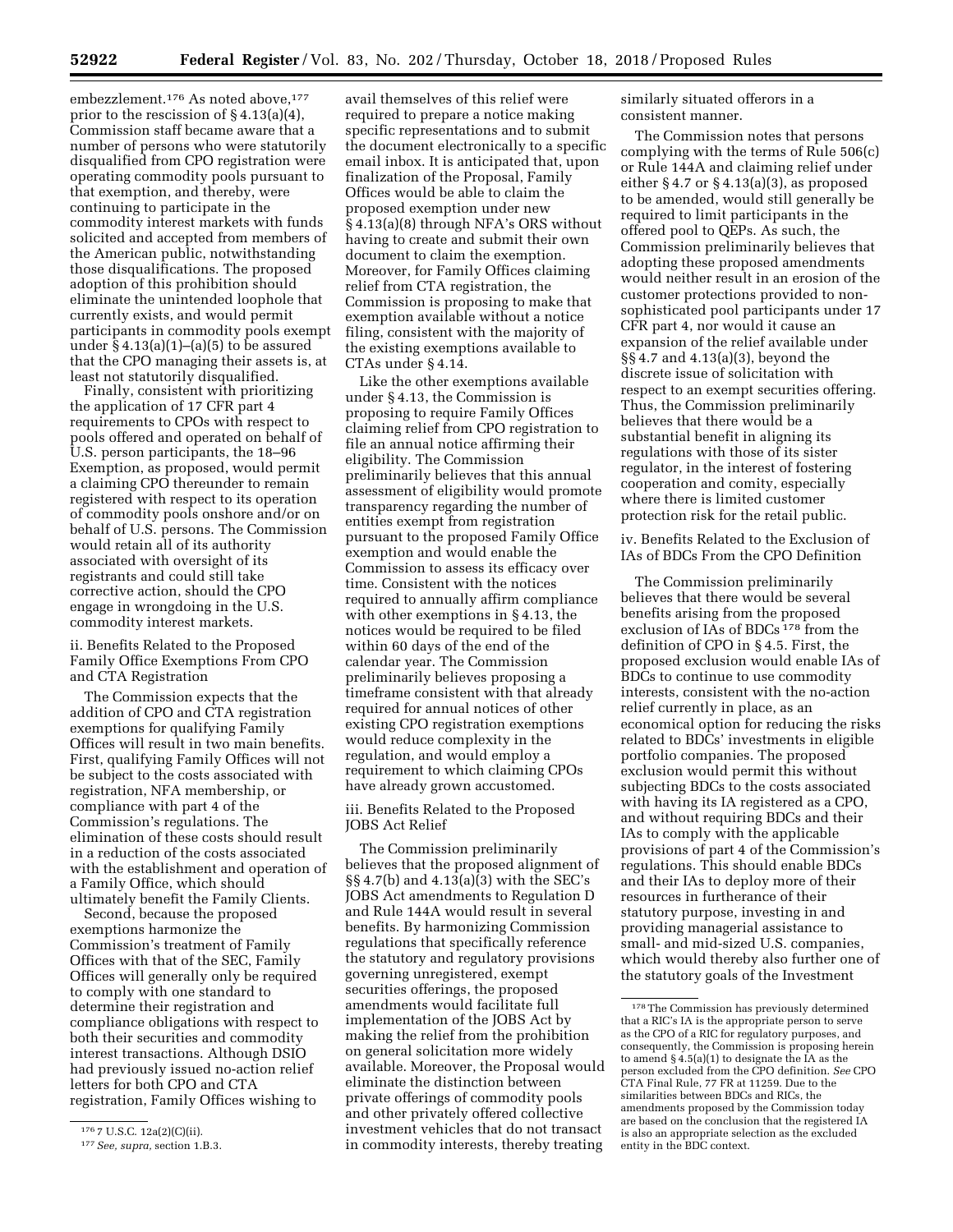Company Act of 1940 (as defined above, ICA).

As described more fully above, BDCs are subject to oversight by the SEC that is comparable to that agency's regulation of RICs, and BDCs use commodity interests primarily for bona fide hedging purposes. Because of this similarity to a type of investment vehicle that is already included within the universe of ''qualifying entities'' under § 4.5, the proposed amendments would treat substantively comparable entities in a consistent manner, thereby enabling members of the public and industry to better predict their regulatory obligations when establishing new investment vehicles. Absent these amendments, IAs of BDCs wishing to avail themselves of the no-action relief from CPO registration are required to prepare a notice filing containing specific representations and to submit the document electronically to a specific email inbox. The Commission anticipates that, upon finalization of this NPRM, registered IAs operating and advising BDCs would be able to claim the proposed exclusion under § 4.5 through NFA's ORS without having to create their own document to claim the proposed exclusion.

v. Benefits Related to Relief Under Section 4.27 for CPOs and CTAs

The Commission preliminarily believes that there would be several benefits associated with providing relief from the filings required by § 4.27 to registered CPOs only operating pools pursuant to claimed exclusions under § 4.5 or exemptions under § 4.13, and to registered CTAs that, during the Reporting Period, either only advised pools of which they were also the registered or exempt CPO, or did not direct the trading of any commodity interest accounts whatsoever. Removing the § 4.27 reporting requirement for these persons would eliminate the costs associated with the preparation and filing of Forms CPO–PQR or CTA–PR. The Commission preliminarily believes that this could provide a significant cost savings for these persons, and ultimately, for their participants or clients.

## c. Costs

i. Costs Related to the Proposed 18–96 Exemption

The Commission preliminarily believes there would be some costs associated with the 18–96 Exemption, as proposed. For instance, persons claiming the proposed exemption under new § 4.13(a)(4) would be required to file an annual notice affirming their

eligibility for the exemption, consistent with the requirement applicable to persons claiming all other exemptions available under § 4.13. For purposes of calculating costs of this proposed amendment, the Commission has estimated that a CPO may require 0.5 hours per pool to complete and electronically file the notice with NFA, at an average salary cost of \$57 per hour.179 The Commission further estimates that 50 CPOs may be affected,180 each with an average of 3 pools subject to the notice requirement. On this basis, the Commission anticipates an annual cost per entity of approximately \$86.181 Across all affected entities, the Commission estimates a total annual cost of approximately \$4,300.182

With respect to the expansion of the statutory disqualification prohibition to exemption claimants under § 4.13(a)(1) through (a)(5), the Commission lacks data sufficient to determine how many CPOs might be required to cease operating commodity pools pursuant to the exemptions available thereunder, due to the presence of statutorily disqualified principals. There are certainly costs associated with either divesting from commodity interests held within a collective investment vehicle, or in completely winding up a commodity pool's operations, some of which may be experienced by pool participants as opportunity costs and possibly realized losses. The Commission preliminarily believes, however, that these costs would be limited to the first year following adoption of the Proposal, and that, in

180This number is based on the number of claims filed under Advisory 18–96 for the relief for offshore pools as of June 4, 2018.

181The Commission calculates this amount as follows: (3 pools per CPO)  $\times$  (0.5 hours per pool)  $\times$  (\$57 per hour) = \$86.

182The Commission calculates this amount as follows: (\$86 per CPO)  $\times$  (50 CPOs) = \$4,300.

subsequent years, participants would benefit from the assurance that any CPO that is soliciting them or accepting their funds for investment in an exempt pool operated pursuant to  $\S 4.13(a)(1)–(a)(5)$ is, at a minimum, registerable.

With respect to the new exemption under § 4.23, which proposes relief consistent with Advisory 18–96 permitting a domestic, registered CPO to keep its pool's original books and records at the office of the operated offshore pool, the Commission has estimated, for purposes of calculating the costs of this proposed amendment, that a CPO may require 0.5 hours per pool to complete and file the notice with NFA at an average salary cost of \$57 per hour. The Commission further estimates that 50 CPOs may be affected,183 each with an average of 3 pools subject to the notice requirement. On this basis, the Commission anticipates a one-time cost per entity of approximately \$86.184 Across all affected entities, the Commission estimates a total annual cost of approximately \$4,300.185 The Commission preliminarily believes that this would be the extent of the costs associated with the proposed incorporation in 17 CFR part 4 of the recordkeeping relief in Advisory 18–96.

ii. Costs Related to the Proposed Family Office Exemptions From CPO and CTA Registration

The Commission preliminarily believes there would be some costs associated with the proposed exemptions from CPO and CTA registration for Family Offices. As proposed herein, persons claiming relief under proposed § 4.13(a)(8) would be required to file an annual notice affirming their eligibility, consistent with the requirement applicable to persons claiming most other exemptions available under § 4.13. For purposes of calculating costs of the Proposal, the Commission has estimated that a CPO may require 0.5 hours per pool to complete and electronically file the notice with NFA at an average salary cost of \$57 per hour. The Commission further estimates that 200 CPOs may be affected,  $^{186}$  each with an average of  $3\,$ pools subject to the notice requirement. On this basis, the Commission

<sup>179</sup>The Commission notes that the salary estimates are based upon the May 2017 Findings of National Occupational Employment and Wage Estimates from the Bureau of Labor Statistics. *See*  Occupational Employment Statistics, Bureau of Labor Statistics, *available at [https://www.bls.gov/](https://www.bls.gov/oes/) [oes/](https://www.bls.gov/oes/)* (last visited July 23, 2018). The Commission's estimate incorporates the mean hourly wage of persons employed in the ''Securities, Commodity Contracts and Other Financial Investments and Related Activities'' Industry, under the following occupation codes: Compliance Officers (13–1041) at \$43.27, Lawyers (23–1011) at \$94.20, and Paralegals and Legal Assistants (23–2011) at \$33.53. The Commission chose these occupational categories in recognition of the types of staff the Commission preliminarily believes would most commonly be responsible for evaluating eligibility and filing claims for the registration exemptions and exclusion proposed herein. The \$57 per hour wage estimate is derived from a weighted average, rounded to the nearest dollar, with the salaries attributable to each of the three occupation codes given equal weight.

<sup>183</sup>This number is based on the number of claims filed under Advisory 18–96 for the relief for % offshore pools as of June 4, 2018.  $184\text{ The Commission calculates this amount as }$ 

follows: (3 pools per sponsor)  $\times$  (0.5 hours per pool)  $\times$  (\$57 per hour) = \$86.

<sup>&</sup>lt;sup>185</sup> The Commission calculates this amount as follows: (\$86 per CPO)  $\times$  (50 CPOs) = \$4,300.

 $186$  This number is based on the number of claims received pursuant to the CPO Family Office No-Action Letter, as of July 17, 2018.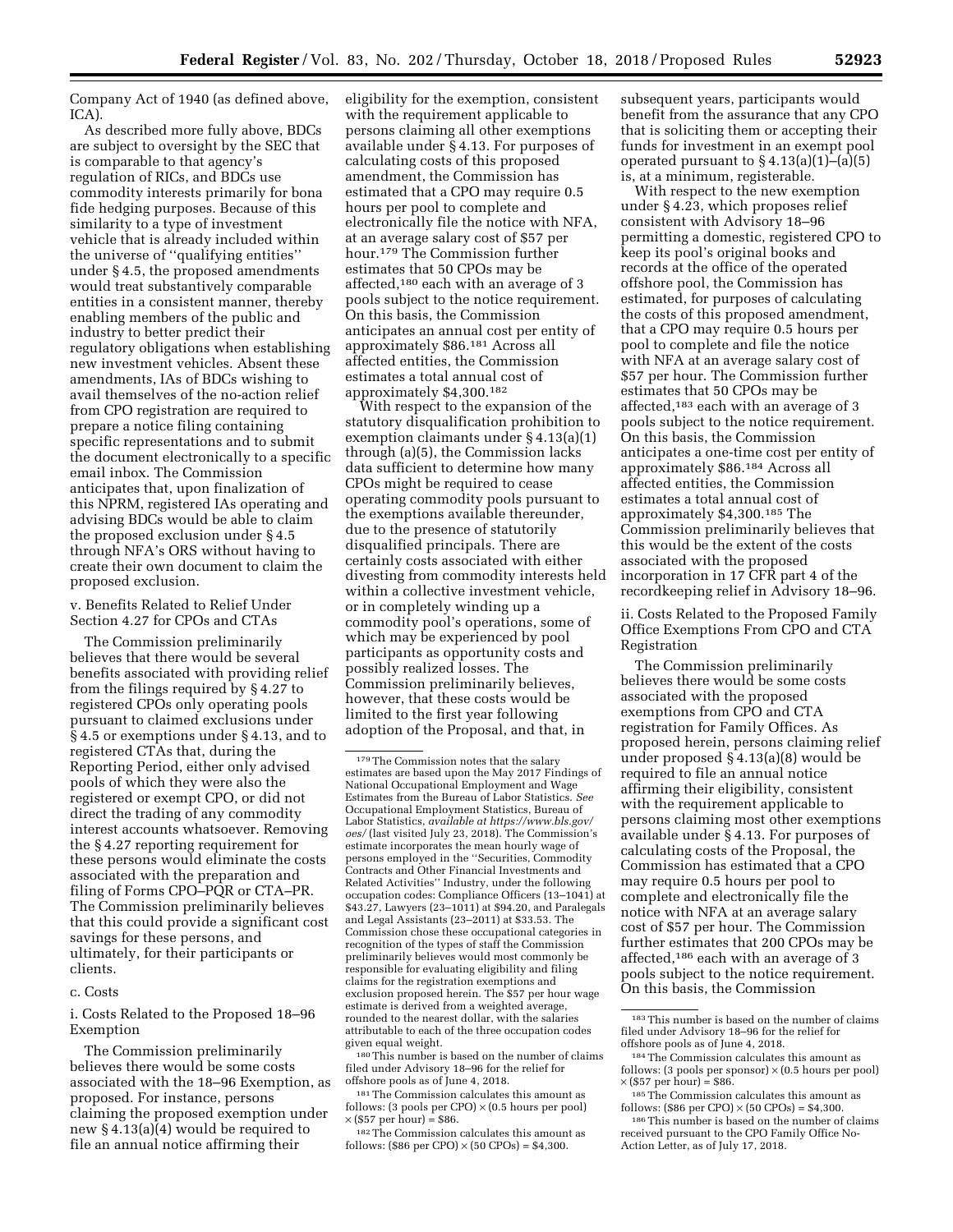anticipates an annual cost per entity of approximately \$86.187 Across all affected entities, the Commission estimates a total annual cost of approximately \$17,200.188 Family Offices would also be required to incur expenses associated with the initial determination as to their eligibility for the proposed exemptions. The Commission currently does not have the necessary data to estimate the amount of this expense. The Commission seeks comment as to the amount of such expenses and how this expenditure compares to the costs associated with registration as a CPO and compliance with 17 CFR part 4.

With respect to persons claiming relief under proposed § 4.14(a)(11), because the Commission is not proposing to require a notice filing to claim the relief, the Commission expects that the costs associated with the exemption would be limited to the expenses associated with making the determination as to the person's initial and ongoing eligibility for the proposed exemption. The Commission currently does not have the necessary data to estimate the magnitude of that expense, but would encourage commenters to submit information as to the costs and benefits associated with the exemption from CTA registration, and how such expenses would compare to those required to register as a CTA and to generally comply with 17 CFR part 4.

iii. Costs Related to the Proposed Adoption of JOBS Act Relief

The Commission does not anticipate any costs associated with this proposed rulemaking beyond those already identified and analyzed by the SEC when it finalized its amendments to Regulation D and Rule 144A pursuant to the JOBS Act.

iv. Costs Related to the Proposed Exclusion of IAs of BDCs From the CPO Definition

The Commission preliminarily believes there would be some costs associated with the exclusion from the definition of CPO for registered IAs of BDCs proposed today. As proposed herein, persons claiming the new exclusion from the definition of CPO with respect to the operation of BDCs under § 4.5 would be required to file an annual notice affirming eligibility, consistent with that required of the registered IAs of RICs. For purposes of calculating costs of the proposed

amendment, the Commission has estimated that a person may require 0.5 hours per pool to complete and electronically file the notice with NFA at an average salary cost of \$57 per hour. The Commission further estimates that 50 persons may be affected,189 each with an average of 1 BDC subject to the notice requirement. On this basis, the Commission anticipates an annual cost per entity of approximately \$29.190 Across all affected entities, the Commission estimates a total annual cost of approximately \$1,450.191

Registered IAs of BDCs that claim the proposed exclusion under § 4.5 would also have to expend resources to monitor compliance with the applicable trading thresholds in proposed § 4.5(c)(2)(iii). The Commission preliminarily believes that the initial year of compliance with those thresholds would likely be the most costly, as the IAs would possibly need to increase compliance staff and/or provide training for existing compliance staff to ensure effective monitoring of ongoing compliance with the exclusion's terms. The Commission anticipates that certain aspects of this compliance program might be automated to lower substantially the annual costs in subsequent years.

v. Costs Related to Relief Under Section 4.27 for CPOs and CTAs

The Commission does not anticipate any costs associated with this proposed amendment, as it is not requiring any action to be taken by CPOs and CTAs that qualify for the proposed exemptions from the Reporting Person definition in § 4.27 to claim that relief.

2. Section 15(a) Considerations

Section 15(a) of the CEA requires the Commission to consider the effects of its actions in light of the following five factors:

a. Protection of Market Participants and the Public

The Commission preliminarily believes that the amendments proposed in this release maintain the efficacy of the customer protections of the Commission's regulatory regime while reducing costs. Specifically, with respect to the 18–96 Exemption, as proposed, the Commission would maintain its oversight with respect to

commodity pools with U.S. person participants, while providing relief with respect to the operation of offshore pools, the potential and actual participants of which are generally located outside of the U.S. Moreover, by extending the prohibition on statutory disqualifications to CPOs claiming exemptive relief under § 4.13(a)(1) through (a)(5), the Commission preliminarily believes that it would be providing additional protection to members of the public by reducing the possibility of fraud and other illegal conduct in exempt pools offered by such persons.

The Commission preliminarily believes that the proposed exemptions for Family Offices would also have a limited impact on the protections provided to market participants and the public—because Family Offices, by definition, are not offered to persons other than Family Clients, the general public would not be negatively affected by their failure to register as CPOs and CTAs with the Commission. Moreover, as discussed above, the Commission preliminarily believes that the familial relationships inherent in Family Offices would provide a reasonable alternative mechanism to protect the interests of Family Clients. The Commission preliminarily believes that its regulatory interest in Family Offices is distinct from and much lower than in the case of arms-length transactions between CPOs and pool participants, or CTAs and advisory clients.

With respect to the proposed alignment with the SEC's revisions to Regulation D and Rule 144A pursuant to the JOBS Act, the Commission does not believe that its proposed amendments to §§ 4.7 and 4.13(a)(3) would alter the protections currently available to market participants and the public. Pools offered pursuant to claims of relief under either § 4.7 or § 4.13(a)(3) would still be limited in their permitted participants to QEPs, and the relief provided by those regulations would otherwise remain unchanged. As such, less sophisticated members of the American public would not be able to purchase interests in pools that would not be subject to the full panoply of the compliance obligations under 17 CFR part 4. Therefore, there would be no reduction in the protections in place now by virtue of the proposed JOBS Act amendments.

The Commission preliminarily believes that the proposed exclusion for registered IAs of BDCs would not negatively impact the protection of market participants or the public. BDCs, as well as their registered IAs, continue to be regulated by the SEC under the

<sup>187</sup>The Commission calculates this amount as follows: (3 pools per CPO)  $\times$  (0.5 hours per pool)  $\times$  (\$57 per hour) = \$86.

<sup>188</sup>The Commission calculates this amount as follows: (\$86 per CPO)  $\times$  (200 CPOs) = \$17,200.

<sup>189</sup>This number is based on the number of claims received pursuant to CFTC Staff Letter 12–40, as of July 17, 2018.

<sup>190</sup>The Commission calculates this amount as follows: (1 pool per CPO)  $\times$  (0.5 hours per pool)  $\times$ (\$57 per hour) = \$29.

<sup>191</sup>The Commission calculates this amount as follows: (\$29 per CPO)  $\times$  (50 CPOs) = \$1,450.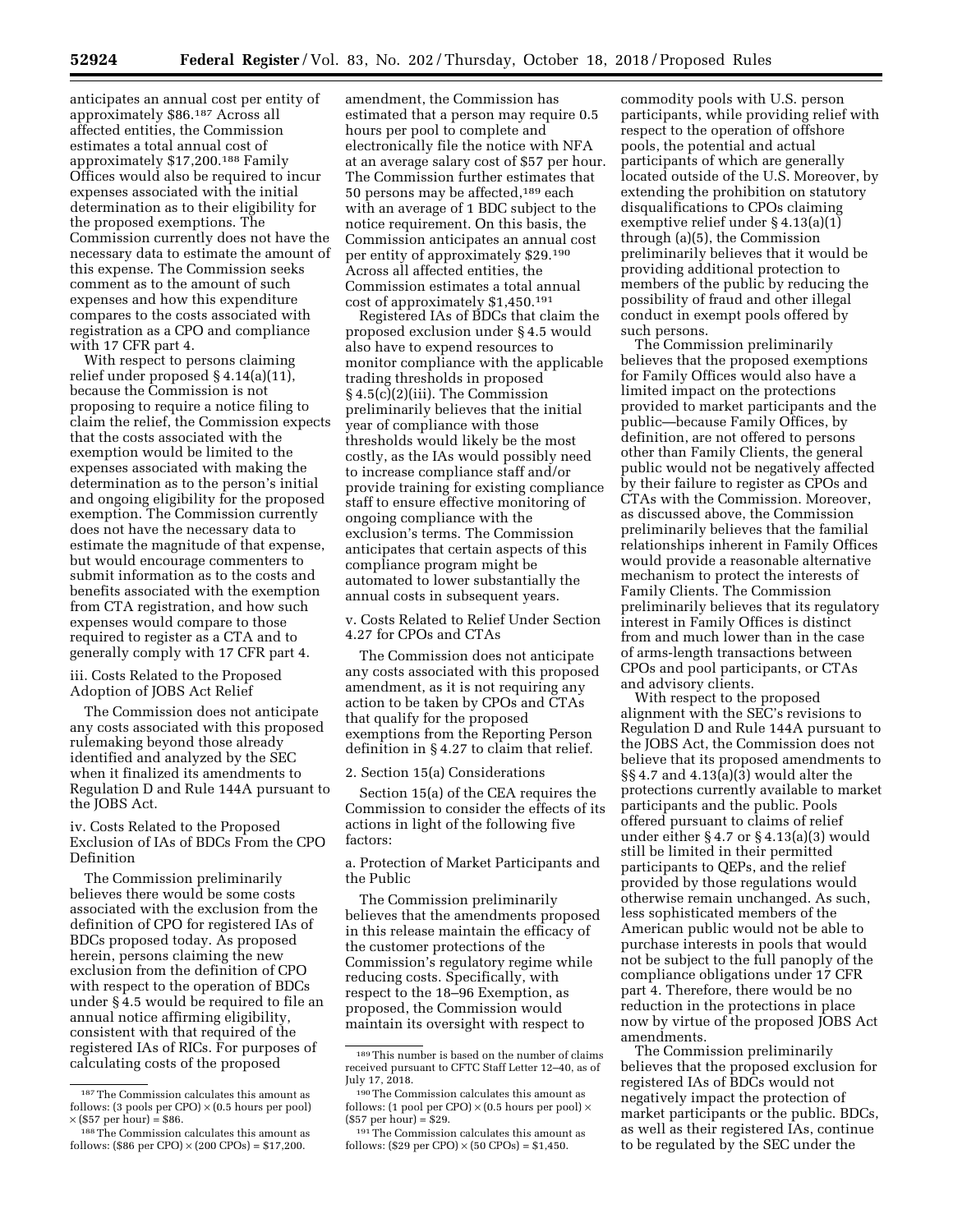ICA, and pursuant to the terms of the proposed exclusion, BDCs operated thereunder will be limited in the extent to which they can use commodity interests by the trading thresholds discussed above.

With respect to the relief provided to certain CPOs and CTAs from the reporting requirements of § 4.27, the Commission does not believe, preliminarily, that eliminating reporting from those persons described herein would have a deleterious impact on the Commission's protection of market participants and the public because of such persons' extremely limited activity in the commodity interest markets.

b. Efficiency, Competitiveness, and Financial Integrity of Markets

Section 15(a)(2)(B) of the CEA requires the Commission to evaluate the costs and benefits of a proposed regulation in light of efficiency, competitiveness, and financial integrity considerations. The Commission has not identified a specific effect on the efficiency, competitiveness, and financial integrity of markets as a result of the proposed regulations.

### c. Price Discovery

Section 15(a)(2)(C) of the CEA requires the Commission to evaluate the costs and benefits of a proposed regulation in light of price discovery considerations. The Commission preliminarily believes that the proposed amendments will not have a significant impact on price discovery.

### d. Sound Risk Management

Section 15(a)(2)(D) of the CEA requires the Commission to evaluate the costs and benefits of a proposed regulation in light of sound risk management practices. The proposed amendments to the regulations reflect the Commission's preliminary determination that such amendments should harmonize Commission regulations with other federal laws to exempt and reduce the regulatory burden on certain entities.

e. Other Public Interest Considerations

Section 15(a)(2)(E) of the CEA requires the Commission to evaluate the costs and benefits of a proposed regulation in light of other public interest considerations. The Commission has not identified other public interest considerations relevant to the costs and benefits of the proposed regulations.

f. Request for Comment

The Commission invites comment on its preliminary consideration of the

costs and benefits associated with the various changes to 17 CFR part 4 proposed herein, especially with respect to the five factors that the Commission is required to consider under section 15(a) of the CEA. In addressing these areas and any other aspect of the Commission's preliminary cost-benefit considerations, the Commission encourages commenters to submit any data or other information they may have quantifying and/or qualifying the costs and benefits of the Proposal. The Commission specifically requests comment on the following questions, in addition to those posed above:

13. Has the Commission accurately identified the benefits of the Proposal? Are there other benefits to market participants or the public that may result from the adoption of this NPRM that the Commission should consider? Please provide specific examples and explanations of any such benefits.

14. Has the Commission accurately identified the costs of the Proposal? Are there additional costs to market participants or the public that may result from the adoption of this NPRM that the Commission should consider? Please provide specific examples and explanations of any such costs.

15. Does the Proposal impact the section 15(a) factors in any way that is not described above? Please provide specific examples and explanations of any such impact.

#### *D. Antitrust Laws*

Section 15(b) of the CEA requires the Commission to take into consideration the public interest to be protected by the antitrust laws and endeavor to take the least anticompetitive means of achieving the purposes of the CEA, in issuing any order or adopting any Commission rule or regulation (including any exemption under CEA section  $4(c)$  or  $4c(b)$ , or in requiring or approving any bylaw, rule, or regulation of a contract market or registered futures association established pursuant to section 17 of the CEA.192

The Commission preliminarily believes that the public interest to be protected by the antitrust laws is generally to protect competition. The Commission requests comment on whether the Proposal implicates any other specific public interest to be protected by the antitrust laws.

The Commission has considered the Proposal to determine whether it is anticompetitive and has preliminarily identified no anticompetitive effects. The Commission requests comment on whether the Proposal is anticompetitive and, if it is, what the anticompetitive effects are.

Because the Commission has preliminarily determined that the Proposal is not anticompetitive and has no anticompetitive effects, the Commission has not identified any less anticompetitive means of achieving the purposes of the Act. The Commission requests comment on whether there are less anticompetitive means of achieving the relevant purposes of the Act that would otherwise be served by adopting the Proposal.

### **List of Subjects in 17 CFR Part 4**

Advertising, Brokers, Commodity futures, Commodity pool operators, Commodity trading advisors, Consumer protection, Reporting and recordkeeping requirements.

For the reasons stated in the preamble, the Commodity Futures Trading Commission proposes to amend 17 CFR chapter I as follows:

## **PART 4—COMMODITY POOL OPERATORS AND COMMODITY TRADING ADVISORS**

■ 1. The authority citation for part 4 continues to read as follows:

**Authority:** 7 U.S.C. 1a, 2, 6(c), 6b, 6c, 6l, 6m, 6n, 6o, 12a, and 23.

■ 2. In § 4.5, revise paragraphs  $(a)(1)$ , (b)(1), introductory text of paragraph  $(c)(2), (c)(2)(i), (c)(2)(ii), and$ introductory text of paragraph (c)(2)(iii) to read as follows:

#### **§ 4.5 Exclusion for certain otherwise regulated persons from the definition of the term** ''**commodity pool operator.**''

 $(a) * * * *$ 

(1) An investment adviser registered as such under the Investment Advisers Act of 1940, as amended;

- \* \* \* \* \*
	- (b) \* \* \*

(1) With respect to any person specified in paragraph (a)(1) of this section, an investment company registered as such, under the Investment Company Act of 1940, as amended, or a business development company that elected an exemption from registration as an investment company under the Investment Company Act of 1940;

\* \* \* \* \* (c) \* \* \*

(2) The notice of eligibility must contain representations that such person will operate the qualifying entity specified therein in the following ways, as applicable:

(i) The person will disclose in writing to each participant, whether existing or prospective, that the qualifying entity is

<sup>192</sup> 7 U.S.C. 19(b).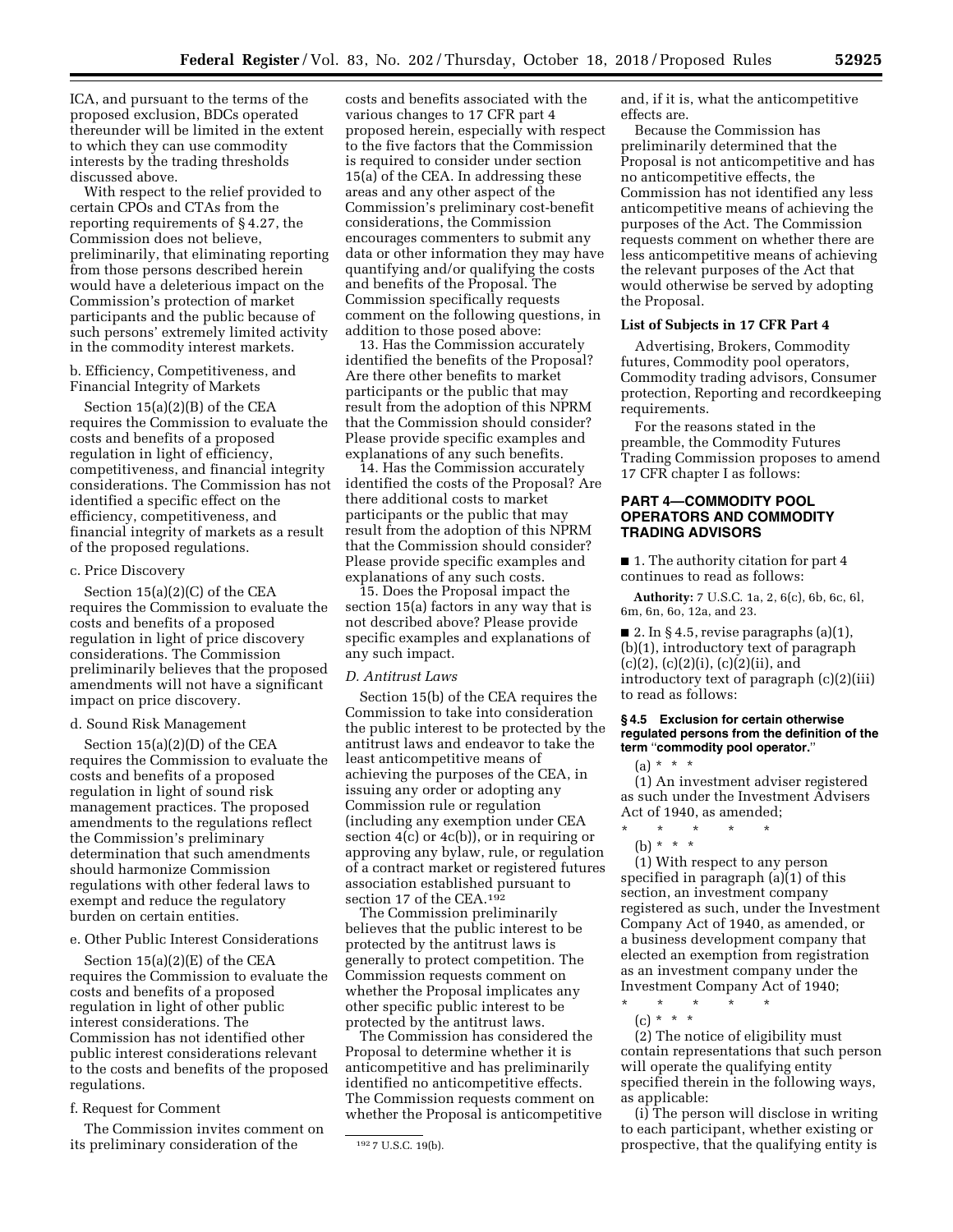operated by a person who has claimed an exclusion from the definition of the term ''commodity pool operator'' under the Act and, therefore, who is not subject to registration or regulation as a pool operator under the Act; *Provided,*  that such disclosure is made in accordance with the requirements of any other federal or state regulatory authority to which the qualifying entity is subject. The qualifying entity may make such disclosure by including the information in any document that its other Federal or State regulator requires to be furnished routinely to participants or, if no such document is furnished routinely, the information may be disclosed in any instrument establishing the entity's investment policies and objectives that the other regulator requires to be made available to the entity's participants; and

(ii) The person will submit to such special calls as the Commission may make to require the qualifying entity to demonstrate compliance with the provisions of this paragraph (c); *Provided, however,* that the making of such representations shall not be deemed a substitute for compliance with any criteria applicable to commodity futures or commodity options trading established by any regulator to which such person or qualifying entity is subject; and

(iii) If the person is an investment adviser claiming an exclusion with respect to the operation of a qualifying entity under paragraph (b)(1) of this section, then the notice of eligibility must also contain representations that such person will operate that qualifying entity in a manner such that the qualifying entity:

\* \* \* \* \*  $\blacksquare$  3. Amend § 4.7 paragraph (b) by: ■ a. Revising introductory text of paragraph (b);

■ b. Renumbering paragraphs (b)(1) through (b)(5) as paragraphs (b)(2) through (b)(6);

■ c. Adding a new paragraph (b)(1); and ■ d. Revising renumbered paragraph (b)(3).

The addition and revisions read as follows:

#### **§ 4.7 Exemption from certain part 4 requirements for commodity pool operators with respect to offerings to qualified eligible persons and for commodity trading advisors with respect to advising qualified eligible persons.**

\* \* \* \* \* (b) *Relief available to commodity pool operators*—(1) *Eligibility.* Relief from specific compliance obligations is available to certain registered commodity pool operators with respect

to the pool(s) they operate, *provided that* the registered commodity pool operator files the required notice under paragraph (d) of this section and otherwise complies with the conditions of paragraph (d) of this section in operating the exempt pool(s).

(i) Regarding an offering that is exempt from registration under section 4(a)(2) of the Securities Act of 1933 and/ or offered and sold pursuant to Regulation D, §§ 230.500–230.508 of this title, or resold pursuant to Rule 144A, § 230.144A of this title, or an offering that is offered and sold pursuant to Regulation S, §§ 230.901– 230.905 of this title, any registered commodity pool operator who sells participations in such a pool solely to qualified eligible persons may claim any or all of the relief described in this paragraph (b) with respect to such pool.

(ii) Regarding the operation of a pool that is a collective trust fund, the securities of which are exempt from registration pursuant to section 3(a)(2) of the Securities Act of 1933 and sold solely to qualified eligible persons, any bank registered as a commodity pool operator may claim any or all of the relief described in this paragraph (b) with respect to such pool.

\* \* \* \* \*

(3) *Periodic reporting relief.* (i) Exemption from the specific requirements of § 4.22(a) and (b); *Provided,* That a statement signed and affirmed in accordance with § 4.22(h) is prepared and distributed to pool participants no less frequently than quarterly within 30 calendar days after the end of the reporting period. This statement must be presented and computed in accordance with generally accepted accounting principles and indicate:

(A) The net asset value of the exempt pool as of the end of the reporting period;

(B) The change in net asset value from the end of the previous reporting period; and

(C) Either the net asset value per outstanding participation unit in the exempt pool as of the end of the reporting period, or the total value of the participant's interest or share in the exempt pool as of the end of the reporting period.

(ii) Where the pool is comprised of more than one ownership class or series, the net asset value of the series or class on which the account statement is reporting, and the net asset value per unit or value of the participant's share, also must be included in the statement required by this paragraph (b)(3); except that, for a pool that is a series fund

structured with limitation on liability among the different series, the account statement required by this paragraph (b)(3) is not required to include the consolidated net asset value of all series of the pool.

(iii) A commodity pool operator that meets the conditions specified in § 4.22(d)(2)(i) to present and compute the commodity pool's financial statements contained in the Annual Report other than in accordance with generally accepted accounting principles and has filed notice pursuant to  $§$  4.22(d)(2)(iii) may also use the alternative accounting principles, standards or practices identified in the notice with respect to the computation and presentation of the account statement.

\* \* \* \* \*

- 4. Amend § 4.13 by: ■ a. Revising paragraphs (a)(3)(i) and  $(a)(3)(iii)(E);$
- $\blacksquare$  b. Adding paragraph (a)(4);
- c. Renumbering paragraph (a)(6) as paragraph (a)(7);
- d. Adding a new paragraph (a)(6) and paragraph (a)(8);
- e. Revising paragraphs (b)(1)(ii), (b)(2), and (e)(1); and
- f. Adding paragraph (e)(3).

The revisions and additions read as follows:

#### **§ 4.13 Exemption from registration as a commodity pool operator.**

- \* \* \* \* \*
	- (a) \* \* \*
	- $(3) * * * *$

(i) Interests in the pool are exempt from registration under the Securities Act of 1933, and the interests are marketed and advertised to the public in the United States solely, if at all, in compliance with Regulation D, §§ 230.500 through 230.508 of this title, or with Rule 144A, § 230.144A of this title;

- \* \* \* \* \*
- (iii) \* \* \*
	- (E) A non-U.S. person; and
	- \* \* \* \* \*

(4) For each pool for which the person claims exemption from registration under this paragraph (a)(4):

(i) The pool is, and will remain, organized and operated outside of the United States;

(ii) The pool will not hold meetings or conduct administrative activities within the United States;

(iii) No shareholder of or other participant in the pool is or will be a U.S. person;

(iv) The pool will not receive, hold or invest any capital directly or indirectly contributed from sources within the United States; and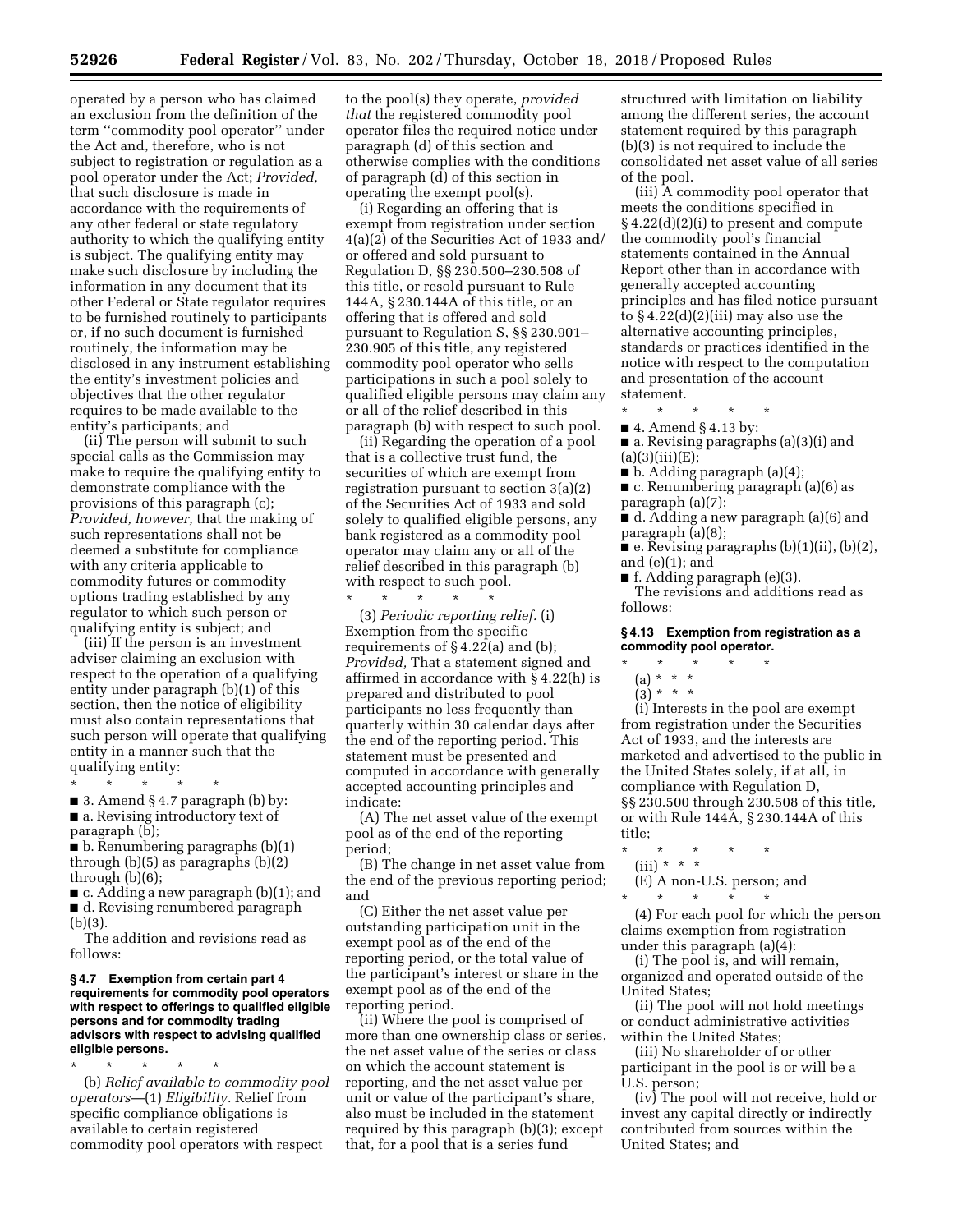(v) The person, the pool, and any person affiliated therewith will not undertake any marketing activity for the purpose, or that could reasonably be expected to have the effect, of soliciting participation in the pool from U.S. persons.

\* \* \* \* \*

(6) Any person who desires to claim an exemption under paragraphs (a)(1),  $(a)(2)$ ,  $(a)(3)$ ,  $(a)(4)$ , or  $(a)(5)$  of this section must represent that neither the person nor any of its principals is subject to any statutory disqualification under section 8a(2) or 8a(3) of the Act, unless such disqualification arises from a matter which was previously disclosed in connection with a previous application, if such registration was granted, or which was disclosed more than thirty days prior to the claim of this exemption.

\* \* \* \* \* (8) For each pool for which the person claims exemption from registration under this paragraph (a)(8):

(i) Interests in the pool are exempt from registration under the Securities Act of 1933, and such interests are offered and sold only to ''family clients,'' as defined in

§ 275.202(a)(11)(G)–1 of this title; (ii) The pool qualifies as a ''family

office,'' as defined in § 275.202(a)(11)(G)–1 of this title; and

(iii) The person reasonably believes, at the time of investment, or in the case of an existing pool, at the time of conversion to a pool meeting the criteria of paragraph (a)(8) of this section, that each person who participates in the pool is a ''family client'' of a ''family office,'' as defined in

§ 275.202(a)(11)(G)–1 of this title.  $(b)(1) * * * *$ 

(ii) Contain the section number pursuant to which the operator is filing the notice (*i.e.,* § 4.13(a)(1), (2), (3), (4), (5) or (8)) and represent that the pool will be operated in accordance with the criteria of that paragraph; and

\* \* \* \* \*

(2)(i) The person must file the notice by no later than the time that the pool operator delivers a subscription agreement for the pool to a prospective participant in the pool; *Provided, however that:* 

(A) In the case of a claim for relief under § 4.13(a)(4), the person must file the notice within 30 days of registering as a commodity pool operator, or claiming an exemption pursuant to this section with respect to pools marketed to U.S. persons, containing funds belonging to U.S. persons, or otherwise operated in the U.S., its territories, or possessions.

(B) In the case of a claim for relief under § 4.13(a)(5), the person must file the notice by the later of the effective date of the pool's registration statement under the Securities Act of 1933 or the date on which the person first becomes a director or trustee; and

(C) Where a person registered with the Commission as a commodity pool operator intends to withdraw from registration in order to claim exemption hereunder, the person must notify its pool's participants in written communication physically delivered or delivered through electronic transmission that it intends to withdraw from registration and claim the exemption, and it must provide each such participant with a right to redeem its interest in the pool prior to the person filing a notice of exemption from registration.

\* \* \* \* \*

(e)(1) Subject to the provisions of paragraphs (e)(2) and (e)(3) of this section, if a person who is eligible for exemption from registration as a commodity pool operator under this section nonetheless registers as a commodity pool operator, the person must comply with the provisions of this part with respect to each commodity pool identified on its registration application or supplement thereto. \* \* \* \* \*

(3) If a person operates one or more commodity pools described in paragraph (a)(4) of this section, and one or more commodity pools for which it must be, and is, registered as a commodity pool operator, the person is exempt from the requirements applicable to a registered commodity pool operator with respect to the pool or pools described in paragraph (a)(4) of this section.

\* \* \* \* \* ■ 5. In § 4.14, add paragraph (a)(11) to read as follows:

### **§ 4.14 Exemption from registration as a commodity trading advisor.**

- \* \* \* \* \*
- (a) \* \* \*

(11) The person's commodity trading advice is solely directed to, and is for the sole use of, ''family clients,'' as defined in § 275.202(a)(11)(G)–1 of this title.

\* \* \* \* \*

■ 6. Revise § 4.23 to read as follows:

# **§ 4.23 Recordkeeping.**

(a) Each commodity pool operator registered or required to be registered under the Act must make and keep the following books and records concerning any commodity pool it operates, as well as the pool operator itself, in an accurate, current and orderly manner, and maintain such books and records in accordance with § 1.31 of this chapter.

Unless otherwise noted, all books and records required to be kept under this section shall be kept and maintained at the pool operator's main business office. Books and records that are not maintained at the pool operator's main business office shall be maintained by one or more of the pool's administrator, distributor, or custodian, or a bank or registered broker or dealer acting in a similar capacity with respect to the pool, pursuant to the relief provided in paragraphs (b) or (c) of this section.

(1) *Concerning the commodity pool.*  (i) An itemized daily record of each commodity interest transaction of the pool, showing the transaction date, quantity, commodity interest, and, as applicable, price or premium, delivery month or expiration date, whether a put or a call, strike price, underlying contract for future delivery or underlying commodity, swap type and counterparty, the futures commission merchant and/or retail foreign exchange dealer carrying the account and the introducing broker, if any, whether the commodity interest was purchased, sold (including, in the case of a retail forex transaction, offset), exercised, expired (including, in the case of a retail forex transaction, whether it was rolled forward), and the gain or loss realized.

(ii) A journal of original entry or other equivalent record showing all receipts and disbursements of money, securities and other property.

(iii) The acknowledgment specified by § 4.21(b) for each participant in the pool.

(iv) A subsidiary ledger or other equivalent record for each participant in the pool showing the participant's name and address and all funds, securities and other property that the pool received from or distributed to the participant. This requirement may be satisfied through a transfer agent's maintenance of records or through a list of relevant intermediaries where shares are held in an omnibus account or through intermediaries.

(v) Adjusting entries and any other records of original entry or their equivalent forming the basis of entries in any ledger.

(vi) A general ledger or other equivalent record containing details of all asset, liability, capital, income and expense accounts.

(vii) Copies of each confirmation or acknowledgment of a commodity interest transaction of the pool, and each purchase and sale statement and each monthly statement for the pool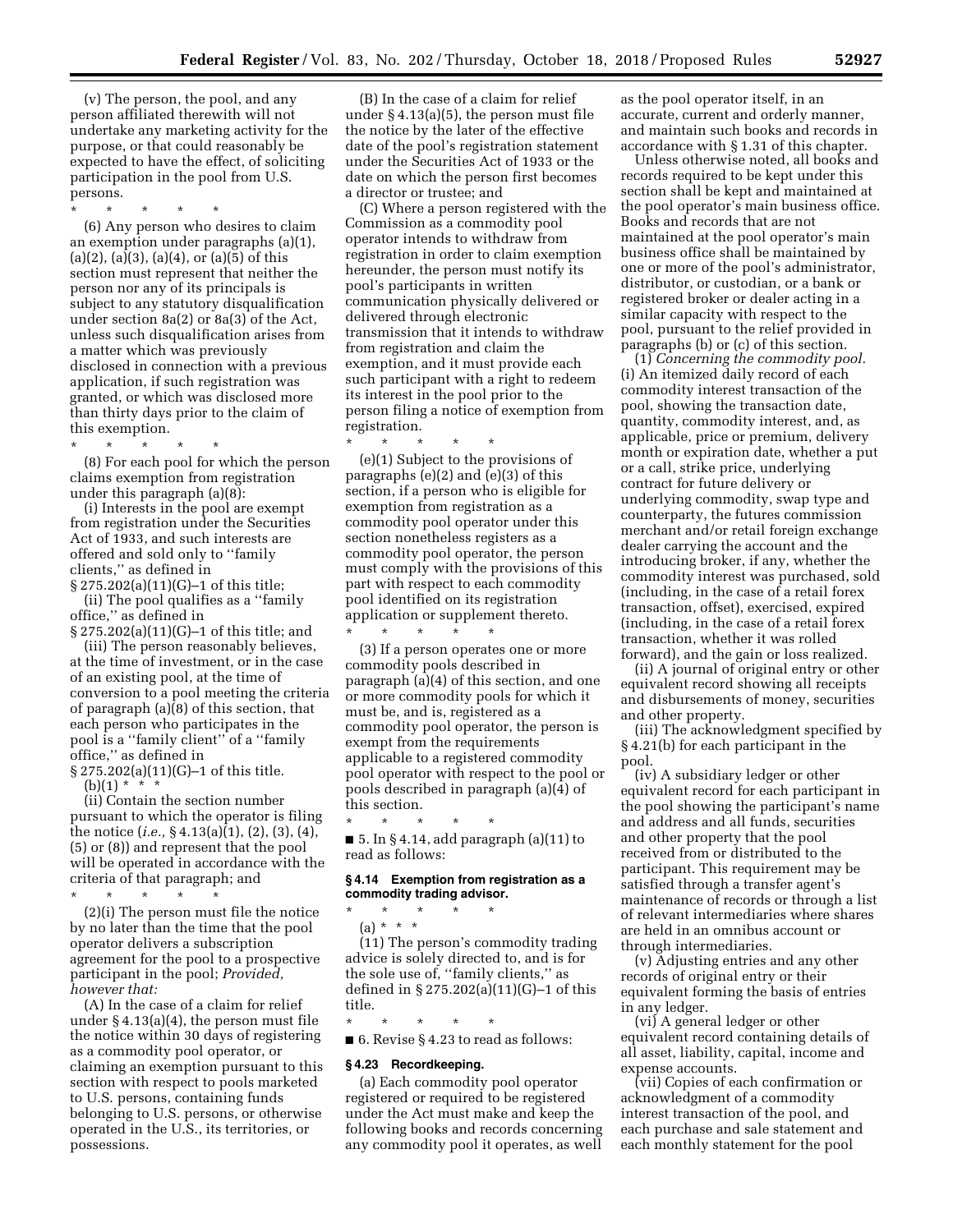received from a futures commission merchant, retail foreign exchange dealer or swap dealer.

(viii) Cancelled checks, bank statements, journals, ledgers, invoices, computer generated records, and all other records, data and memoranda prepared or received in connection with the operation of the pool.

(ix) The original or a copy of each report, letter, circular, memorandum, publication, writing, advertisement or other literature or advice (including the texts of standardized oral presentations and of radio, television, seminar or similar mass media presentations) distributed or caused to be distributed by the commodity pool operator to any existing or prospective pool participant or received by the pool operator from any commodity trading advisor of the pool, showing the first date of distribution or receipt if not otherwise shown on the document.

(x) A Statement of Financial Condition as of the close of:

(A) Each regular monthly period if the pool had net assets of \$500,000 or more at the beginning of the pool's fiscal year, or

(B) Each regular quarterly period for all other pools. The Statement must be completed within 30 days after the end of that period.

(xi) A Statement of Income (Loss) for the period between:

(A) The later of: The date of the most recent Statement of Financial Condition furnished to the Commission pursuant to § 4.22(c), April 1, 1979 or the formation of the pool, and

(B) The date of the Statement of Financial Condition required by paragraph  $(a)(1)(x)$  of this section. The Statement must be completed within 30 days after the end of that period.

(xii) A manually signed copy of each Account Statement and Annual Report provided pursuant to § 4.22, 4.7(b) or 4.12(b), and records of the key financial balances submitted to the National Futures Association for each commodity pool Annual Report, which records must clearly demonstrate how the key financial balances were compiled from the Annual Report.

(2) *Concerning the commodity pool operator.* (i) An itemized daily record of each commodity interest transaction of the commodity pool operator and each principal thereof, showing the transaction date, quantity, commodity interest, and, as applicable, price or premium, delivery month or expiration date, whether a put or a call, strike price, underlying contract for future delivery or underlying commodity, swap type and counterparty, the futures commission merchant or retail foreign

exchange dealer carrying the account and the introducing broker, if any, whether the commodity interest was purchased, sold, exercised, or expired, and the gain or loss realized; *Provided, however,* that if the pool operator is a counterparty to a swap, it must comply with the swap data recordkeeping and reporting requirements of part 45 of this chapter, as applicable.

(ii) Each confirmation of a commodity interest transaction, each purchase and sale statement and each monthly statement furnished by a futures commission merchant or retail foreign exchange dealer to:

(A) The commodity pool operator relating to a personal account of the pool operator; and

(B) Each principal of the pool operator relating to a personal account of such principal.

(iii) Books and records of all other transactions in all other activities in which the pool operator engages. Those books and records must include cancelled checks, bank statements, journals, ledgers, invoices, computer generated records and all other records, data and memoranda which have been prepared in the course of engaging in those activities.

(3) All books and records required to be kept by this section, except those required by paragraphs (a)(1)(iii),  $(a)(1)(iv), (a)(2)(i), (a)(2)(ii), and$ (a)(2)(iii), must be made available to participants for inspection and copying during normal business hours. Upon request, copies must be sent by mail to any participant within five business days if reasonable reproduction and distribution costs are paid by the pool participant.

(4) If the books and records are maintained at the commodity pool operator's main business address that is outside the United States, its territories or possessions, then upon the request of a Commission representative, the pool operator must provide such books and records as requested at the place in the United States, its territories or possessions designated by the representative within 72 hours after the pool operator receives the request.

(b) If the pool operator does not maintain its books and records at its main business office, the pool operator shall:

(1) At the time it registers with the Commission or delegates its recordkeeping obligations, whichever is later, file a statement that:

(i) Identifies the name, main business address, and main business telephone number of the person(s) who will be keeping required books and records in lieu of the pool operator;

(ii) Sets forth the name and telephone number of a contact for each person who will be keeping required books and records in lieu of the pool operator;

(iii) Specifies, by reference to the respective paragraph of this section, the books and records that such person will be keeping; and

(iv) Contains representations from the pool operator that:

(A) It will promptly amend the statement if the contact information or location of any of the books and records required to be kept by this section changes, by identifying in such amendment the new location and any other information that has changed;

(B) It remains responsible for ensuring that all books and records required by this section are kept in accordance with § 1.31;

(C) Within 48 hours after a request by a representative of the Commission, it will obtain the original books and records from the location at which they are maintained, and provide them for inspection at the pool operator's main business office; *Provided, however,* that if the original books and records are permitted to be, and are maintained, at a location outside the United States, its territories or possessions, the pool operator will obtain and provide such original books and records for inspection at the pool operator's main business office within 72 hours of such a request; and

(D) It will disclose in the pool's Disclosure Document the location of its books and records that are required under this section.

(2) The pool operator shall also file electronically with the National Futures Association a statement from each person who will be keeping required books and records in lieu of the pool operator wherein such person:

(i) Acknowledges that the pool operator intends that the person keep and maintain required pool books and records;

(ii) Agrees to keep and maintain such records required in accordance with § 1.31 of this chapter; and

(iii) Agrees to keep such required books and records open to inspection by any representative of the Commission or the United States Department of Justice in accordance with § 1.31 of this chapter and to make such required books and records available to pool participants in accordance with this section.

(c) Each registered commodity pool operator whose main business office is located in the United States, its territories or possessions, and who operates a commodity pool that has its main business office outside of the United States, its territories or